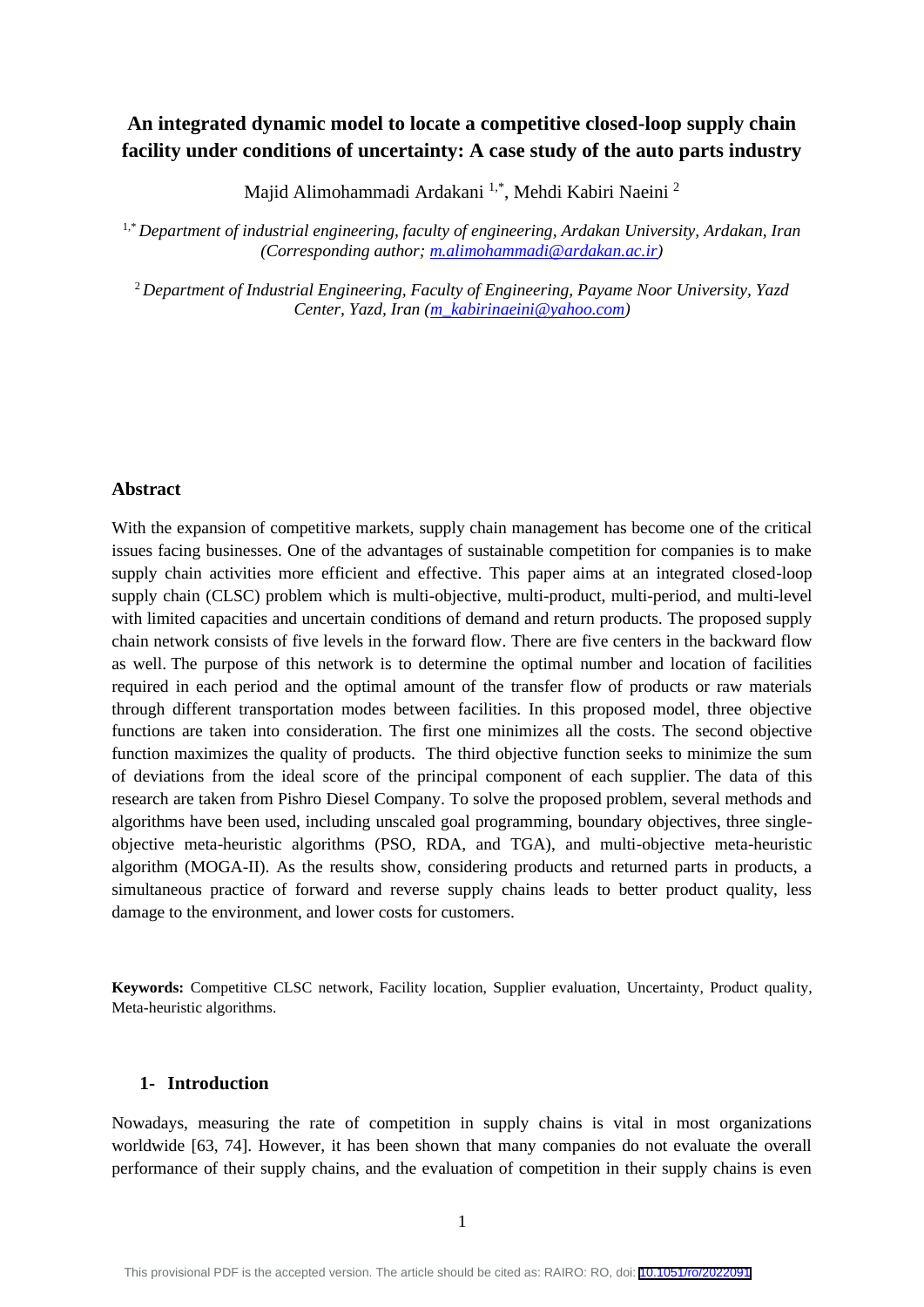more neglected [27]. With the expansion of the competitive environment, supply chain management has become one of the primary issues facing businesses. It bears upon all the activities to produce products, improve quality, reduce costs, and provide customer services. Over time, organizations have felt a need to shift toward being customer-centered and giving better responses. This shift needs to occur due to such factors as competitiveness of markets, increased focus on technology and customer, shortened life cycle of products, rapid introduction of new products to the market as well as customers' need of high quality, quick response and reliable products and services [26, 69].

With the increasing uncertainty in supply, demand, markets and technology, many companies have used organizational structures with increased flexibility and speed of response to create a fundamental approach to achieving a competitive advantage. Evaluating the best supplier according to the competitive conditions in the market has forced organizations to improve their supply chains in terms of such criteria as price/cost, quality and supply speed. Along with the progress in the economic environment, concerns about environmental and social factors have led companies to pay special attention to reverse supply chains to put used goods back to use and prevent the damage of consumed products to the environment. In addition to environmental benefits, it is crucial in terms of economic and financial opportunities to be competitive in different sections of a closed-loop supply chain (CLSC). The notion of using supply chains has emerged as an attitude for organizations and companies in recent years. In this approach, a component or a loop is supposed to provide a product or a service to the customer. The approach has to do with making strategic, tactical and operational decisions so that supply chains can compete together more efficiently and effectively.

Supply chain management covers the entire supply network, from the initial supply of raw materials to the final products. Supply chain management focuses on how companies use technology and expertise in supply processes to maximize their competitive advantage [12, 70]. A supply chain configuration includes managing materials and information from suppliers to final manufacturers and then to distributors and consumers.

The development of competition and the globalization of product markets have caused organizations to make significant efforts to supply, produce and distribute their goods to meet the various needs of customers in the shortest possible time and at the least cost. In recent years, due to the intensified competition, the concept of competitive advantage has come into special focus of economy and industry. Competitive advantage is the ability of an organization to create a defensible position against competitors. Li et al. (2006) [40] believe that competitive advantage is a clear competency that distinguishes an organization from its competitors and gives it an advantage in the market. They consider this situation as the result of critical management decisions and the consideration of price, quality, reliability and delivery speed as priorities. The time a product takes to reach the consumer is a factor of competitive advantage for an organization. The issue of supply chain competitiveness in this paper is explored in connection with suppliers who compete to meet ideal production standards and minimize the standard deviation from the main criteria. According to many experts, competition has shifted from companies to their supply chains. An efficient and agile supply chain is a significant and decisive competitive advantage that can be of benefit at both quality and quality levels. As a product flows from one member of a supply chain to another, its quality may be affected by rival companies. Also, according to some paradigms newly proposed in business, competitive advantage is simultaneously based on three factors including competitive quality, competitive delivery and competitive price [37, 71]. Since competitive quality is a matter of quality management and competitive delivery is dealt with in the field of supply chain management, and it seems necessary to integrate quality management and supply chain management. In a CLCS, where products are made in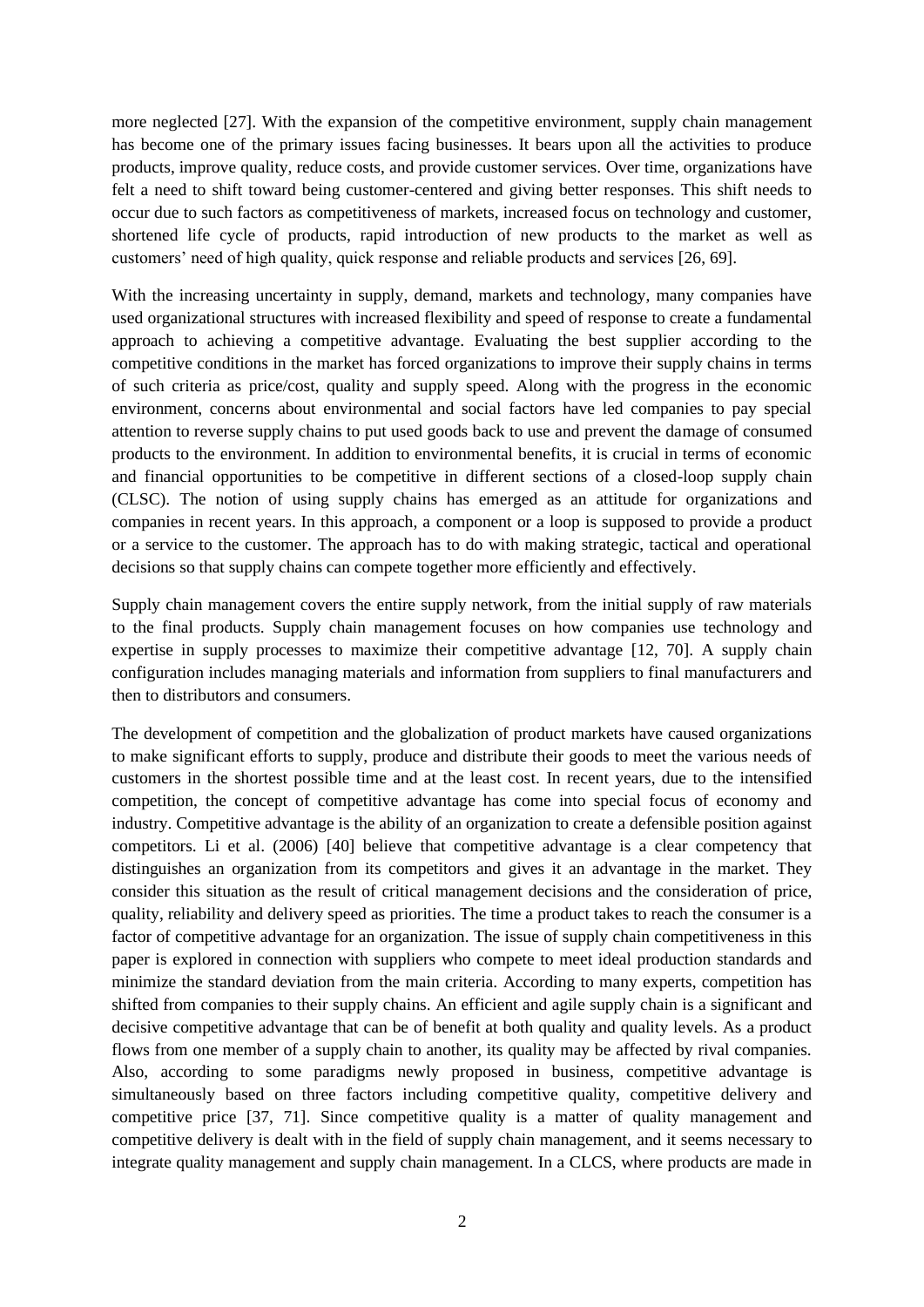a forward supply chain and regenerated products are processed in a reverse supply chain, the importance of quality is obvious, and maximum quality is essential alongside other goals.

In this paper, an integrated multi-layered multi-product closed-loop dynamic competitive supply chain network is proposed with limited capacities and uncertainty in demand and return products. The network is, indeed, a mixed-integer linear programming (MILP) model. Given the importance of supplier selection in a competitive supply chain, it is considered an objective and placed next to several other ones, such as minimizing the costs of construction and transportation costs and maximizing the quality. Maximizing quality is in complete conflict with reducing costs. This is because producing higher-quality goods naturally leads to higher costs. Also, to minimize the deviation of points, the main component of the supplier comes into conflict with the ideal criteria; the quality of most products reflects the ideals and criteria pursued to supply those products. So, attempts are made to minimize the deviation of the principal component scores from the ideal criteria. Given that there is a cost of purchasing the product from the supplier in the objective function, cost minimization gains importance in supplier selection. The more costs decrease, the more the deviation of the supplier's principal component increases from the ideal criteria. Because the criteria are correlated and the cost affects the other criteria, the model in this study is a multi-objective one.

This type of supplier selection is applied in real world conditions when, in addition to cost reduction, other criteria are important for managers too. In today's industrial world, some factors like the quality of the product and the delivery time are more important than the cost. Also, the correlation among these criteria may lead to wrong decisions. To avoid any error, it is better to eliminate that correlation.

Based on the above-explained issues, this study tries to bridge the gap in the literature by answering the following questions:

- How to minimize supply chain costs, maximize product quality, and evaluate and select suppliers by providing a dynamic and integrated mathematical model of forward/reverse competitive supply chain?
- According to the criteria for selecting suppliers in a competitive environment, which of the suppliers surpasses the other competitors in purchasing primitive parts?
- When and where should we provide facilities to minimize transportation costs between centers and layers?
- To maximize the quality of the products according to the returned parts, how much of each part should be used to manufacture the product?
- How much material flow is exchanged by different transport types between the centers in the network?

The network studied in this paper is an integrated model of a closed-loop dynamic supply chain to support industries which perform reproduction and reconstruction operations, burial of non-renewable materials and recycling of end-of-life products. By and large, the proposed network is a promising one for industries such as automotive, electronics, digital equipment, and all those that seek to gain a competitive advantage.

The present research is innovative in terms of configuration, the number of levels, some goals, and solution methods as follows:

• Designing a dynamic and integrated reverse competitive supply chain network which is multiobjective, multi-period and multi-product as well as using certain transportation modes to minimize the costs and maximize the quality;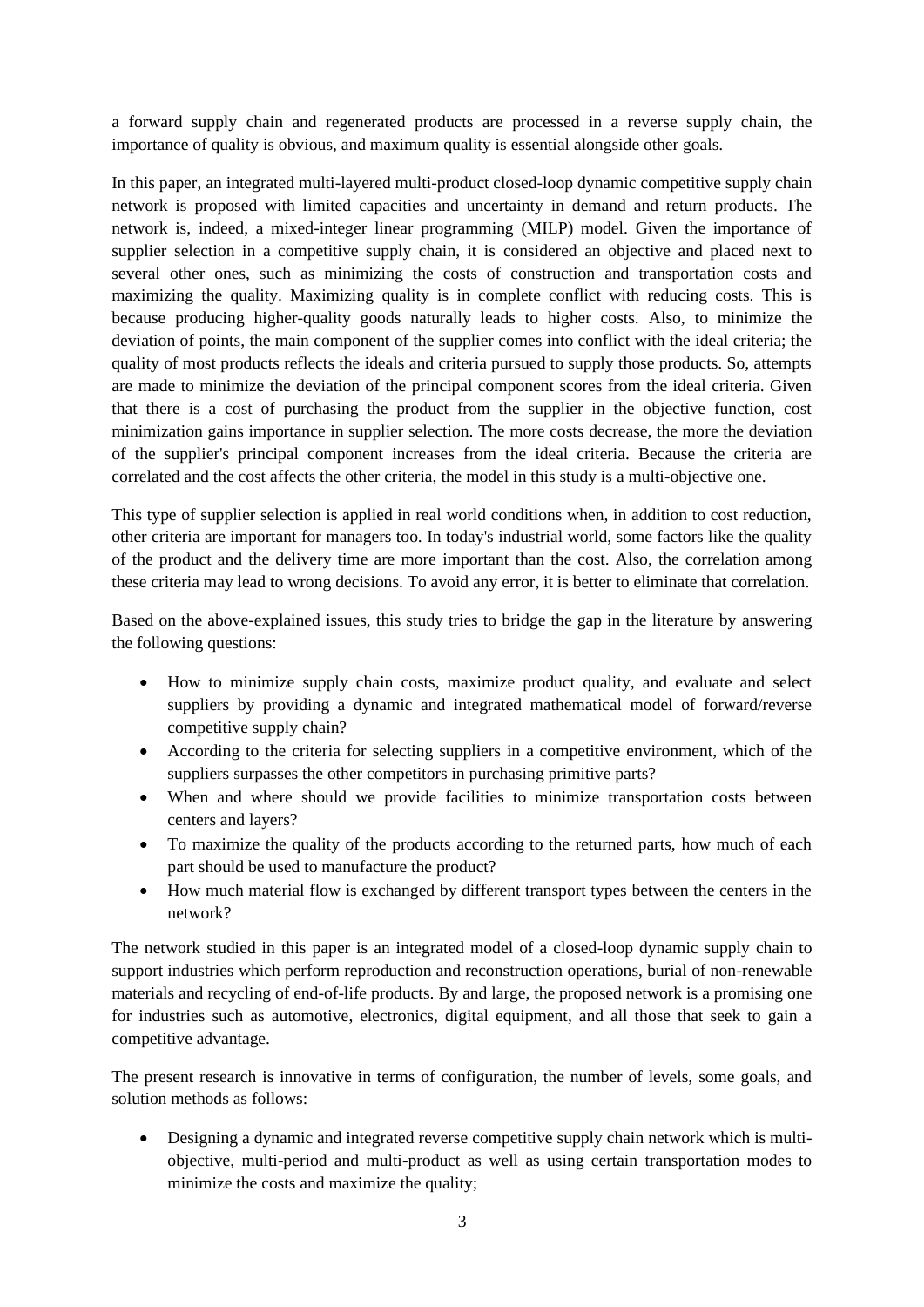- Evaluation and selection of suppliers according to the criteria of price/cost, quality, and delivery time in competitive conditions;
- Considering the uncertainty of demand in both a forward supply chain and the return products in a reverse supply chain simultaneously;
- Locating centers for manufacture, distribution, collection, inspection, disposal, and recycling simultaneously in an integrated mathematical model in a competitive environment;
- Considering different capacities for combined facilities;
- Making the model dynamic in terms of supplier selection in each period and inventory according to previous periods;
- Comparing and evaluating the proposed model according to PSO, TGA, and RDA, as three new single-objective meta-heuristic algorithms, and MOGA-II, as a new multi-objective meta-heuristic algorithm, to achieve the best solution;
- Optimizing the three main objectives of the proposed closed-loop competitive supply chain (i.e., minimizing costs, maximizing product quality, and minimizing supplier components to select the best supplier) simultaneously;
- Establishing optimal flows of products or raw materials by different transportation modes among all the facilities interconnected within the closed-loop competitive supply chain network.

The rest of the manuscript is organized in several parts. In the second part, the literature on supply chain design models and their variety is reviewed. In the third part, the problem is explained. The proposed mathematical model for a CLCS in multi-objective, multi-product, multi-level and sustainable conditions is presented in the fourth part. In the fifth part, the solution methods are introduced. In this paper, the unscaled goal programming method, boundary objectives, three new single-objective meta-heuristic algorithms, and a new multi-objective meta-heuristic algorithm are used to solve the model. In the sixth part, numerical examples are taken from the selected company as a case study, the model is solved by GAMS and MATLAB, and then the computational results are presented to show the performance of different model modes and the proposed solution methods. Parameter tuning for the proposed meta-heuristic algorithms and the analysis of the proposed solution methods are conducted in this section. Finally, in the seventh part, the conclusion of the study is presented along with some suggestions for future research.

# **2- Literature Review**

This section is dedicated to the review of some studies in the field of competitive CLCS networks. Each study is carefully described, and the critical decisions made in it are extracted. The review of the studies on supply chains is presented in four general sections.

# A) *Supply chain network designs*

A supply chain network design is based on the efficiency of strategic factors and customer needs. One of the most critical decisions in a supply chain regards the location of facilities and the allocation of flows among the selected facilities. This decision is made at a strategic level. In the case of discrete facility location, a limited number of locations can be used as candidates for a new facility. The simplest way to deal with this issue in network design is to deploy facilities in such a way as to minimize the total distances or the costs of meeting customer demands [22, 72]. In the literature, this task is generally known as facility location, regardless of capacity. Also, each customer is assigned to a certain facility so as to minimize the total costs [50]. This has emerged as an important development in locating facilities without considering the capacity. Drezner and Wesolowsky (2003) [25] presented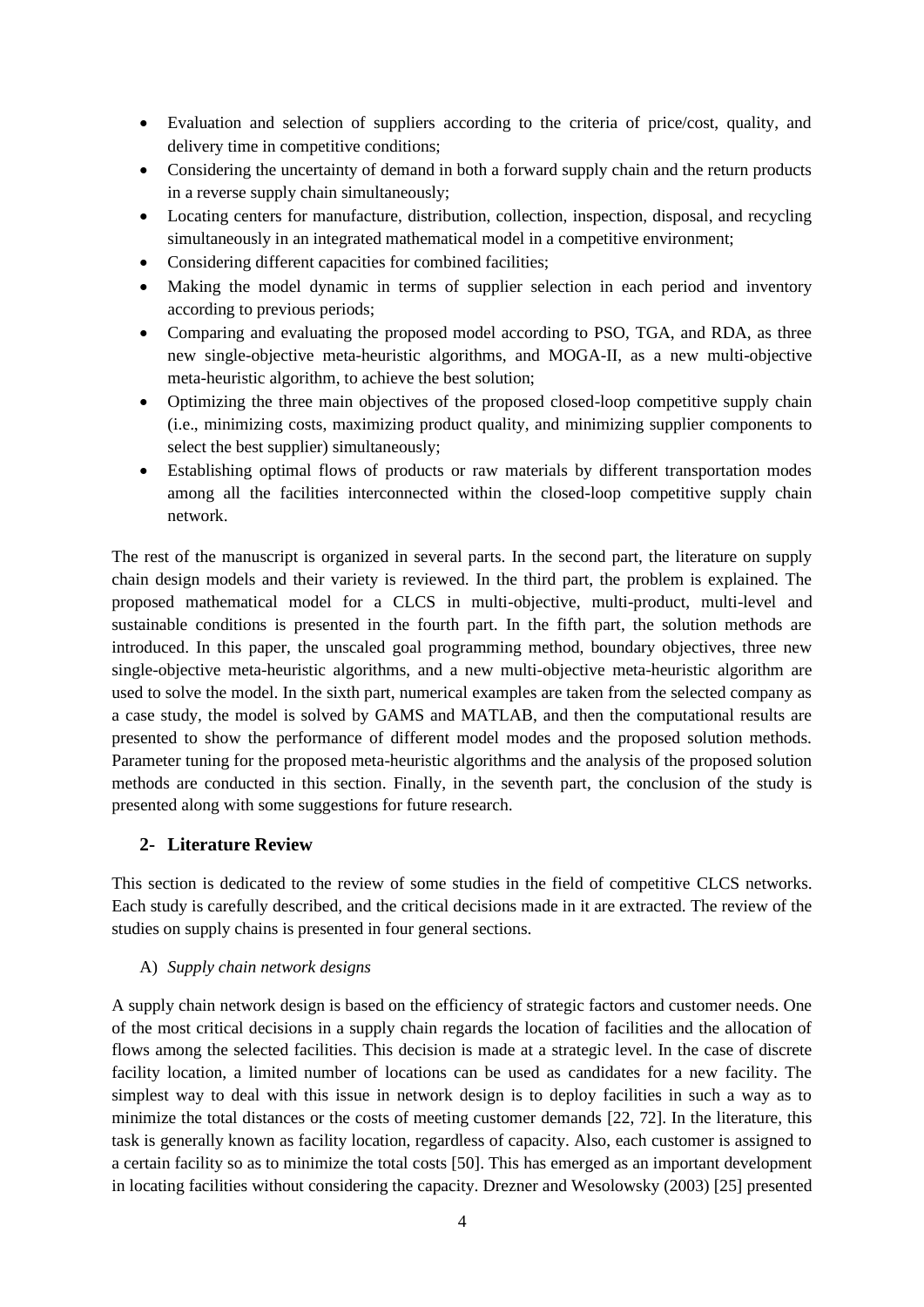a single-layer location model for a certain period. This network design model involved two problems. Ambrosino and Scutella (2005) [5] presented a dynamic model for a multilayer network that took the product flow into account. The proposed model included such factors as central distribution centers, local distribution centers, and customers or demand points. Govindan et al. (2015) [31] comprehensively reviewed the studies on reverse chains and closed loops. In the field of closed-loop supply chain management, Schenkel et al. (2015) [54] examined some useful factors to create value for shareholders in a closed-loop supply chain. Zikopoulos and Tagaras, (2015) [67] analyzed the quality of the returned products in a closed-loop supply chain under uncertainty. They analyzed the solution method's cost and accuracy for profitability with a straightforward numerical method. Abdolazimi et al. (2020) [2] also designed a forward supply chain to group items in stock based on ABC analysis. Their supply chain was a three-layer one including suppliers, a central warehouse and various local warehouses.

Another critical development in network design models has been the consideration of uncertain parameters. It regards the assumption of uncertainty in some parameters, such as the demand and supply of goods for future customers [41]. In a study by Snyder et al. (2007) [59], a supply chain network model was presented with uncertain parameters to optimize the network's location and inventory. Indeed, the model sought to determine distribution centers to provide services to retailers and thus to minimize costs. The uncertain demand was considered as a probabilistic function. Another attempt in this field was made by Qi and Shen (2007) [47]. They devised a nonlinear model and studied the effect of strategic decisions (e.g., on facility location) on tactical decisions (e.g., on inventory and transportation) in the network. In this model, the demand of each customer was uncertain and followed a specific probability function. In situations where no estimate is available regarding probability distribution functions or parameter behavior and there is no complete certainty about the accuracy of the collected data, a robust optimization approach may be of benefit. Goyal, (2010) [14] used such a robust model to solve possible two-stage problems. Similarly, Chen et al. (2007) [17] came up with a model of this kind where the demand parameter was considered uncertain and fuzzy. Also, Jin et al. (2009) [38] considered fuzzy uncertainty for the rate of returned products and their quality level for reuse. In a similar case, Abdolazimi et al. (2020) [3] considered uncertainty for the demand parameter. Their proposed model was implemented in the tire industry, and two robust optimization approaches, including scenario-based and Soyster modes, were used to deal with uncertainty. Shavazipour et al. (2020) [55] performed strategic planning for a sugar-bioethanol supply chain under uncertainty using a multi-objective optimization method based on a two-stage scenario. In another study, Abdel-Basset et al. (2020) [1] conducted a set of measurements to finance a sustainable supply chain in the gas industry under conditions of uncertainty. Hosseini-Motlagh et al. (2020) [34], did a case study in the real world to address the issues of uncertainty in the design of robust and sustainable power supply networks. Because uncertainty always exists in the prediction of electricity demand, a complete foresight is not possible. Therefore, the researchers proposed a new way of dealing with electricity demand uncertainty based on a robust optimization approach and a possibilistic theory in fuzzy logic.

#### I) *Investigation of network design models based on decision levels*

In supply chain management, there are the three levels of strategic, tactical and operational decision making. At the strategic level, the decisions to consider are those with long-term effects on facilities. At this level, decisions are made on the number, location and capacity of facilities as well as the material flow in logistics networks. Given the nature of decisions at the strategic level, they also significantly impact tactical-level decisions. Therefore, due to the interrelationship of the decisions at these levels, a simultaneous review of those decisions can greatly reduce costs and, thus, make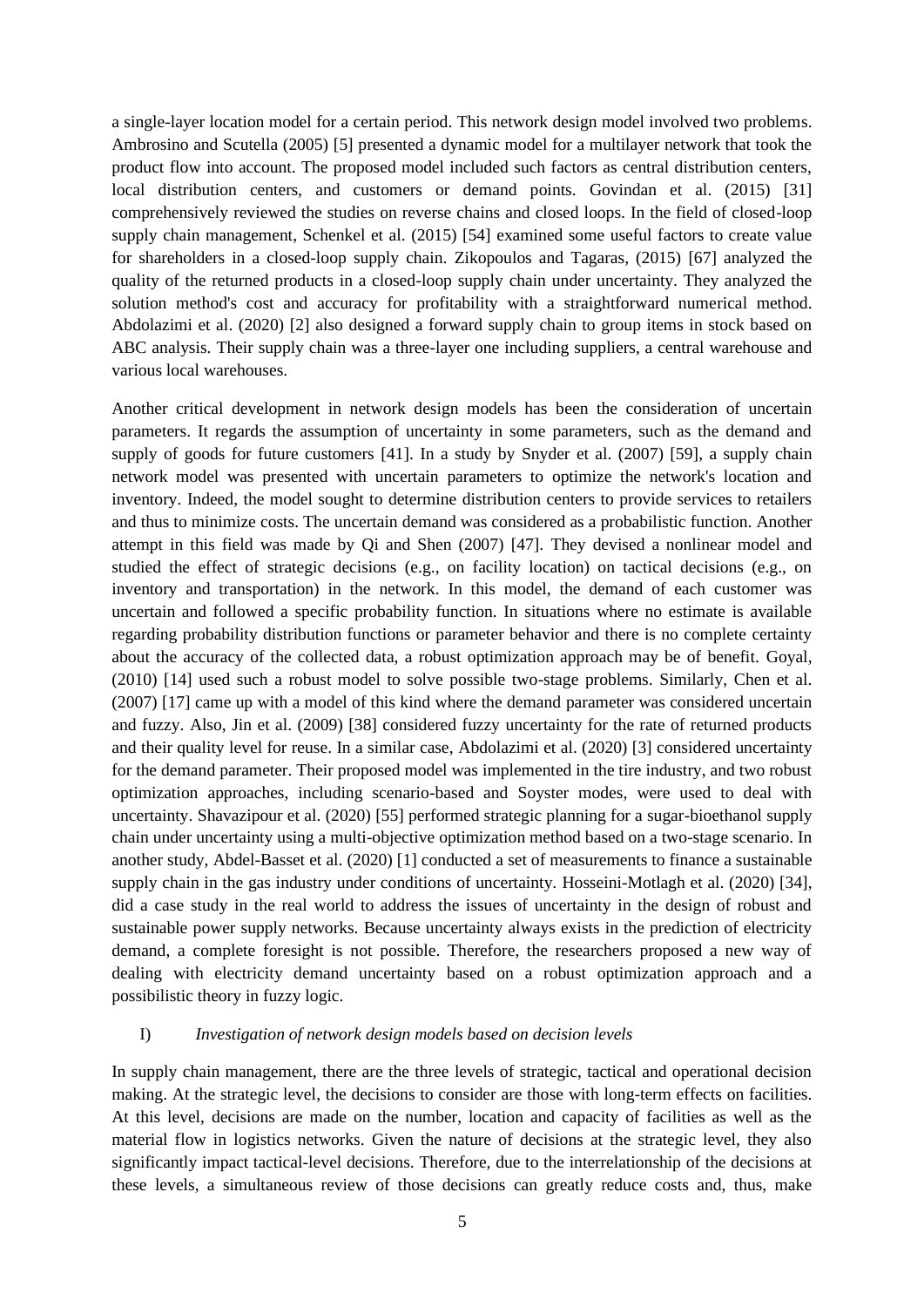decisions more effective [47, 73]. In this section, the papers in the network design literature are examined based on the relationship between the decision levels in them. In the following, three fundamental and famous models in this field, namely the location-allocation-inventory model in network design, location-allocation-routing model in network design, and location-allocationinventory-routing model in network design, are examined. Many researches work on network design have offered models that simultaneously optimize the location-allocation and inventory issues. One of them is by Ameli et al. (2009) [6], who presented a network design model to simultaneously optimize inventory, location, and allocation decisions. In this model, customer demand and the delivery time of distribution centers are uncertain and have a normal distribution. As a whole, location-allocationrouting models solve the problem of determining the optimal number, capacity, and location of service facilities for more than one supplier or customer, the amount of flow between different layers of the network as well as the optimal set of timing and routes for vehicles [58, 75]. Due to the importance of these issues, Lashine et al. (2006) [39] discussed simultaneous decision-making on location-allocation and routing issues. The purpose of that study was to present a model of minimizing the total costs of transportation and routes as well as the fixed and variable costs of allocating warehouses to factories and retailers. Besides, Amiri (2006) [7] presented a locationallocation-routing model for the design of a distribution network. This linear model sought to determine the number, location and capacity of the warehouses and factories in the distribution network. Due to the importance of simultaneous decisions at strategic and tactical levels, many studies have presented models that consider these decisions simultaneously. Thanh et al. (2008) [62] worked out a linear model to design and plan a production and distribution system. This was a multiperiod, multi-product and multi-layer model with a particular demand. Among the characteristics of this model, one may refer to the structure of the parts in the model and the division of materials into the three categories of final products, semi-finished materials and raw materials.

#### II) *Investigation of solution methods in network design*

Due to the NP-hard nature of most network design models, the method of solving these models is of great importance. In this section, several such methods are examined. The main ones are the exact method, heuristic algorithms, and meta-heuristic algorithms. Cornuejols (2007) [20] used the branching and cutting method as a hybrid optimization one to solve integer programming problems. It, indeed, involved a combination of branching and bound as well as cutting plan procedures. Obreque et al. (2010) [45] proposed an algorithm for hierarchical network design problems to minimize the cost in a multi-level space in the network. To solve this model, a three-step algorithm based on the branch and cut method was applied. The responses of the algorithm were compared with the results reported in the literature, and significant improvements were achieved in the solution. Also, Abdolazimi et al. (2020) [3] used the method of exact solution through ε-constraint and LP-metric procedures, and then compared them presenting two robust planning approaches.

Many heuristic algorithms have been proposed to solve network design models. Dai et al. (2020) [21] coped with the cost of loss due to the corruption of perishable products. It was assumed that demand would depend on price and stocks. The models proposed in that study were nonlinear mixed-integer programming and NP-hard. To solve these models, a heuristic hybrid algorithm was developed as a combination of the cuckoo algorithm and the improved Clarke-Wright savings algorithm. Gunpinar and Centeno (2016) [32] modeled a vehicle navigation problem to manage a blood center in a blood collection system. They used an integer programming approach to detect the number of blood collection vehicles and reduce the distances traveled by them. The model was developed under uncertainty, and the heuristic branch and price algorithms were used to solve it. Zheng et al. (2020)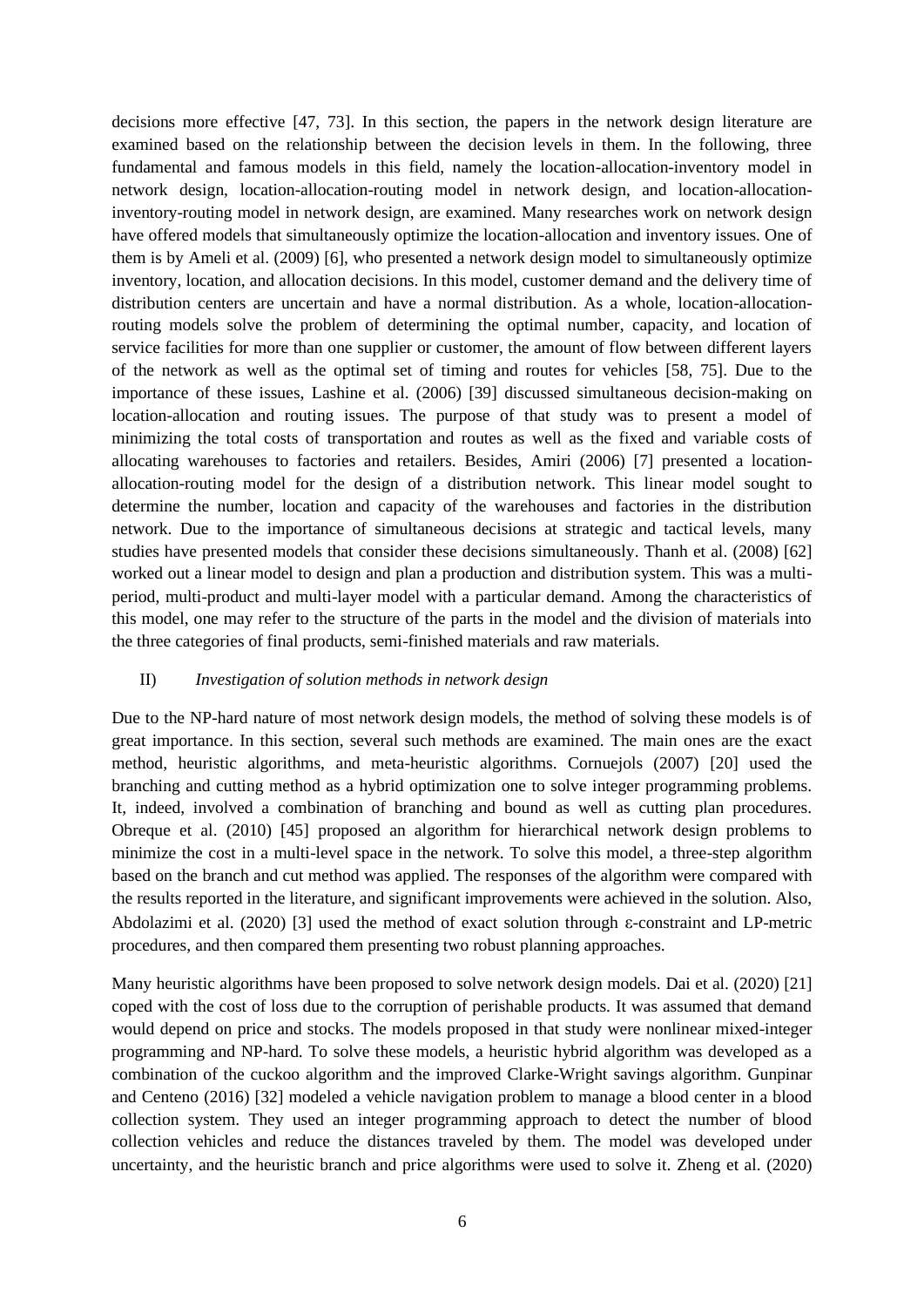[65] performed production planning for a sustainable supply chain, taking into account factors such as CO<sup>2</sup> emission constraints, random demand, service level, and inventory capacity. They developed a mixed-integer programming model and devised a heuristic Lagrange Relaxation algorithm for the cost-effective planning of large-scale production. The location-inventory routing problem is in the NP-hard category. Solving a large-scale problem requires a heuristic method that can be applied to the system's actual state. Saragih et al. (2019) [51] developed a heuristic approach to a location-inventory routing problem in a three-level supply chain system in which inventory decisions were made in three inputs. The entities involved in the system were single suppliers, multiple warehouses, and several retailers. The heuristic algorithm consisted of two construction phases and an improvement phase. In the improvement phase, there were three steps developed to improve the iterative solution. The phases included position, inventory, and routing.

Depending on their structure, meta-heuristic algorithms can achieve general or optimal solutions. Using them is very efficient in problems with very large dimensions. In the future, these algorithms as well as other meta-heuristic algorithms make it possible to solve more realistic problems that require more data [42, 76]. Ameli et al. (2009) [6] used a two-step taboo search method to solve their model. In the first stage, a standard taboo search method was devised. In the second stage, the answers obtained in the first stage were improved through four movements. Haghjoo et al. (2020) [33] offered a dynamic, robust location-allocation model to design a blood supply chain network under the risks of facility disruption and uncertainty in a disaster situation. Two self-adaptive imperialist competitive algorithms were introduced along with invasive weed optimization to solve the model on a large scale. Shoja et al. (2019) [56] provided a mixed-integer linear programming (MILP) model for a multi-product four-stage flexible supply chain network design (SCND) problem in a reliable transport environment. Since the problem was NP-hard, meta-heuristic algorithms had to be used to solve it. For this purpose, ten classical and adaptive meta-heuristic algorithms were developed. Finally, Abdolazimi et al. (2020) [2] proposed a supply chain to control inventory based on ABC analysis. They used exact LP-metric and ε-constraint methods for their small-scale model as well as two metaheuristic algorithms including MOPSO and NSGA-II for their large-scale model. The results showed the efficiency of the proposed methods and algorithms.

#### B) *Supplier selection*

Supplier selection is another important issue that should be considered by manufacturers in a CLSC. Its significance lies in its impact on the core activities required to manage CLSCs [46]. Supplier selection is defined as the method of identifying suitable suppliers who can provide services or products of appropriate quality to buyers at a reasonable and accurate price, at the right time, and in the right numbers [52]. Choosing the right supplier can be considered as an essential factor for a company to compete in today's global market [28]. Being essential is mainly due to its direct effect on the total purchase cost, i.e., costs of components, parts, and raw materials [53]. Therefore, purchasing is a fundamental task [23]. Choosing the right supplier not only reduces operating costs but also increases market competition. In addition, identifying the best supplier increases customer satisfaction [60]. Selecting the right suppliers is based on different criteria such as price, quality, customer service, and delivery time. Since cooperation with the right supplier has become a key factor for the sustainable continuation of business, the supplier's evaluation and selection serves as a vital component of supply chain management [9]. Azadi et al. (2015) [10] evaluated suppliers by data envelopment analysis (DEA) and measured Russell to select the best supplier. They showed the supplier's important role in a sustainable supply chain concerning data output. The choice of a supplier for decision-makers is considered as a factor to deal with environmental, economic and social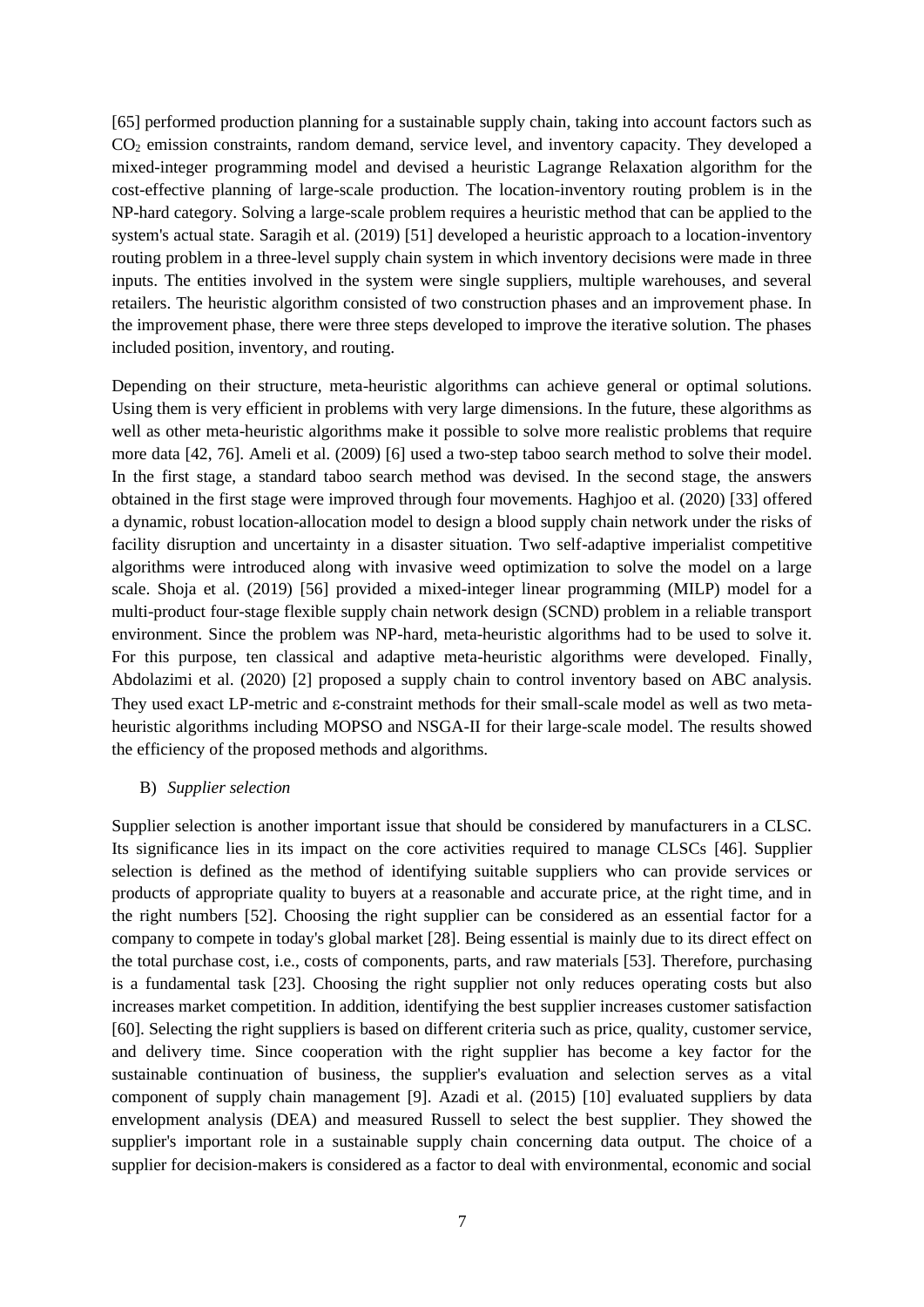factors. Hishamuddin et al., (2015) [35] investigated transportation disruptions and supplier selection in a supply chain network with three layers including suppliers, manufacturers, and retailers. The purpose of this study was to investigate the effects of disruption on the total network recovery costs. Once different scenarios were used in combination with disruptions, the transportation disruption proved to have more destructive effects on the supplier. According to Rajesh and Ravi (2015) [48], supplier selection is a challenging issue and an inevitable source of external risks in a supply chain. Bashiri and Sherafati (2012) [11] discussed a closed-loop supply chain network with fuzzy parameters and selected the best supplier. Supplier evaluation in the present study is derived from the supplier evaluation in [11]. This is because the evaluation and selection of suppliers in that study is closer to reality and seems competitive. Finally, Abdolazimi et al. (2020) [3] selected internal and external suppliers based on the delivery time as a separate objective function in their proposed model. Since supplier selection is based on different criteria, multi-objective programming techniques can be of benefit. In other words, the decision-making process in supplier selection problems is multi-objective.

#### C) *Supply chain quality management*

Robinson and Malhotra, (2005) [49] defined supply chain quality management as the formal coordination and integration of business processes of all organizations involved in a supply chain to measure, analyze and continuously improve the quality of products, services, and processes, leads to creation of value added and achievement of the satisfaction of the middle and final customers. In this regard, Nagurney et al. (2015) [44] examined a competitive supply chain network in the field of competition on quality and price in transport providers in both static and dynamic modes. Evaluation of shipping types was considered according to quality and price. Finally, by providing the qualitative properties of an equilibrium price and quality model and evaluating it by an exact algorithm, they showed the importance of product quality over profitability. Bhattacharya and Kaur (2015) [15] considered a multi-layer, single-period closed-loop supply chain whose reverse supply chain layer included the reproduction, recycling, and remanufacturing of returned products. The main discussion was the variability of price and quality in each layer of this supply chain. Seifbarghy et al. (2015) [57] presented a forward supply chain with manufacturer and retailer as two layers. It delivered the final products to a competitive market that was price-sensitive. The model was optimized in both centralized and decentralized conditions. Finally, the price value and the quality degree were determined, and customers were divided into price-oriented and quality-oriented. The percentage of the potential quality-oriented customers was higher than that of the price-oriented ones, indicating that quality is more important than price in a competitive market. Zhao et al. (2021) [64] developed a comprehensive model to investigate the impact of integrating agro-food supply chains that consisted of internal suppliers and customers on agricultural product quality and financial performance. The findings showed that internal integration and supplier integration are important factors to improve the product quality in a food supply chain. Besides, the product quality fully mediated the relationship between internal integration and financial performance and the relationship between supplier integration and financial performance. This study also showed that ensuring product quality and food safety achieves better financial performance for agro-food processing businesses. In their study, Zhou and Li (2020) [66] used the data collected from 138 small and medium-sized enterprises (SMEs) in China to examine the impact of supply chain and quality management practices on firm business performance. The business performance included market share performance and innovation performance. The results showed that a) supply chain information sharing has a significant positive effect on quality management practices and supplier-specific investment, and b) quality management practices and the specific investment of the supplier have a positive impact on market share performance and innovation performance. Many recent researchers have hypothesized that items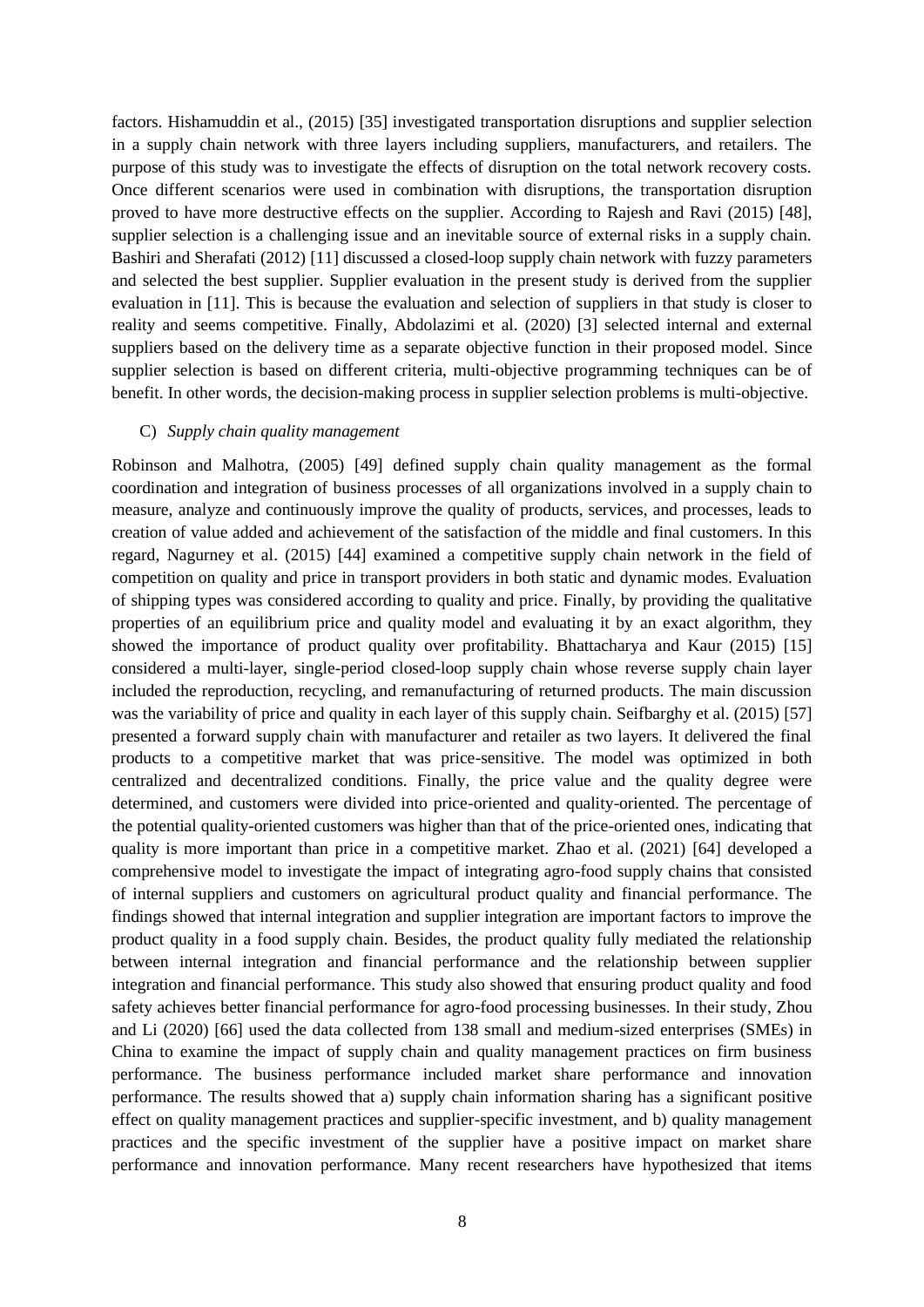which do not match in quality can be sold in the secondary market at a lower price. They ignore secondary customers' demand and, instead, assume that low-quality items can be sold. The following main insights were obtained in the research by Beranek and Buscher (2020) [13] who introduced price and quality-dependent demand for primary and secondary markets: a) a limited secondary market leads to more realistic results compared to an unlimited case; secondary demand can be ignored only in certain circumstances; b) decisions on quality are mainly influenced by both primary and secondary market parameters as well as quality cost parameters; finally, c) in some cases, the lack of service to the secondary market and the focus of the sales process on the main customers are not beneficial.

# D) *Research gap*

Designing a supply chain is a strategic decision to determine the locations, facilities, inventories, and the amount of flow in a network. Designating the location of production and distribution centers and the other designed centers in a supply chain is necessary to meet the objectives, mainly to minimize costs and maximize profits, customer satisfaction and quality. In addition, choosing the best suppliers can significantly reduce the purchasing costs and increase the organization's competitiveness. In most industries, the cost of raw materials and product components accounts for a large part of the production cost. Hence, determining the most appropriate supplier is considered as a strategic task in a supply chain [24].

# **3- Problem Description**

In this section, the specifications and assumptions of the proposed model are fully explained. The supply chain network discussed in this research is multi-layer, multi-product and multi-period with the possibility of product return. The network layers are suppliers, production centers (factories), warehousing producers, distribution and collection centers, inspection and reconstruction centers, recycling centers, disposal centers, and customers. For a better understanding, an overview of the supply chain is given in **Figure 1**.



**Figure 1.** The proposed supply chain

In general, in an integrated logistics network, hybrid facilities are advantageous over separate distribution and collection centers. In a reverse mode, returned products are shipped by customers to inspection centers through combined distribution-collection centers. The management of all the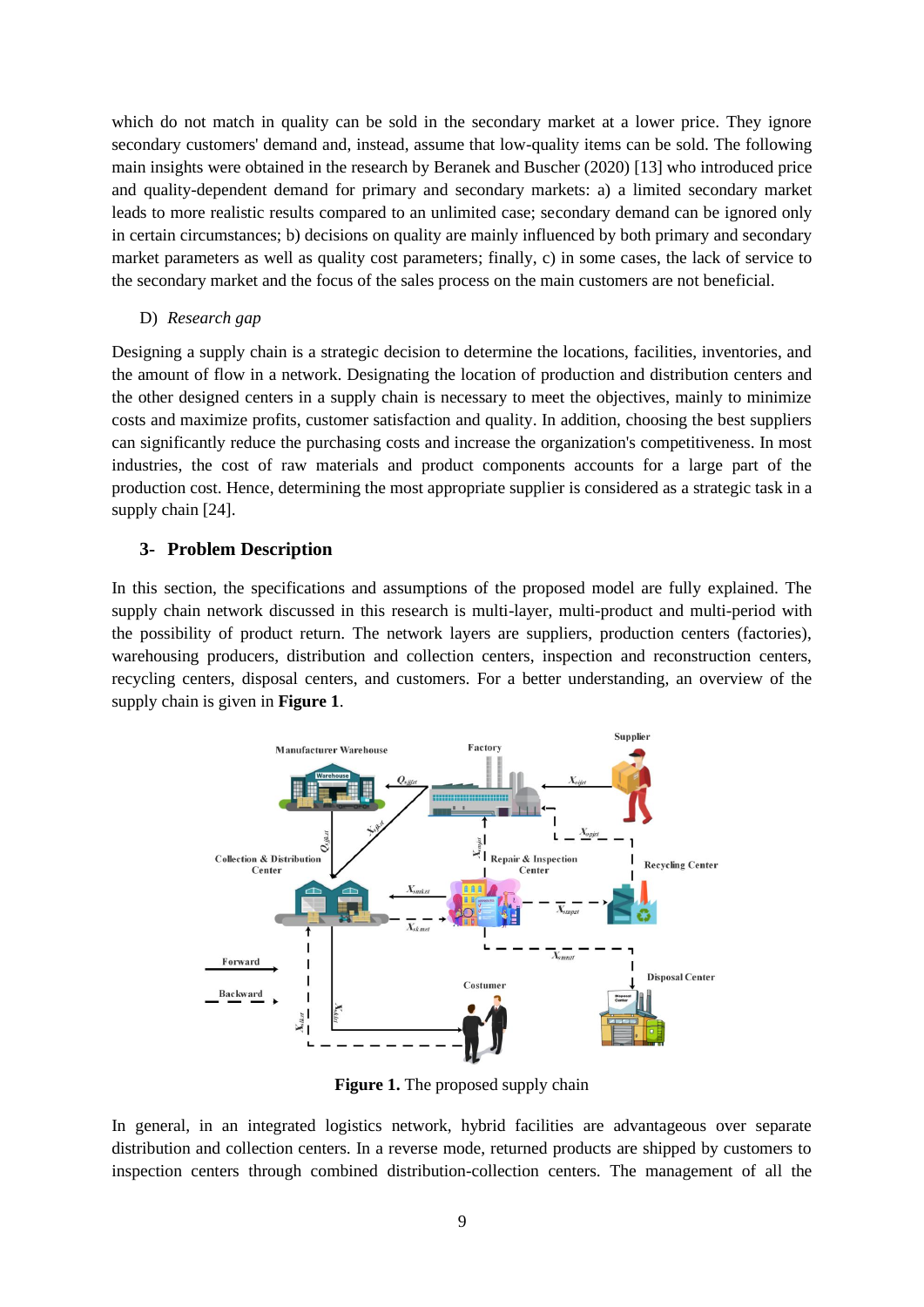reverse flows is centralized in the inspection center. The concentration of flow management in one center improves the control of product recovery processes. In inspection centers, returned products are classified as recyclable and non-recyclable, and recyclable products are considered as recoverable. Recoverable products are sent to manufacturers, produced again as raw or upgraded parts, and turned into valuable goods. These products are repaired in the same inspection center by repair experts and sent to distribution centers as goods for sale. Some returned products sent to recycling centers enter the production cycle as raw materials for manufacturers. Non-recoverable, non-marketable, and nonrepairable or reproducible products are, however, shipped from inspection centers to disposal centers.

The network studied in this research is a logistics network with limited capacities as well as uncertainty in demand and returned products. Also, the presented model is a mixed-integer linear programming (MILP) one. Given the importance of supplier selection in the supply chain, it is an objective function placed alongside several other ones such as minimizing supply chain costs and maximizing quality. According to some criteria such as price/cost, quality and delivery time, supplier evaluation in competitive conditions is considered as a factor in the category of suppliers.

# 3.1. *Main Assumptions*

- The capacity of the facilities (including supplier, production center, distribution center, repair, and recycling center) is limited;
- The location of customer areas and the location of suppliers and manufacturers are fixed and predetermined;
- The potential locations for establishing distribution, collection, repair and recycling centers are known and discrete;
- The model is multi-product and multi-period;
- In each layer of the network, it is possible to provide the required resources from several or all of the previous layer centers;
- There is a possibility that a customer will get a damaged product;
- In case of delay in payment, the customer is not lost, and the late payment cost is considered in the competitive part of the supplier selection;
- There are different capacity levels for distribution centers in each potential location;
- Demand and returned products are considered uncertain;
- All the products sent to the recycling centers can be recycled and sent to the factory.

# **4- Mathematical Model**

In this section, according to the gaps in the design of supply chain networks for competitive CLCS, as reported in the literature, a model with three objective functions and the afore-mentioned layers is proposed to design a supply chain network.

4.1. *Sets*

- *i* Suppliers
- *j* Manufacturers
- *jj* Manufacturers' warehouse
- *k* Candidate locations for distribution and collection centers
- *l* Customers
- *m* Candidate locations for inspection and reconstruction centers
- *p* Candidate places for recycling centers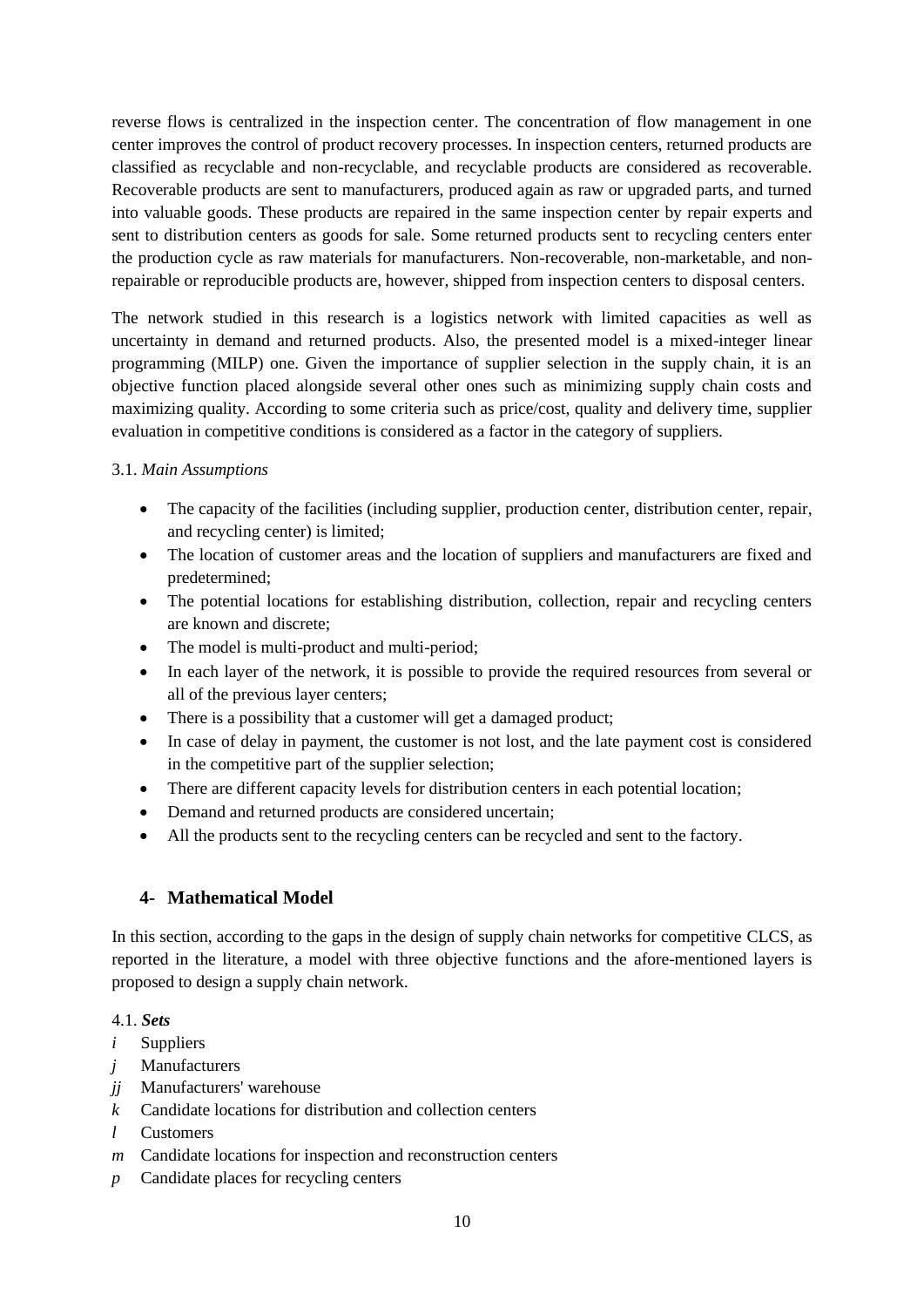- *n* Candidate places for disposal centers
- *s* Products
- *o* Parts (raw materials)
- *t* Periods
- *z* Transportation modes

# 4.2. *Parameters*

| $F_{kt}$                                   | Fixed cost of opening distribution and collection centers at location $k$ in period $t$               |
|--------------------------------------------|-------------------------------------------------------------------------------------------------------|
| $F_{mt}$                                   | Fixed cost of opening inspection and reconstruction centers at location $m$ in period $t$             |
| $F_{pt}$                                   | Fixed cost of opening recycling centers at location $p$ in period $t$                                 |
| $F_{nt}$                                   | Fixed cost of opening disposal centers at location $n$ in period $t$                                  |
|                                            | Transportation costs for each part $o$ from supplier $i$ to production/rehabilitation center $j$ with |
| $C_{\it oijzt}$                            | transportation mode $z$ in period $t$                                                                 |
|                                            | Transportation costs for each product $s$ from the production/rehabilitation center $j$ to            |
| $\mathcal{C}_{\text{sjkzt}}$               | distribution center $k$ with transportation mode $\zeta$ in period $t$                                |
|                                            | Transportation costs for each product $s$ from distribution center $k$ to customer $l$ with           |
| $C_{\it sklzt}$                            | transportation mode $z$ in period $t$                                                                 |
|                                            | Transportation costs for each product $s$ from customer $l$ to distribution center $k$ with           |
| $C_{\text{slkzt}}$                         | transportation mode $z$ in period $t$                                                                 |
|                                            | Transportation costs for each product $s$ from distribution center $k$ to inspection center $m$ with  |
| $C_{skmzt}$                                | transportation mode $z$ in period $t$                                                                 |
|                                            | Transportation costs for each product $s$ from inspection center $m$ to disposal center $n$ with      |
| $C_{smnzt}$                                | transportation mode $z$ in period $t$                                                                 |
|                                            | Transportation costs for each product $s$ from inspection center $m$ to recycling center $p$ with     |
| $C_{\mathit{smpzt}}$                       | transportation mode $z$ in period $t$                                                                 |
|                                            | Transportation costs for each product $s$ from inspection center $m$ to production                    |
| $C_{\textit{smjzt}}$                       | center/rehabilitation center $j$ with transportation mode $z$ in period $t$                           |
|                                            | Transportation costs for each product $s$ from inspection center $m$ to distribution center $k$ with  |
| $C_{\mathit{smkzt}}$                       | transportation mode $z$ in period $t$                                                                 |
| $C_{\text{spjzt}}$                         | Transportation costs for each product $s$ from recycling center $p$ to production                     |
|                                            | center/rehabilitation center j with transportation mode z in period $t$                               |
| $G_{\mathit{oit}}$                         | Purchasing cost for each part $o$ from supplier $i$ in period $t$                                     |
| $G_{s j j t}$                              | Purchasing cost for each product $s$ from manufacturer's warehouse $jj$ in period $t$                 |
| $Ca_{\text{oit}}$                          | The maximum amount for each part $o$ by supplier $i$ in period $t$                                    |
| Ca <sub>st</sub>                           | The capacity of production center $j$ for each product $s$ in period $t$                              |
| $Ca_{jjt}$                                 | The capacity of manufacturer's warehouse $jj$ in period $t$                                           |
| $Cr_{jt}$                                  | The capacity of production/rehabilitation center $j$ for reproducing products in period $t$           |
| $Ca_{kt}$                                  | The capacity of distribution center $k$ in period $t$                                                 |
| $Cr_{kt}$                                  | The capacity of distribution center $k$ for repaired products in period $t$                           |
| Ca <sub>mt</sub>                           | The capacity of inspection and reconstruction center $m$ in period $t$                                |
| $Ca_{pt}$                                  | The capacity of recycling center $p$ in period $t$                                                    |
| Ca <sub>nt</sub>                           | The capacity of disposal center $n$ in period $t$                                                     |
| $Cp_{jt}$                                  | The capacity of production/rehabilitation center $j$ for recycled parts in period $t$                 |
| $Cs_{kt}$                                  | The capacity of collection center $k$ for returned products in period $t$                             |
| $\mathcal{Q} _{otpj}$                      | Quality of part $o$ from recycling center $p$ to production/rehabilitation center $j$ in period $t$   |
| $Q'_{\text{otij}}$                         | Quality of part $o$ from supplier $i$ to production/rehabilitation center $j$ in period $t$           |
| $d_{\mathfrak{s}\mathfrak{t}\mathfrak{t}}$ | The demand of product $s$ from customer $l$ in period $t$                                             |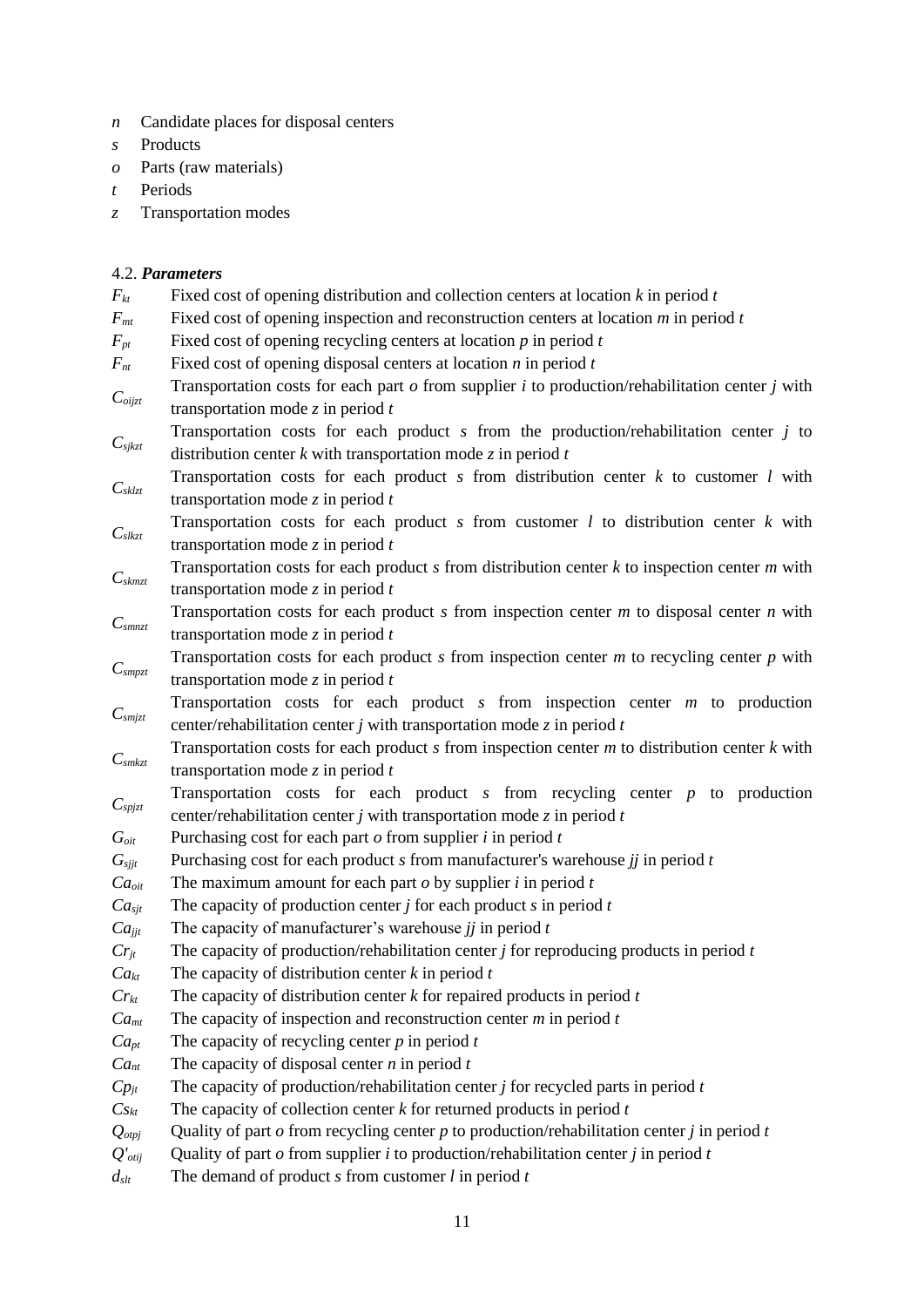- $r_{\text{slt}}$  The return rate of product *s* from customer *l* in period *t*
- *βsmjt* The return rate of product *s* from inspection center *m* to production/rehabilitation center *j* in period *t*
- *βsmpt* The return rate of product *s* from inspection center *m* to recycling center *p* in period *t*
- $\beta_{\text{smnt}}$  The return rate of product *s* from inspection center *m* to disposal center *n* in period *t*
- *βsmkt* The return rate of product *s* from the inspection center *m* to distribution center *k* in period *t ηt* The return rate of part *o* from recycling center *p* to production/rehabilitation center *j* in period *t*
- 
- *δos* Number of part *o* to produce a final product *s*

# 4.3. *Decision variables*

*Xoijzt* Quantity of part *o* from supplier *i* to production/rehabilitation center *j* by transportation mode *z* in period *t Xsjkzt* Quantity of product *s* from production/rehabilitation center *j* to distribution center *k* by transportation mode *z* in period *t Qsjjjzt* Quantity of product *s* from production/rehabilitation center *j* to manufacturer's warehouse *jj* by transportation mode *z* in period *t Xsklzt* Quantity of product *s* from distribution center *k* to customer *l* by transportation mode *z* in period *t Qsjjkzt* Quantity of returned product *s* from manufacturer's warehouse *jj* to distribution center *k* by transportation mode *z* in period *t Xslkzt* Quantity of returned product *s* from customer *l* to collection center *k* by transportation mode *z* in period *t Xskmzt* Quantity of returned product *s* from collection center *k* to inspection center *m* by transportation mode *z* in period *t Xsmpzt* Quantity of returned product *s* from inspection center *m* to recycling center *p* by transportation mode *z* in period *t Xsmnzt* Quantity of returned product *s* from inspection center *m* to disposal center *n* by transportation mode *z* in period *t Xsmjzt* Quantity of returned product *s* from inspection center *m* to production/rehabilitation center *j* by transportation mode *z* in period *t Xsmkzt* Quantity of returned product *s* from inspection center *m* to distribution center *k* by transportation mode *z* in period *t Xopjzt* Quantity of returned part *o* from recycling center *p* to production/rehabilitation center *j* by transportation mode *z* in period *t*  $U_{sijt}$  Amount of inventory in manufacturer's warehouse *jj* in period *t Y<sup>m</sup>* If inspection and reconstruction center *m* is opened, 1; otherwise, 0  $Y_k$  If distribution and collection center *k* is opened, 1; otherwise, 0  $Y_p$  If recycling center *p* is opened, 1; otherwise, 0  $Y_n$  If disposal center *n* is opened, 1; otherwise, 0  $Y_i$  If supplier *i* is one of the main centers of the supply chain, 1; otherwise, 0

According to the symbols and descriptions above, the MILP model of designing an integrated forward and reverse competitive supply chain network is presented as follows: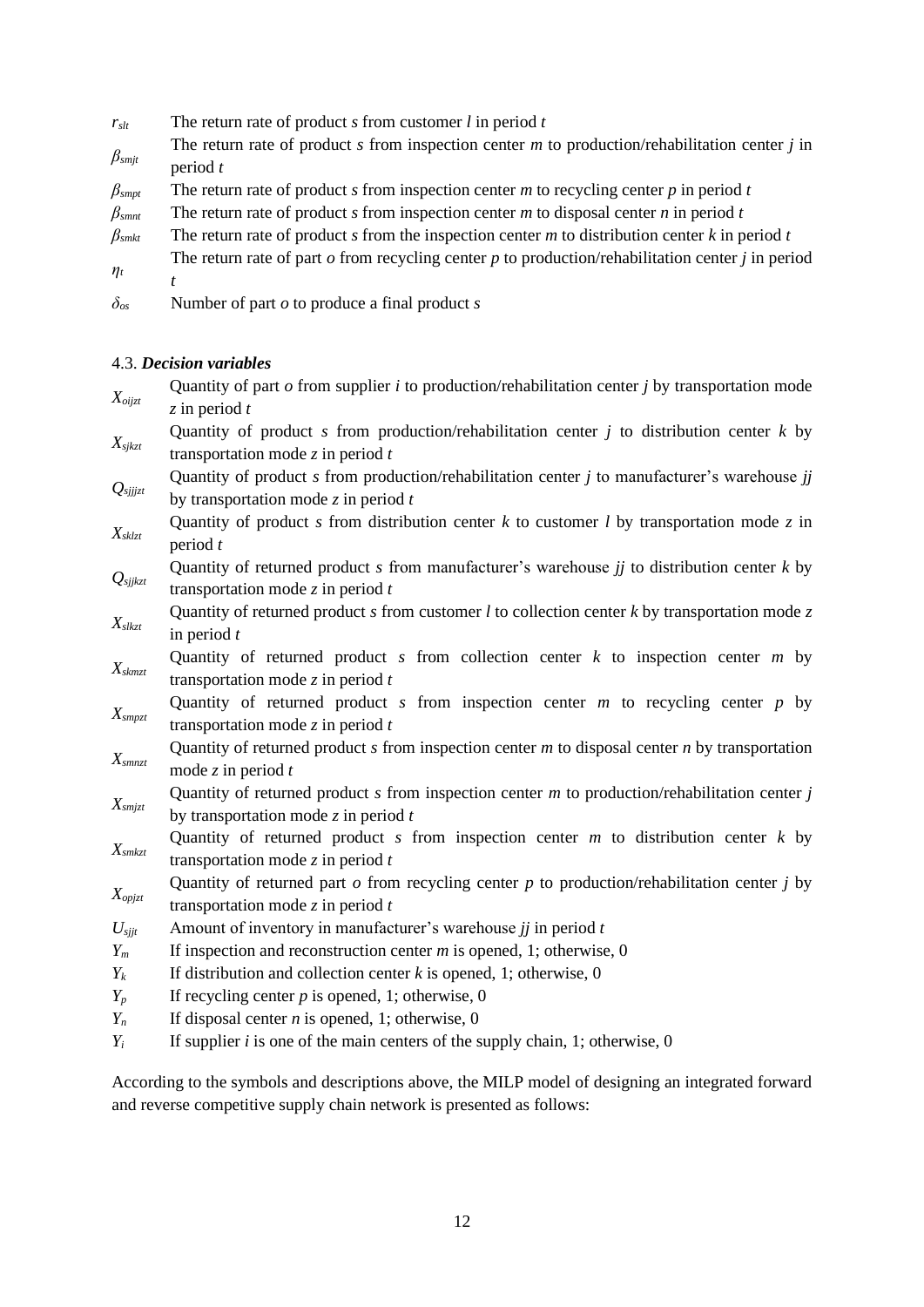Min <sup>1</sup> *mt mt nt n pt p kt k t m t n t p t k oit i sjjt jjt t o i t s jj oijzt oijzt sjkzt sjkzt sklzt sklzt t z o j i t z s k j t z s l k slkzt slkzt skmzt skmzt smnzt t z s k l t z s m k n m Z f Y f Y f Y f Y G Y G U C X C X C X C X C X C* = + + + + + + + + + *smnz t z s smpzt smpzt smjzt smjzt smkzt smkzt t z s p m t z s j m t z s k m opjzt opjzt t z o j p X C X C X C X C X* + + + + (1)

$$
\text{Max } Z_2 = \sum_{t} \sum_{z} \sum_{o} \sum_{j} \sum_{p} \sum_{i} (Q_{ot} X_{opjzt} + Q_{ot} X_{oijzt})
$$
\n
$$
\text{Min } Z = \sum P C D S S V
$$
\n(2)

$$
\text{Min } Z_3 = \sum_i PCDSS_i Y_i \tag{3}
$$

4.4. *Capacity constraints*

$$
\sum_{z} \sum_{s} \sum_{m} X_{smjzt} \leq \sum_{s} Ca_{sjt} \qquad \qquad \forall t, j \qquad \qquad (4)
$$

$$
\sum_{o} \sum_{i} \sum_{z} X_{oijzt} \le \sum_{o} \sum_{i} Ca_{ot} \qquad \qquad \forall t, j \tag{5}
$$

$$
\sum_{o} \sum_{p} \sum_{z} X_{opjzt} \leq Cr_{jt} \qquad \qquad \forall t, j \tag{6}
$$

$$
\sum_{z} \sum_{s} X_{smax} \leq Ca_{nt} \qquad \qquad \forall t, n \tag{7}
$$

$$
\sum_{z} \sum_{s} \sum_{m} X_{smpzt} \leq Ca_{pt} \qquad \qquad \forall t, p \qquad \qquad (8)
$$

$$
\sum_{z} \sum_{s} \sum_{l} X_{skzt} + \sum_{z} \sum_{s} \sum_{jj} Q_{sjjktzt} \leq Cs_{kt} \qquad \qquad \forall t, k \tag{9}
$$

$$
\sum_{z} \sum_{s} \sum_{k} X_{s k m z t} \leq C a_{m t} \qquad \qquad \forall t, m \qquad \qquad (10)
$$

$$
\sum_{z} \sum_{s} \sum_{k} X_{sjkzt} \leq \sum_{k} Ca_{kt} \qquad \qquad \forall t, j \tag{11}
$$

$$
\sum_{z} \sum_{s} \sum_{k} X_{smkzt} \leq \sum_{k} Cr_{kt} \qquad \qquad \forall t, m \qquad \qquad (12)
$$

$$
\sum_{z} \sum_{s} \sum_{j} Q_{sjjzt} \leq C a_{jjt} \qquad \qquad \forall t, jj \qquad \qquad (13)
$$

4.5. *Constraints on the return of products*

$$
\sum_{z} \sum_{p} X_{smpzt} = \sum_{p} \beta_{smpt} \sum_{z} \sum_{k} X_{skmzt} \qquad \qquad \forall m, t, s \qquad (14)
$$

$$
\sum_{z} \sum_{n} X_{smaxt} = \sum_{n} \beta_{smat} \sum_{z} X_{skmzt} \qquad \qquad \forall m, t, s
$$
 (15)

$$
\sum_{z} \sum_{j} X_{smjzt} = \sum_{j} \beta_{smjt} \sum_{z} \sum_{k} X_{skmzt} \qquad \qquad \forall m, t, s \qquad (16)
$$
\n
$$
\sum_{z} \sum_{k} X_{smkzt} = \sum_{k} \beta_{smkt} \sum_{z} \sum_{k} X_{skmzt} \qquad \qquad \forall m, t, s \qquad (17)
$$

$$
\sum_{m}\sum_{p}\beta_{smpt} + \sum_{m}\sum_{n}\beta_{smnt} + \sum_{m}\sum_{j}\beta_{smjt} + \sum_{m}\sum_{k}\beta_{smkt} = 1
$$

4.6. *Demand constraints of product and returned product*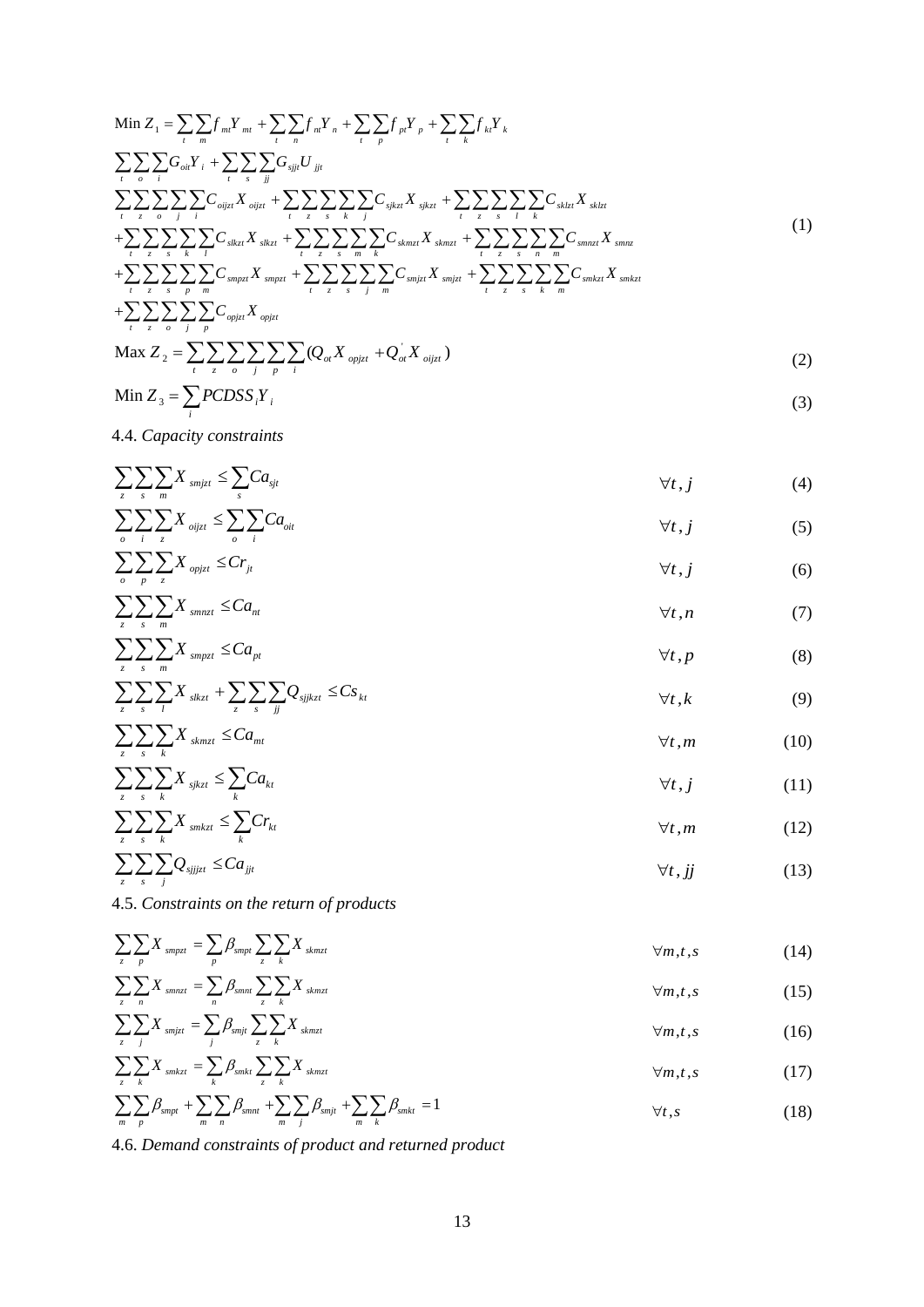$$
P\left(\sum_{z}\sum_{k}X_{skzt} \leq d_{sl}\right) \geq 1-\alpha \qquad \qquad \forall s,l,t \tag{19}
$$

$$
P\left(\sum_{z}\sum_{k}X_{slkzt} \leq r_{sl} \right) \geq 1-\alpha \qquad \qquad \forall s,l,t \tag{20}
$$

4.7. *Constraints of equilibrium among centers*

$$
\sum_{z} \sum_{o} \sum_{p} X_{opjzt} + \sum_{s} \sum_{m} \sum_{z} X_{smjzt} + \sum_{o} \sum_{i} \sum_{z} X_{opjzt} = \sum_{s} \sum_{jj} \sum_{z} Q_{sjjzt} + \sum_{s} \sum_{k} \sum_{z} X_{sjkzt} \qquad \qquad \forall j, t \qquad (21)
$$

$$
\sum_{z} \sum_{j} X_{sjkzt} + \sum_{jj} \sum_{z} Q_{sjjktzt} + \sum_{m} \sum_{z} X_{smkzt} + \sum_{l} \sum_{z} X_{slkzt} = \sum_{m} \sum_{z} X_{skmzt} + \sum_{l} \sum_{z} X_{sklzt} \qquad \forall s, k, t \qquad (22)
$$

$$
\sum_{z} \sum_{k} X_{skmzt} = \sum_{z} \sum_{k} X_{smkzt} + \sum_{z} \sum_{p} X_{smpzt} + \sum_{z} \sum_{n} X_{smrzt} + \sum_{z} \sum_{j} X_{smjzt} \qquad \qquad \forall s, m, t \qquad (23)
$$

$$
\sum_{z} \sum_{j} Q_{sjjzt} = \sum_{z} X_{sjjkzt} \qquad (24)
$$

$$
\sum_{z} \sum_{m} \sum_{s} X_{smpt} = \sum_{z} \sum_{o} \sum_{j} X_{opjzt} \tag{25}
$$

4.8. *Constraints of center construction*

*n*

$$
\sum_{m} Y_{m} \leq M \tag{26}
$$

$$
\sum_{k} Y_{k} \leq K \tag{27}
$$

$$
\sum_{p} Y_{p} \le P \tag{28}
$$

$$
\sum Y_n \le N \tag{29}
$$

$$
\sum Y_i \le I \tag{30}
$$

$$
X_{\text{skzt}}, X_{\text{skmzt}}, X_{\text{smpt}}, X_{\text{smzt}}, X_{\text{smkt}}, X_{\text{onkt}}, X_{\text{opzt}}, X_{\text{skzt}}, X_{\text{skzt}}, Q_{\text{sijzt}}, Q_{\text{sjkt}}, U_{\text{sjt}} \ge 0 \tag{31}
$$

$$
Y_i, Y_n, Y_p, Y_k, Y_m \in \{0,1\}
$$
\n(32)

 $\sum_{i} X_{\text{star}} \leq d_{\text{ss}} \geq 1-\alpha$ <br>  $\sum_{i} X_{\text{star}} \leq r_{\text{ss}} \geq 1-\alpha$ <br>  $\sum_{i} X_{\text{star}} \leq r_{\text{ss}} \geq 1-\alpha$ <br>
1. Constraints of equilibrium among centers<br>  $\sum_{i} \sum_{j} X_{\text{split}} + \sum_{i} \sum_{i} \sum_{j} X_{\text{split}} + \sum_{j} \sum_{i} \sum_{j} X_{\text{split}} = \sum_{i} \sum_{j} \sum$ Objective function (1) seeks to minimize the fixed costs of opening inspection and reconstruction centers, disposal centers, recycling centers as well as distribution and collection centers. It also deals with the purchasing cost per unit of product from supplier, holding cost of each product in the manufacturer's warehouse, transportation cost of parts from supplier to manufacturer, transportation cost of products from manufacturer to distributor, transportation cost of products from the manufacturer's warehouse to distributor, transportation cost of products from distribution centers to customers, transportation cost of the products returned from customer to distribution centers, transportation cost of the products returned from distribution centers to inspection and reconstruction centers, transportation cost of the products returned from inspection and reconstruction centers to disposal centers, transportation cost of the products returned from inspection and reconstruction centers to recycling centers, transportation cost of the products returned from inspection and reconstruction centers to production/rehabilitation centers, transportation cost of the products returned from inspection and reconstruction centers to distribution centers, and transportation cost of the parts returned from recycling centers to production/rehabilitation centers.

Objective function (2) maximizes the quality of products according to the parts produced by recycling and the parts delivered from the supplier to the manufacturer. This objective function also includes the quality of the parts returned from recycling and the quality of the supplier's parts.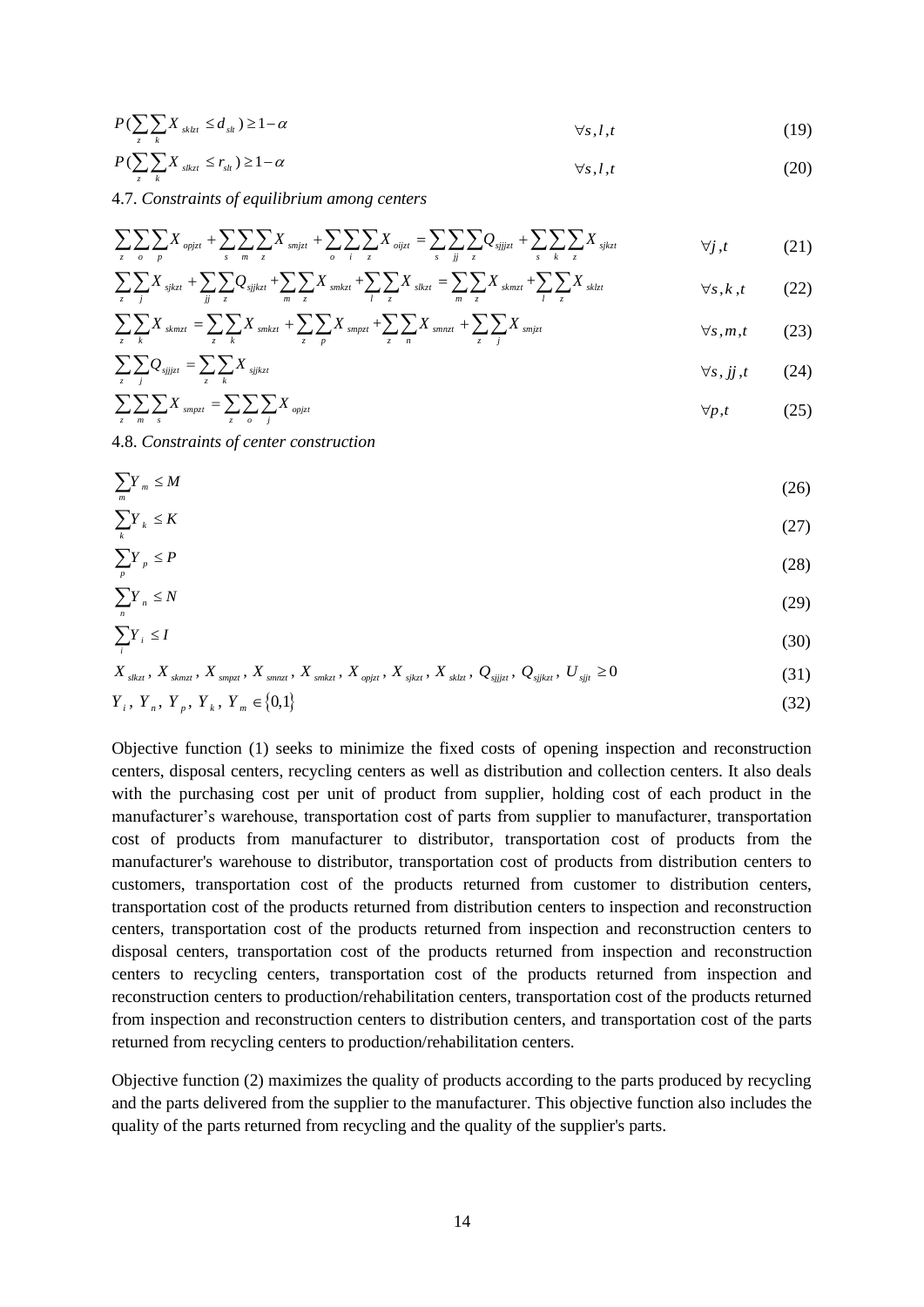Finally, objective function (3), according to the final score of the main component of each supplier, seeks to select the best supplier. Here is the procedure of calculating the final score of the main component of the suppliers. Assume that decision making is done to select suppliers based on such criteria as price appropriateness, price stability, quality of raw materials, delivery time, capability, flexibility and reliability. These criteria are correlated with one another. Through the analysis of the principal components while reducing the criteria dimensions, new criteria are identified independently. Analyzing the principal components is done for the supplier and ultimately decided on in the form of the third objective function. There will be a matrix of different criteria and supply chain components. The score of each supplier component in each criterion will be accompanied by a certain degree of membership.

Furthermore, the primary input data for calculating the principal component relationship are the variance-covariance matrix. Therefore, it is necessary to extract the matrix from fuzzy data. For this purpose, the fuzzy-covariance matrix is calculated with Equations (33) to (35) proposed as follows:

$$
N = \sum_{i} \mu_{A}(i) \tag{33}
$$

$$
x_{u} = \frac{1}{N} \sum_{i} x_{ui} \mu_{A}(i)
$$
\n(34)

$$
S_{uv} = \sum_{i} (x_{ui} - x_{u})(x_{vi} - x_{u})\mu_{A}(i)
$$
\n(35)

Where *i* is the supplier index, and *u* and *v* are the indices of the criteria. Also,  $\mu_A(i)$ ,  $x_{ui}$ ,  $S_{uv}$ , and  $\widetilde{x_u}$ are the degree of each supplier membership, the score of supplier *i* on criteria *u*, variance, and fuzzy mean respectively.

After the creation of a fuzzy variance-covariance matrix, the eigenvalue, the eigenvector, and the linear combinations of the principal components are developed. Then, the eigenvalue is multiplied by each supplier's initial values, and the score of each principal component (*PCi*) is calculated and used. Since the coefficients obtained for the principal component relationship can be different, the direction of the extracted components is uncertain, so it is necessary to determine the direction correctly. For this reason, the process reported by Bashiri and Sherafati (2012) [11] is used to identify the extracted components. Equations (36) to (38) calculate *PCS\** , *T*, and *PCDSS* respectively.

$$
PCS^* = Eigen Value \times Max (Criteria Score)
$$
\n(36)

$$
T_u = \left| PCS_u - PCS^\ast \right| \tag{37}
$$

$$
PCDSS = \sum_{u} Var_{u} \times T_{u}
$$
\n(38)

*Max (criteria score)* is the maximum value in each criterion multiplied by specific values to determine the principal component score of the best *PCS\** status. Next, for each supplier, the deviation of the principal component score is calculated with *PCS\** and is considered as the deviation for the desired component  $(T_i)$ . Equation (38) calculates the final rhythm deviation of all the components for each supplier.

Constraint (4) ensures that the product shipped from the inspection and reconstruction center to the production/rehabilitation center is less than or equal to the manufacturer's capacity for renewable products. Constraint (5) ensures that the product shipped from the suppliers to the production/rehabilitation center is less than or equal to the supplier's capacity. Constraint (6) provides that the product transported from the recycling center to the production/rehabilitation center is less than or equal to the capacity intended by the reproducer. Constraint (7) ensures that the product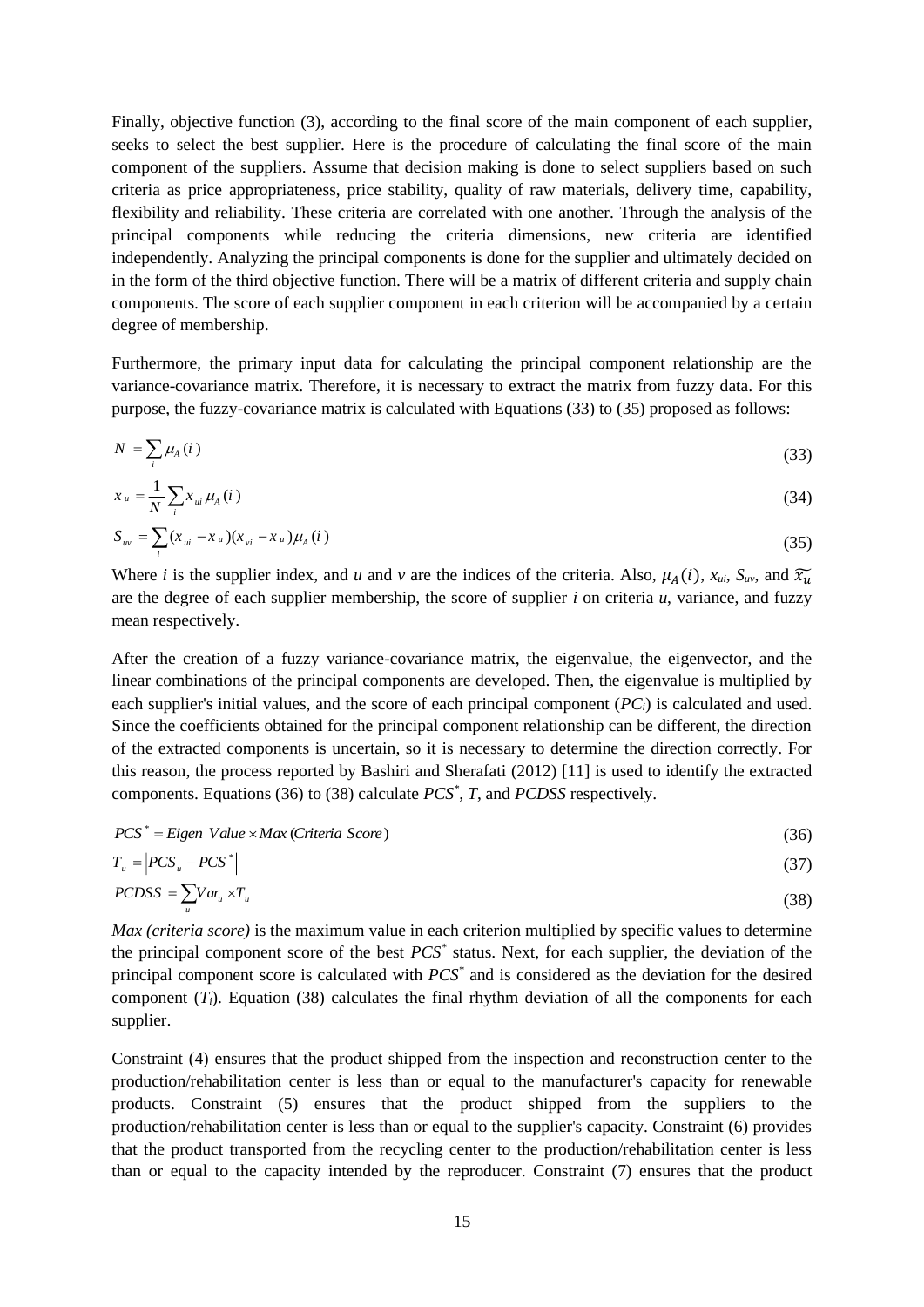transported from the inspection and reconstruction center to the disposal center is smaller than or equal to its capacity. Constraint (8) guarantees that the product shipped from the inspection and reconstruction center to the recycling center is smaller than or equal to its capacity. Constraint (9) ensures that the product shipped from the customer and the product shipped from the manufacturer's warehouse to the distribution and collection center are less than or equal to the capacity provided by the distribution centers for the returned products. Constraint (10) ensures that the product shipped from distribution and collection centers to the inspection and reconstruction center is less than or equal to its capacity. Constraint (11) ensures that the product shipped from the production/rehabilitation center to the distribution and collection center is less than or equal to the distribution centers' capacity. Constraint (12) ensures that the product shipped from the inspection and reconstruction center to the distribution center is less than or equal to the distributor's capacity for the repaired products. Constraint (13) ensures that the product transported from the production/rehabilitation center to the warehouse is less than or equal to the manufacturer's warehouse capacity. Constraint (14) ensures that the amount of the product shipped to the recycling center is equal to the return rate of the recycled products. Constraint (15) ensures that the amount of the product shipped to the disposal center is equal to the return rate of the returned product disposal. Constraint (16) ensures that the product shipped to the production/rehabilitation center is equal to the return rate of the returned products. Constraint (17) ensures that the amount of the product shipped to the distribution center is equal to the return rate related to the distribution of repairing the returned products. Constraint (18) ensures that the sum of the returned rates is exactly 1. Constraints (19) and (20) show the amount of the customer demand and the returned products respectively. They are random factors. Constraint (21) shows the balance between the input and the output of the production/rehabilitation center. Constraint (22) shows the balance between the amount of the product input to the distribution center and its output. Constraint (23) shows that the amount of the product returned to distribution centers is equal to the amount of the product sent to inspection and reconstruction centers. Constraint (24) shows the balance between the amount of the input to the manufacturer's warehouse and its output. Constraint (25) shows the balance between the amount of the input to the recycling center and its output. Constraint (26) indicates the upper limit of the number of inspection and reconstruction centers. Constraint (27) indicates the upper limit of the number of distribution and collection centers. Constraint (28) indicates the upper limit of recycling centers. Constraint (29) indicates the upper limit of disposal centers. Constraint (30) indicates the upper limit of the number of suppliers. Finally, constraints (31) and (32) show the non-negative and binary variables of the proposed model.

# **5- Solution Methods and Algorithms**

In this section, our proposed solution methods have been presented. There are three kinds of solutions in this paper: exact, single meta-heuristic, and multi meta-heuristic.

#### 5.1. *Unscaled goal programming method*

Goal programming is a well-known way of generating Pareto optimal solutions to multi-objective optimization problems. This method was first proposed by Charnes et al. (1955) [16] and is currently used by many researchers to solve various problems such as renewable energy production [68], portfolio management [8, 79] and supply chain management [61, 77]. This method seeks to find a solution to minimize the differences between objective functions and their optimal values by using Equation (39):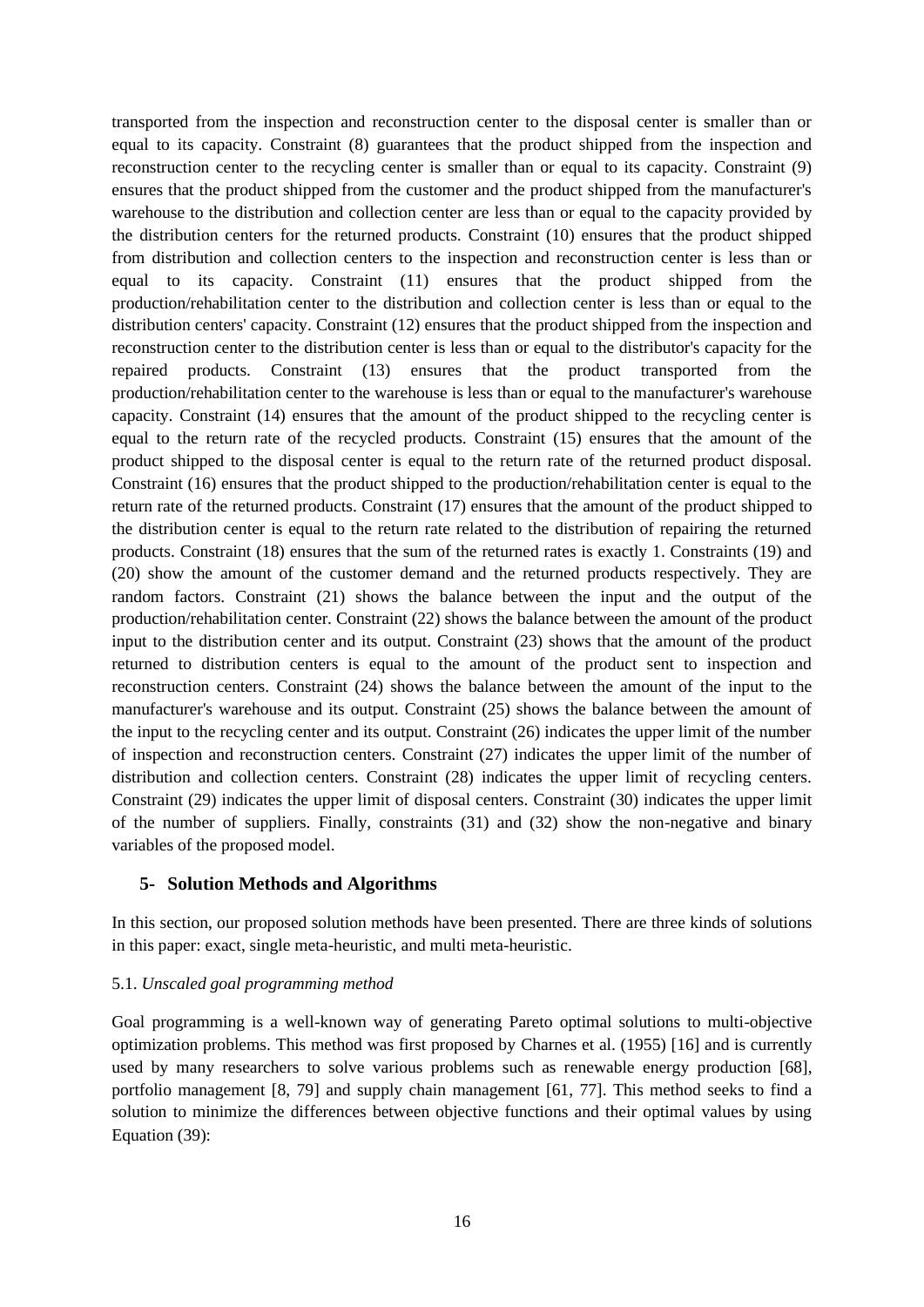Min 
$$
\sum_{g=1}^{p} a_g h_g (d_g^+, d_g^-)
$$
  
Subject to:  

$$
f_g - d_g^+ + d_g^- = f_g^* \qquad \forall g
$$
 (39)

 $d_{g}^{+}, d_{g}^{-}$  ≥ 0

Where  $p$  is the number of the conflicting objective functions whose preference over each other is shown using the  $a_g$  parameter. Also,  $d_g^-$  and  $d_g^+$  represent the negative and positive deviations of the objective function *g* from the optimal value, respectively. The value of  $h_g(d_g^-, d_g^+)$  is calculated as Equation (40):

$$
h_g(d_g^+, d_g^-) = \begin{cases} d_g^+ & \text{for Min Problem} \\ d_g^- & \text{for Max Problem} \\ d_g^+ + d_g^- & \text{O.W} \end{cases}
$$
 (40)

In most multi-objective mathematical models, the objective functions have different scales, and the difference between their values is enormous. This may cause the objective function of the goal programming method to minimize the difference between the functions that are larger in scale. Given that in the mathematical model presented in this section, the scales of the values of the first and the second objective functions are very different from each other. To solve this problem, an unscaled version of the goal programming method is proposed (Equation 41):

Min 
$$
\sum_{g=1}^{p} a_g h_g (d_g^+, d_g^-)
$$
  
Subject to:  

$$
\frac{f_g}{f_g^*} - d_g^+ + d_g^- = 1 \qquad \forall g
$$
  

$$
d_g^+, d_g^- \ge 0
$$
 (41)

#### 5.2. *Boundary objectives method*

The framework used for this approach is shown in Equation (42). In this method, one of the objective functions is optimized while the other objective functions are considered as constraints and lower and upper bounds are assigned. In this case, the first objective function of the problem remains as the primary objective function, and the other two are transferred to the constraints.

Min 
$$
f_i(x)
$$
  
\nSubject to:  
\n $LB_g \le f_g(x) \le UB_g$   $g = 1,...,p \ g \neq i$   
\n $x \in S$  (42)

In this way, the three-objective model is transformed into a single-objective model (including the first objective function, which is to minimize costs). The solution methods already provided are used for this model.

#### 5.3. *Tree Growth Algorithm (TGA)*

Tree Growth Algorithm is one of the meta-heuristic algorithms recently reported by Cheraghalipour et al. (2017, 2018) [18, 19] and inspired by the competition of trees for light and nutrients. In this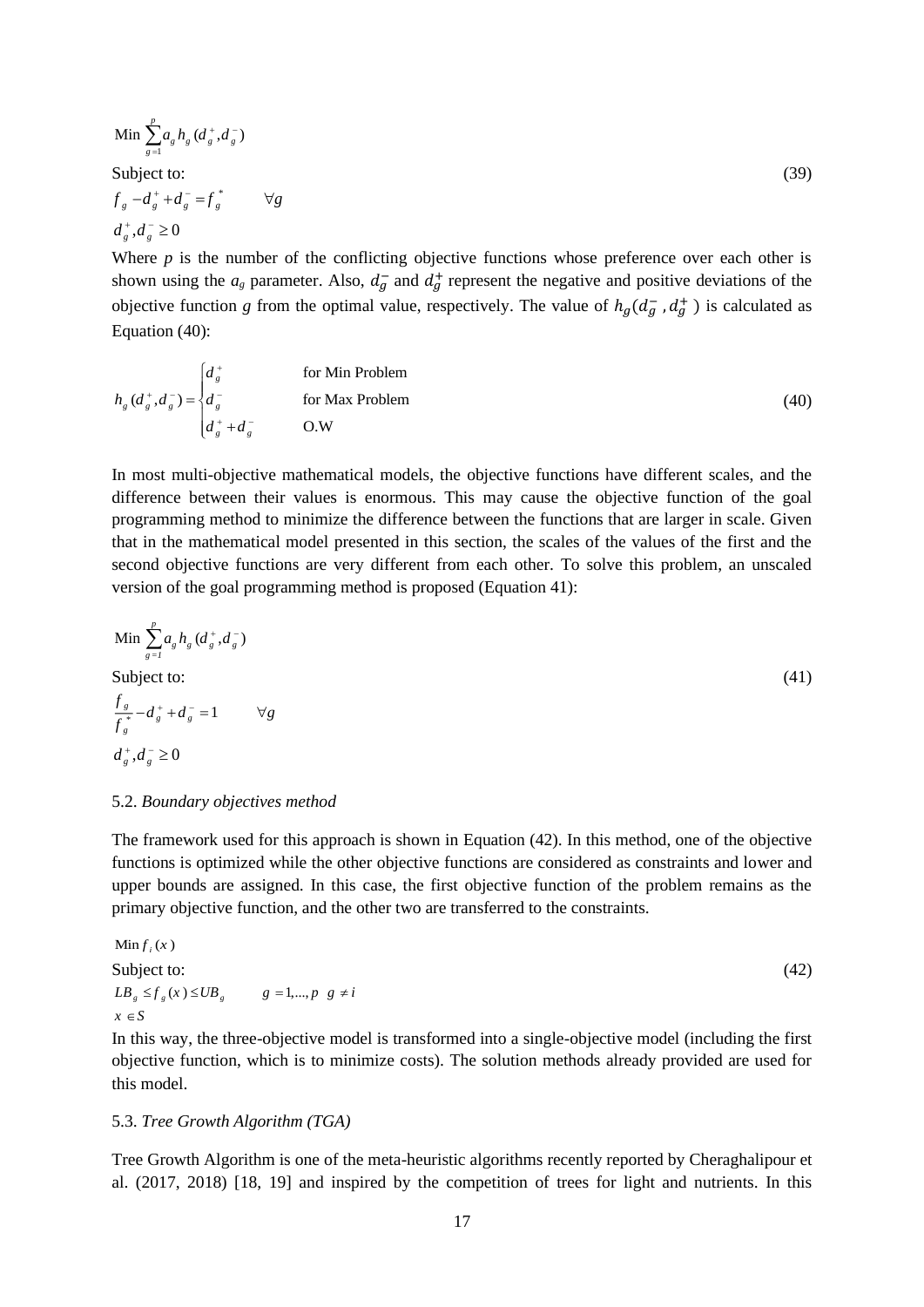algorithm, the elements are divided into four groups. In one of these groups called the best tree group, some better trees will grow more, given the favorable conditions for growth. Because they are satisfied with the amount of light received, they compete for food. The growth of trees is slow, so good trees are generally taller, smoother and, most importantly, older. Due to their age, the growth rate of these trees is lower than before, and most of their competition is over food at the roots. In another group called the light competition group, some trees move at different angles to reach the light from their nearest trees. In the third group called the replacement and removing group, some weak trees that have grown little or are cut down by foresters are replaced by new seedlings. In the last group called the reproductive group, the best trees begin to multiply and form new seedlings due to optimal growth. Since they occur near the mother tree, they inherit some factors in that place (such as soil, insects and water). The detailed description of the algorithm is as follows:

**Step 1.** Generate the initial population of trees randomly around the upper and lower bounds and calculate the value of their objective function.

**Step 2.** Find the best tree. Considering a minimization-optimization problem, the best tree is the minimum objective function and vice versa. In the  $j_{th}$  iteration,  $T_{GB}^J$  is the best element.

**Step 3.** Find the best tree. Considering a minimization-optimization problem, the best tree is the minimum objective function and vice versa. In the  $j<sub>th</sub>$  iteration, it is the best element. Note the following Equation:

$$
T_i^{\ j+1} = \frac{T_i^{\ j}}{\theta} + rT_i^{\ j} \tag{43}
$$

Where  $\theta$  is the decline rate of tree strength due to old age, high growth and the reduction of the surrounding nutrients, and  $r = U(0,1)$ . When a tree is satisfied with light, it instructs its roots to move to absorb food. It grows by  $rT_i^j$ .

**Step 4.** Move the *N2* solution to the distance between the nearby solutions at different *α* angles. To do this, first find the distance between the selected tree and the other trees with Equation (44) and choose two of the shortest distances to move towards.

$$
d_i = \left(\sum_{i=1}^{N} \binom{1+N^2}{N^2} - T_i^j\right)^2 \bigg)^{\frac{1}{2}} \quad \text{and} \quad d_i = \begin{cases} d_i & \text{if} \quad T_{N^2} \neq T_i^j \\ \infty & \text{if} \quad T_{N^2}^j = T_i^j \end{cases} \tag{44}
$$

Then, choose two of the solutions with the lowest  $d_i$  as  $x_i$  and  $x_2$  (**Figure SI-1** and Equation 45).  $y = \lambda x_1 + (1 - \lambda)x_2$ (45)

Finally, move the tree between these two adjacent trees at the angle  $\alpha_i = U(0,1)$  (**Figure SI-2** and Equation 46).

$$
T_{N2}^j = T_{N2}^j + \alpha_i y \tag{46}
$$

**Step 5.** Eliminate *N3* solutions from the worse ones and generate random solutions instead.

**Step 6.** Create a new population through *N1 + N2 + N3 = N*.

**Step 7.** *N4* new solution is generated randomly. Each new solution is randomly masked with one of the best solutions (from the population *N1*) and then added to the latest population (i.e., new population = new population  $+ N4$ ).

**Step 8.** After the new population is sorted according to the objective function, *N* better solutions are selected from this new population and considered as the initial population for the next iteration (based on the roulette wheel, tournament, and selection of the best).

**Step 9.** Repeat step 2 if the stop conditions are not met.

The flowchart of the proposed algorithm is shown in **Figure SI-3**.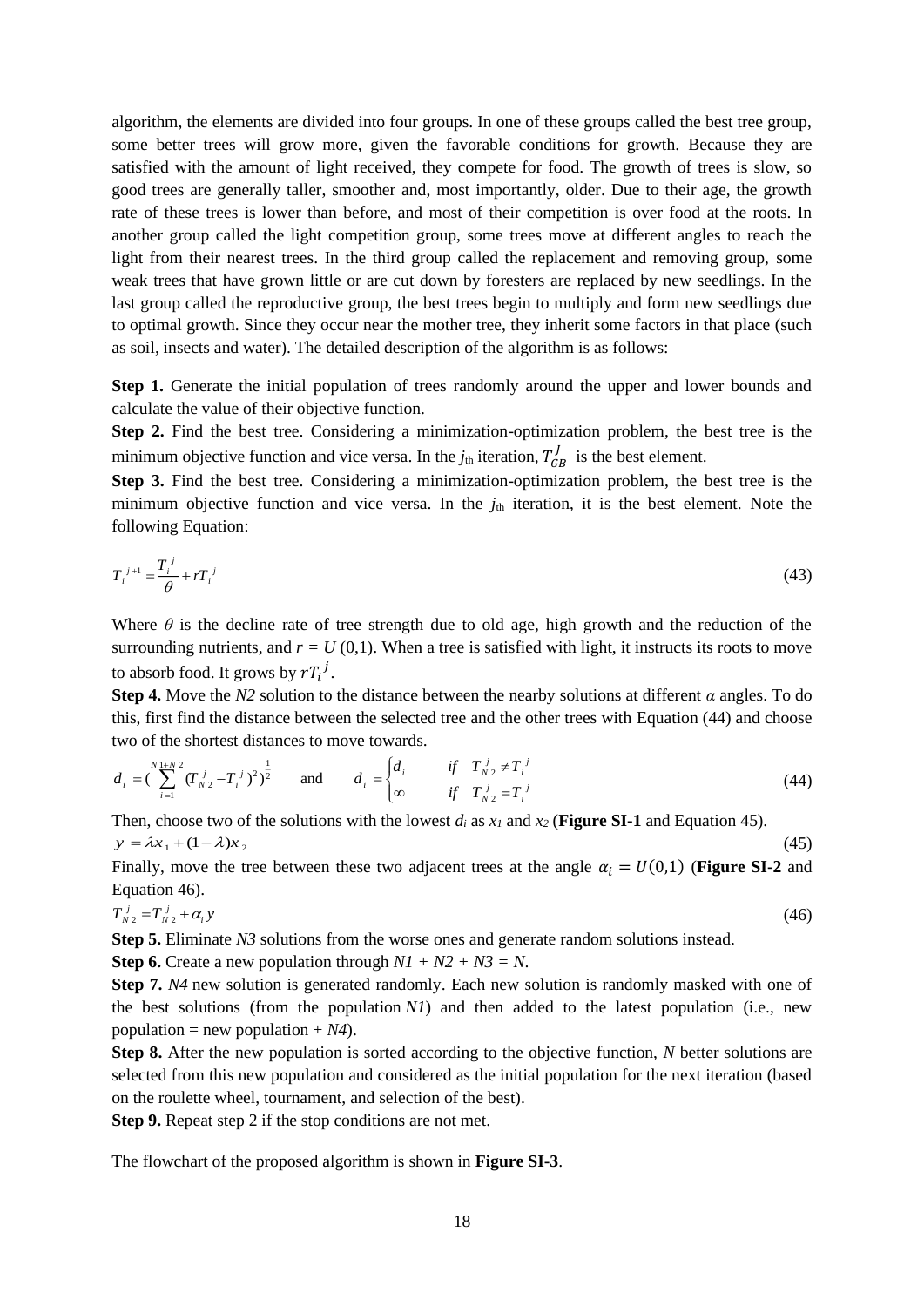#### 5.4. *Red Deer Algorithm (RDA)*

Like other meta-heuristic algorithms, the RDA starts with an initial random population equivalent to RDs (red deer). Some of the best RDs are selected from the population and are called male RDs. The rest are called hinds. First of all, the male RDs must roar. Based on the power of the roaring phase, they are divided into commanders and deer. After that, the commanders and the heads of each harem fight to get the harem. Besides, the harems are formed by the commanders. The number of the hinds in the harems is directly related to the commanders' ability in the process of roaring and war. As a result, the commanders are paired with several hinds in the harem. Note that the other males (e.g., deer) mate with the nearest hinds, regardless of harem restrictions. In general, RDA stages are designed in such a way as to provide satisfactory exploitation and exploration. The user can set steps related to the parameters used and the mathematical formulas. Accordingly, the male RD roar is the local search counterpart in the solution to improving the exploitation characteristics. Fights between the commanders and the deer are considered as local search. In this process, however, only betterobserved solutions are accepted. This stage is mainly based on the exploitation characteristics.

In the next stage, the harems are formed and assigned to the commanders according to their power. This stage helps the algorithm do the exploration. Accordingly, the harem commander mates up with a number of hinds in his harem and another harem. These stages have also improved the exploitation characteristics. All the deer should be paired with the nearest hind; they pair up with the hinds at a minimum distance regardless of the harem restrictions in the breeding season. This phase also focuses simultaneously on exploration and exploitation issues.

Another primary stage of RDA is the mating process that leads to the production of RD offspring. This stage is equivalent to building new solutions in the solution space. Finally, the next generation of algorithms allows weak solutions to evolve by classifying them as algorithms.

**Figure SI-4** shows a flowchart to give more details about the RDA structure. The blue boxes and the red ones indicate the intensification and diversification phases respectively. According to the algorithm's evolutionary concept, the green boxes show a part of the algorithm to escape the local optimum. As a result, it seems that the tool for setting the exploration and exploitation phases is available for the user to manipulate these steps according to the characteristics of the intended problem. There are more details given by Fathollahi-Fard et al. (2020) [30], and the main stages of the algorithm are summarized in that study as follows:

Initialize the Red Deer population.

Calculate the fitness and sort them and form the hinds (*Nhind*) and the male RDs (*Nmale*).

 $X^*$  = the best solution

$$
T_l = \mathrm{clock}
$$

*While t* < maximum time of simulation,

*for* each male RD:

$$
\text{male}_{\text{new}} = \begin{cases} \text{male}_{\text{old}} + a_1 \times ((UB - LB) \times a_2) + LB), & \text{if } a_3 \ge 0.5\\ \text{male}_{\text{old}} - a_1 \times ((UB - LB) \times a_2) + LB), & \text{if } a_3 \prec 0.5 \end{cases}
$$

Update the position if it is better than the prior ones.

# *end for*

Sort the males and form the stags and the commanders:

 $N_{\textit{Com}} = round\left(\gamma.N_{\textit{male}}\right)$  $N$   $_{stag}$   $=$   $N$   $_{male}$   $N$   $_{Com}$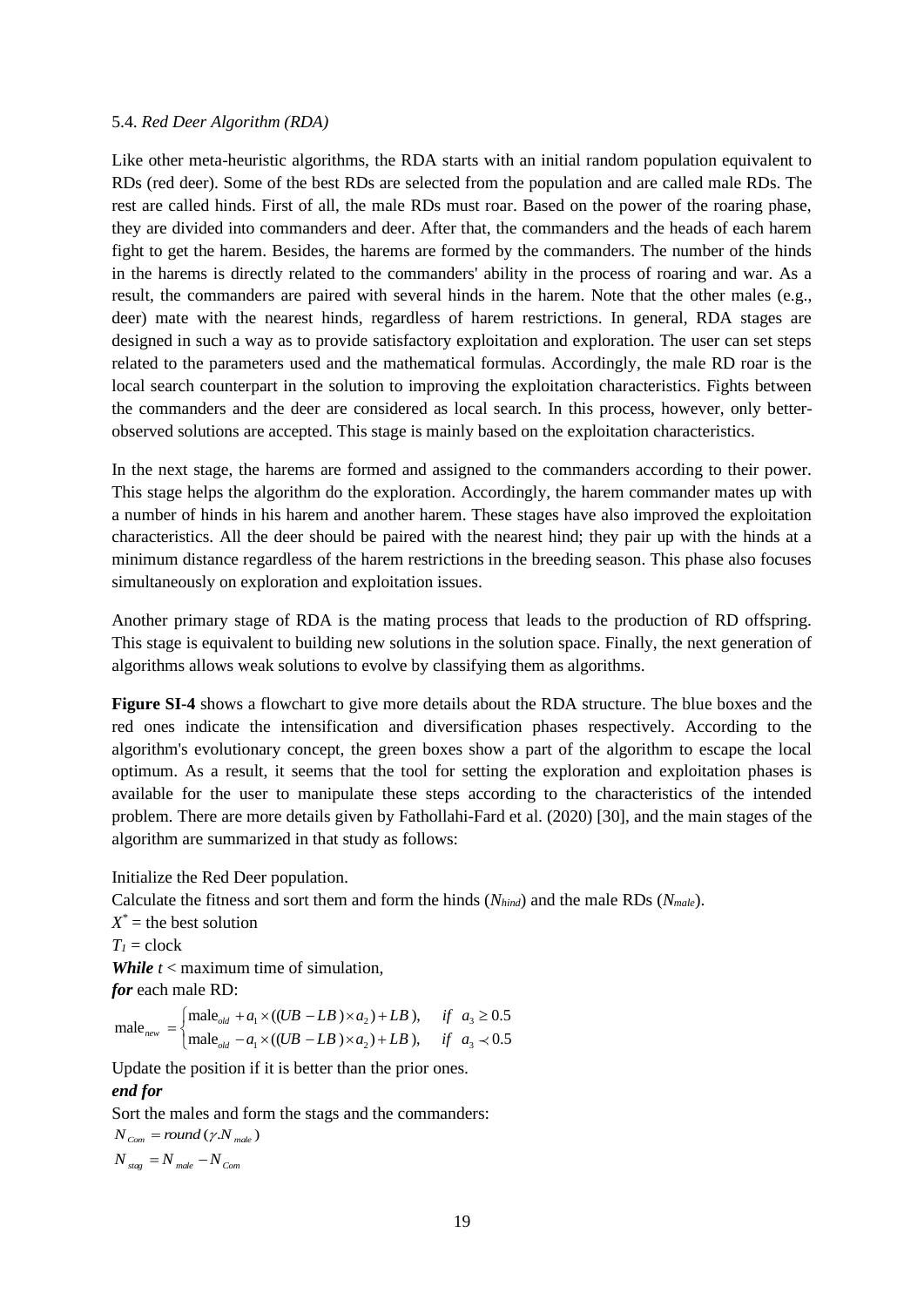*for* each male commander

Fight between the male commanders and the stags:

New 
$$
1 = \frac{(Com + Stag)}{2} + b_1 \times ((UB - LB) \times b_2) + LB)
$$
  
New  $2 = \frac{(Com + Stag)}{2} - b_1 \times ((UB - LB) \times b_2) + LB)$ 

Update the position of the male commanders and the stags. *end for*

Form harems:

$$
V_n = v_n - max_i \{v_i\}
$$

$$
P_n = \left| \frac{V_n}{\sum_{i=1}^{N_{Com}} V_i} \right|
$$

 $N \times \text{harem}_n = round \{P_n \times N_{bind}\}$ 

*for* each male commander,

 $N \times \text{harem}_n^{\text{mate}} = round \{ \alpha \times N \times \text{harem}_n \}$ 

Mate a male commander with the selected hinds of his harem randomly:

offs = 
$$
\frac{(Com + Hind)}{2} + (UB - LB) \times c
$$

Select a harem randomly and name it *k*.

 $N \times \text{harem}_{k}^{mate} = round \{ \beta \times N \times \text{harem}_{k} \}$ 

Mate a male commander with some of the selected hinds of the harem:

$$
offs = \frac{(Com + Hind)}{2} + (UB - LB) \times c
$$

# *end for*

*for* each stag

Calculate the distance between the stag and all the hinds and select the nearest hind:

$$
d_i = (\sum_j (\text{stag}_j - \text{hind}_j^i)^2)^{\frac{1}{2}}
$$

# *end for*

Select the next generation with the roulette wheel selection.

Update  $X^*$  if there is a better solution.

 $T_2$  = clock;  $T = T_2 - T_1$ ; *end while* Return X\*

# 5.5. *Particle Swarm Optimization (PSO) Algorithm*

The particle swarm optimization algorithm is one of the essential algorithms in collective intelligence (swarm intelligence). It was introduced by Kennedy and Eberhart (1995) [36] and inspired by the social behavior of such animals as fish and birds in small and large groups. In some ways, this algorithm is similar to evolutionary computation techniques, such as genetic algorithms (GA). Unlike GA, PSO does not have evolutionary functions such as crossover and mutation. One of the critical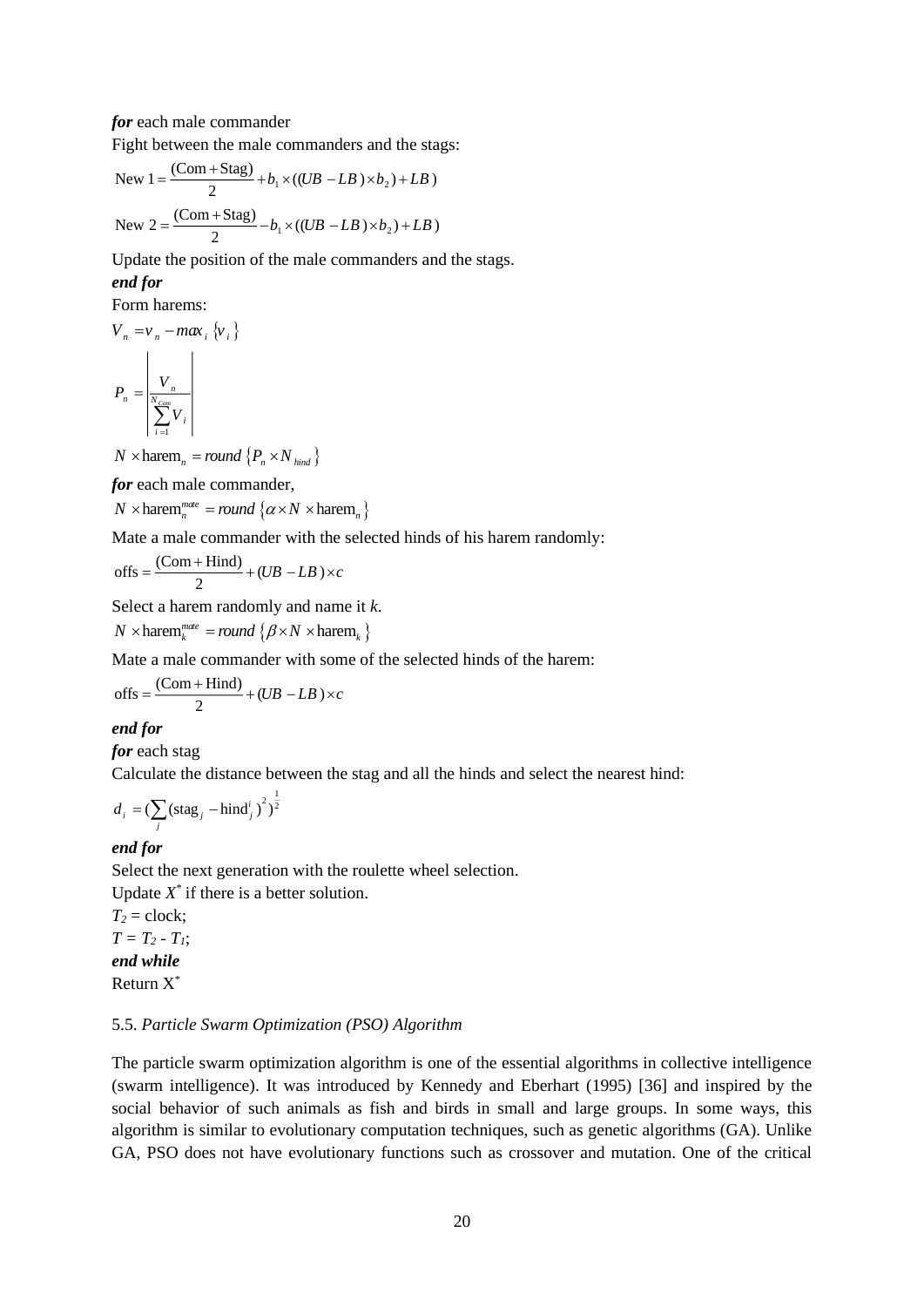actions to successfully implement PSO is to find a solution to the problem within the PSO particles that properly affect its performance and feasibility [4, 78].

According to Kennedy and Eberhart (1995) [36], the PSO of each particle represents a possible answer that moves randomly in the solution problem. Its knowledge and neighbors influence the displacement of each particle in the search space. Therefore, the position of other swarm particles affects how a particle is searched. The result of modeling this social behavior is a search process in which particles move to appropriate areas. The particles learn from one another in the group and, based on their knowledge, move towards their best neighbors. The PSO works on the basis that, at any given moment, each particle adjusts its location in the search space according to the best location it has ever been as well as the best location in the entire neighborhood. Suppose there is a *d*-dimensional space and the  $i_{th}$  particle of a population can be represented by a velocity vector and a position vector. Changing the position of each particle is possible by switching the previous position structure and velocity. Each particle has the potential to include the best value ever achieved (*pbest*), the best answer ever obtained (in the group) from the value of *pbest* (*gbest*), and the position of *xi*. This information comes from the comparison of the efforts of each particle to find the best solution. Each particle tries to change its position to reach the best answer. The velocity of each particle varies according to Equation (47):

$$
v_{ij}(t+1) = \omega v_{ij}(t) + c_1 r_1 (pbest_{ij}(t) - x_{ij}(t)) + c_2 r_2 (gbest_j(t) - x_{ij}(t))
$$
\n(47)

Where  $v_{ij}(t)$  is the  $j_{th}$  dimension of each particle in the  $t_{th}$  iteration,  $\omega$  is the inertia weight,  $c_1$  and  $c_2$ are the weighting factors,  $r_1$  and  $r_2$  are the random numbers between 0 and 1,  $x_{ii}$  (t) is the position of the *ith* dimension of each particle in the  $t<sub>th</sub>$  iteration, *pbest<sub>ij</sub>* is equal to the *pbest* dimension *j* of each particle, and *gbest<sup>j</sup>* is the *gbest* of each particle in the group. Also, the new position of each particle is determined by the sum of the previous position and the new velocity, using Equations (48) and (49):

$$
x_{ij}(t+1) = x_{ij}(t) + v_{ij}(t+1)
$$
\n(48)

$$
v_{ij} = sign(v_{ij})min(v_{ij}|, v_{max})
$$
\n(49)

The steps of the PSO algorithm are as follows:

**Step 1.** Initialize the particle swarm (*n*) and the other parameters.

**Step 2.** Give an initial random value to the position and velocity of every particle.

**Step 3.** When the stop criterion is not met, do:

- a) *t=t+*1*;*
- b) Estimating the value of the merit for each particle;
- c) gbest (t) = arg  $\min_{t=1}^{n} (f (gbest(t-1)), f (x_1(t)), f (x_2(t)),..., f (x_n(t)))$ ;
- d) For *i=*1*-n;*
	- i)  $pbest_i(t) = \arg \min_{t=1}^{n} (f (pbest_i(t-1)), f (x_i(t)))$ ;
	- ii) For  $j = 1$  in terms of dimension: Update the  $j_{th}$  dimension of  $x_i$  and  $v_i$  according to Equations  $(47)$  to  $(49)$ ;
	- iii) *j* dimension;
- e) *i* dimension;

**Step 4.** End.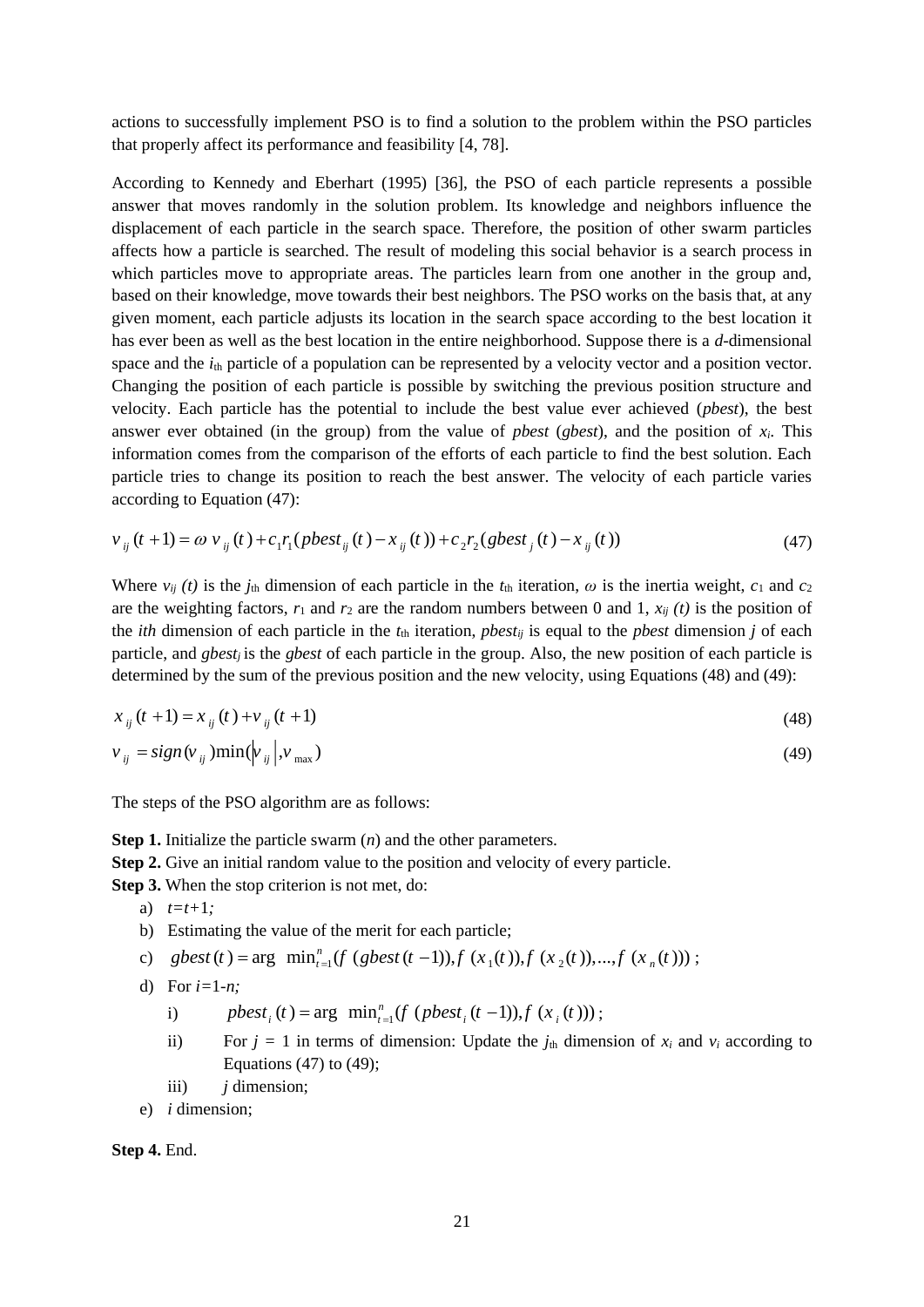# 5.6. *Multi-Objective Genetic Algorithm-II (MOGA-II)*

MOGA-II is a multi-objective genetic algorithm used to search for optimizations. It is an efficient algorithm that uses smart multi-search elitism [43]. The elitism operator can maintain some excellent solutions without creating premature convergence at local-optimal frontiers. The elitism is applied in MOGA-II according to the following steps:

**Step 1.** MOGA-II starts with an initial population *P* of size *N* and the elite set  $E = \emptyset$ .

**Step 2.**  $P' = P \cup E$  is calculated for each generation.

**Step 3.** If the cardinality of *P'* is greater than *P*, *P* is randomly subtracted from the exceeding points.

**Step 4.** The evolution from *P* to *P'* is calculated using all the MOGA operators.

**Step 5.** Fitness is calculated for population *P'*.

**Step 6.** All the non-dominated designs of *P'* are copied to *E*.

**Step 7.** *E* is updated by the removal of duplicated or dominated designs.

**Step 8.** If the size of elite set *E* is larger than that of generation *N*, it will change due to the accidental removal of excess points.

**Step 9.** Finally, there is a return to step 2, and *P'* is considered as a new *P*.

For simplicity, MOGA-II requires only a small number of user-defined parameters. Several other parameters are internally settled to create the power and performance of the optimizer. This algorithm performs all the evaluations, which are numerically equal to the points in the DOE (design of experiments) table multiplied by generations. Readers can check out the study by Mohammed et al., (2017) [43] for more details.

# **6- Case Study**

In this section, computational results are presented to show the performance of different model modes and the proposed solution methods. The section is subdivided into three parts. In the first part, the proposed model is presented as a definite one and in a multi-objective manner. It is then written in the unscaled goal programming and solved and analyzed with the GAMS software. In the second part, due to the inefficiency of the GAMS software to solve large-scale problems, the boundary objectives method turns the presented model into a single-objective function. Then, it is solved and compared with three new single-objective meta-heuristic algorithms. Finally, in the third part, the proposed model is solved with a new multi-objective meta-heuristic algorithm. The best algorithm is examined based on several specific criteria and the performance results of the other algorithms. It is to be noted that the GAMS software has been used to solve the model by the unscaled goal programming method. All the proposed meta-heuristic algorithms have been solved by the MATLAB R2015b software on a personal computer with a CPU Intel Core i7 and a 16-GB RAM. Also, all the parameters have been tuned by the Minitab 19 software.

# 6.1. *Analysis of the unscaled goal programming method*

In this section, in order to review the results and comparatively study the unscaled goal programming method, three sample problems are presented in different dimensions on the basis of the data obtained from Pishro Diesel Compani, as the case study in this paper (**Table SI-1**). The various parameters of the problem are created by the MATLAB software, according to the data of the case study and with even distribution (**Table SI-2)**.

Pishro Diesel Asia Company (Pishro Yadak) started its activity in 1978 to produce auto parts, molds and car cabins. Registered in 1984, the company operates in the city of Najafabad Isfahan Province.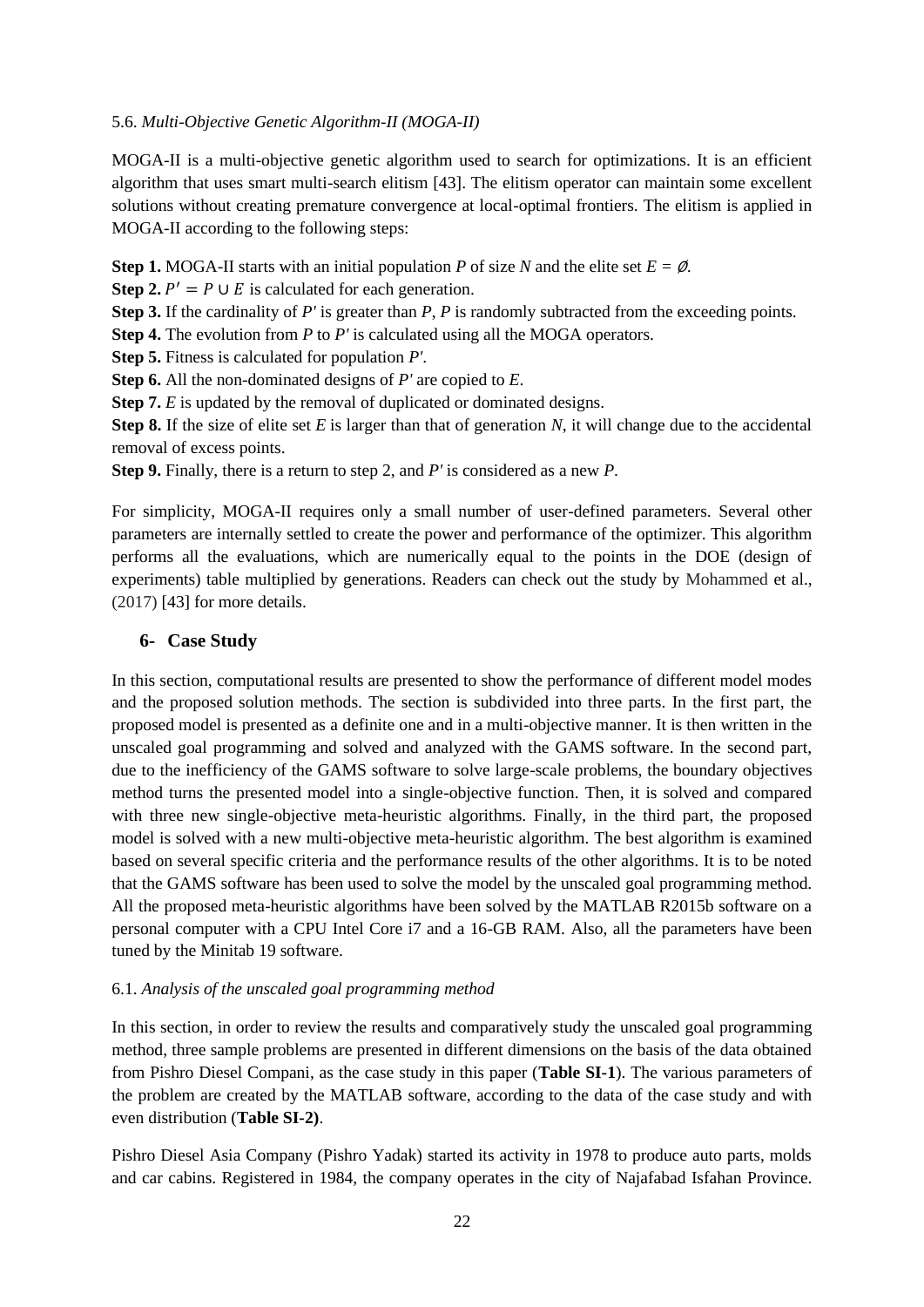Its workforce currently includes more than 400 people, including engineers, technicians, experts, and skilled workers. From 1979 to 1990, the company manufactured 450 minibus chassis, 1000 assembly counters and a complete car cabin assembly line per year. It also produced minibus body parts with a capacity of 400,000 pieces per year.

According to the unscaled goal programming method, the values  $f_1^*, f_2^*$  and  $f_3^*$  are obtained from the payoff table using the individual optimization method. The model is solved separately for each sample problem in the afore-mentioned dimensions under uncertainty. This is done with the GAMS software and through the unscaled goal programming optimization method. The values of objectives  $Z_1$ ,  $Z_2$  and Z<sup>3</sup> as well as CPU time are obtained as reported in **Tables 1** and **2**. **Table 1** provides the results for the first to the third objective functions and the CPU time in sample problem 1. **Table 2** specifically shows the mean values of the objective functions and the CPU time for all the dimensions of the three sample problems.

| <b>Table 1.</b> Computational results in sample problem 1 |             |  |  |  |  |
|-----------------------------------------------------------|-------------|--|--|--|--|
| <b>Unscaled Goal Programming Method</b>                   | Values      |  |  |  |  |
| $\mathbf{Z}_1$                                            | 2064681.933 |  |  |  |  |
| $\mathbf{Z}_2$                                            | 609.529     |  |  |  |  |
| $\mathbf{Z}_3$                                            | 0.57        |  |  |  |  |
| The best value of $Z_1$                                   | 2064681.46  |  |  |  |  |
| The best value of $Z_2$                                   | 3604.43     |  |  |  |  |
| The best value of $Z_3$                                   | 0.53        |  |  |  |  |
| <b>CPU Time</b>                                           | 10.16       |  |  |  |  |

| <b>Table 2.</b> Mean objective functions and CPU Time for all the dimensions of the problem |  |  |  |
|---------------------------------------------------------------------------------------------|--|--|--|
|---------------------------------------------------------------------------------------------|--|--|--|

|                         | $\mathbf{Z}_1$ | $\mathbf{Z}_2$ | $Z_3$ | <b>CPU Time</b> |
|-------------------------|----------------|----------------|-------|-----------------|
| <b>Sample Problem 1</b> | 2109557.73     | 728.01         | 0.44  | 10.26           |
| <b>Sample Problem 2</b> | 5944218.31     | 3188.06        | 0.56  | 726.73          |
| <b>Sample Problem 3</b> | 13206763.33    | 11764.64       | 0 53  | 2892.08         |

According to the results obtained from **Table 2**, the total cost of the supply chain system increases in consistence with the dimensions of the problem. The mean CPU time also increases exponentially with the increase of the problem's dimensions.

#### 6.2. *Analysis of the proposed model using meta-heuristic algorithms*

According to the results and referring to **Table 2**, as the size and the complexity of a problem increases, GAMS fails to provide answers for sizes larger than the mentioned samples in a reasonable time. Therefore, in this section, single-objective and multi-objective meta-heuristic algorithms are proposed to solve the proposed model. In the first case, the objective functions of the proposed model under uncertain situations are transformed into a single-objective model by the boundary objectives method. In many cases, there may be differences among decision-makers in terms of tendencies and desires. Since the model proposed in this study has three objectives and the inclination level for each goal is different for managers, it has been transformed into a single-objective model by the boundary objectives method. Then, the model is solved by the proposed single-objective meta-heuristic algorithms. The mean of the objective functions obtained from each method is examined as a comparison criterion. Then, in the second case, the proposed model is solved by the multi-objective meta-heuristic algorithm, and the results are analyzed.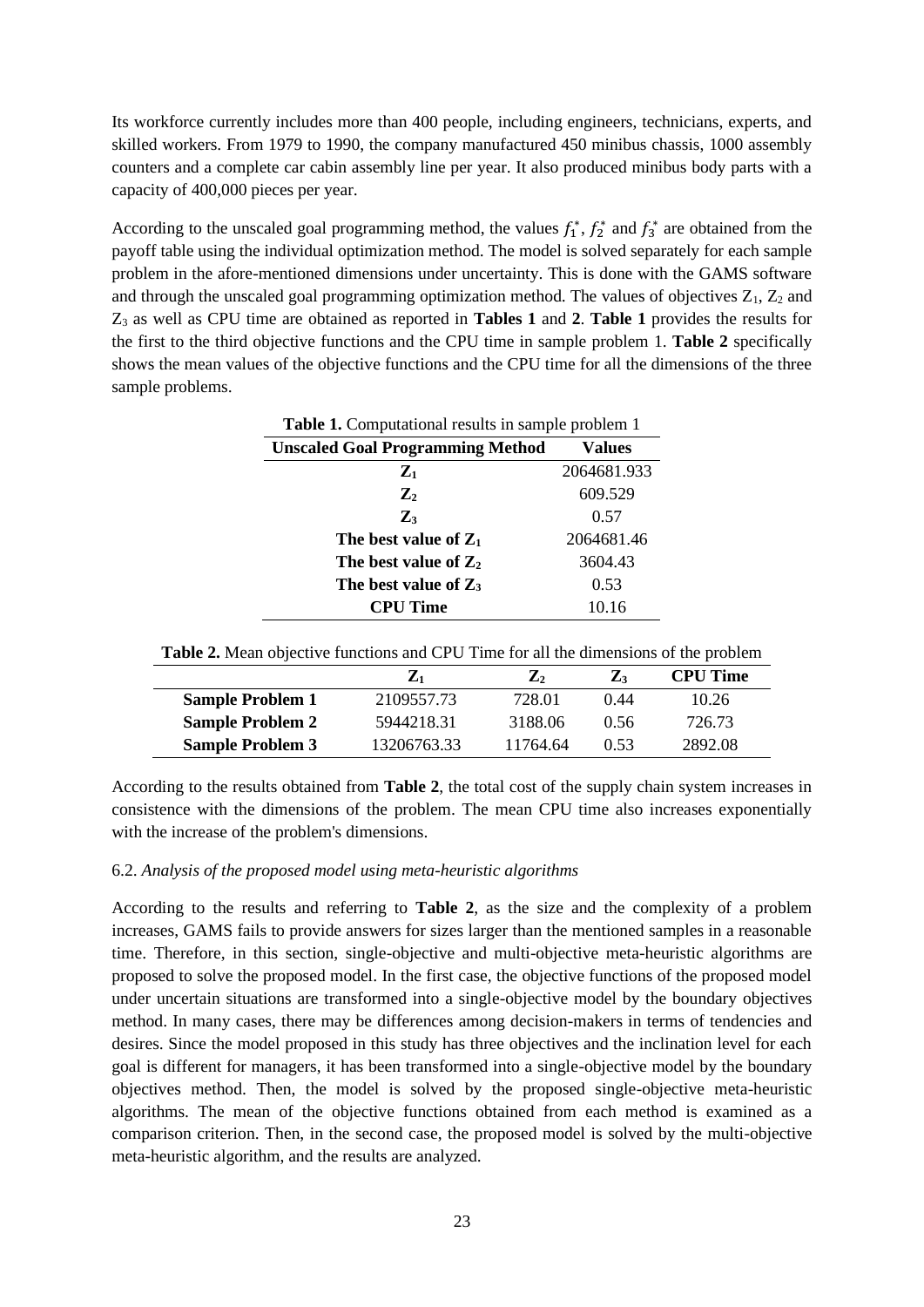#### 6.3. *Single-objective meta-heuristic algorithms*

Here four single objective meta-heuristic algorithms are introduced in detail.

#### 6.3.1. *Parameter tuning*

Evaluation makes sense when done in a fair environment. For a fair comparison of the proposed methods, it is necessary to adjust the input parameters of the algorithms for each model to solve [29]. If those parameters are not set well, comparison and problem-solving with them will be useless. In this study, the Taguchi method is used to adjust the parameters of the problem. **Table SI-3** shows the final results of the parameters tuning of single-objective meta-heuristic algorithms by the Taguchi method. According to the table, the corresponding values are presented at low, medium and high levels for each algorithm. Finally, the ideal value is selected.

#### 6.3.2. *Analysis of single-objective meta-heuristic algorithms*

For the analysis of one-objective algorithms, three sample problems are selected according to **Table SI-1**. The nominal data of the proposed algorithms are generated with an even distribution according to **Table SI-2** and then solved. After setting the parameters for each algorithm, the three sample problems are investigated. For each sample problem, five nominal data were generated and repeated five times based on **Table SI-2**. Finally, the minimum value of each iteration is selected as the best value of the algorithm and the decision method. **Table 3** presents the results of solving the proposed algorithms using the boundary objectives method.

| Table 3. The results of solving meta-heuristic algorithms |                |                            |                |                |                |                 |  |  |
|-----------------------------------------------------------|----------------|----------------------------|----------------|----------------|----------------|-----------------|--|--|
| <b>Algorithm</b>                                          | <b>Size</b>    | <b>Problem</b>             | $\mathbf{Z}_1$ | $\mathbf{Z}_2$ | $\mathbf{Z}_3$ | <b>CPU Time</b> |  |  |
|                                                           |                | 1                          | 2435555.05     | 3521.50        | 0.20           | 61.32           |  |  |
|                                                           |                | $\overline{c}$             | 2027972.60     | 3391.19        | 0.59           | 60.91           |  |  |
|                                                           |                | $\overline{3}$             | 2457668.57     | 3850.14        | 0.45           | 61.72           |  |  |
| <b>RDA</b>                                                |                | $\overline{4}$             | 2435969.61     | 4707.69        | 0.67           | 61.37           |  |  |
|                                                           |                | 5                          | 2355333.64     | 5063.03        | 0.31           | 62.13           |  |  |
|                                                           |                | Average                    | 2342499.89     | 4304.71        | 0.44           | 61.49           |  |  |
|                                                           |                | 1                          | 2439584.27     | 3626.84        | 0.20           | 123.95          |  |  |
|                                                           |                | $\overline{2}$             | 2030451.01     | 3394.29        | 0.59           | 122.34          |  |  |
| <b>TGA</b>                                                | $\mathbf{1}$   | $\overline{3}$             | 2460222.79     | 3483.92        | 0.45           | 119.99          |  |  |
|                                                           |                | $\overline{4}$             | 2439497.77     | 4695.63        | 0.67           | 119.50          |  |  |
|                                                           |                | 5                          | 2360326.10     | 5073.73        | 0.31           | 118.87          |  |  |
|                                                           |                | Average                    | 2341385.29     | 4124.21        | 0.44           | 120.93          |  |  |
|                                                           |                | $\mathbf{1}$               | 2439584.27     | 3626.84        | 0.52           | 169.98          |  |  |
|                                                           |                | $\overline{2}$             | 2030451.01     | 3394.29        | 0.59           | 167.32          |  |  |
| <b>PSO</b>                                                |                | 3                          | 2460222.79     | 3483.92        | 0.45           | 166.60          |  |  |
|                                                           |                | $\overline{4}$             | 2439497.77     | 4695.63        | 0.67           | 165.21          |  |  |
|                                                           |                | 5<br>2360326.10<br>5073.73 |                | 0.31           | 167.15         |                 |  |  |
|                                                           |                | <b>Average</b>             | 2346016.38     | 4126.88        | 0.50           | 167.25          |  |  |
|                                                           |                | $\mathbf{1}$               | 6870449.74     | 39499.48       | 0.39           | 115.02          |  |  |
|                                                           |                | $\overline{2}$             | 7141194.56     | 34965.20       | 0.22           | 117.62          |  |  |
| <b>RDA</b>                                                |                | $\overline{3}$             | 6866834.44     | 28842.18       | 0.66           | 116.40          |  |  |
|                                                           | $\overline{2}$ | $\overline{4}$             | 6789694.22     | 30720.06       | 0.50           | 117.06          |  |  |
|                                                           |                | 5                          | 6982043.77     | 34584.41       | 0.40           | 120.54          |  |  |
|                                                           |                | <b>Average</b>             | 6930043.34     | 33712.26       | 0.43           | 117.32          |  |  |
| <b>TGA</b>                                                |                | $\mathbf{1}$               | 6861279.19     | 39442.01       | 0.39           | 293.47          |  |  |
|                                                           |                | $\overline{2}$             | 7133485.78     | 34946.26       | 0.22           | 202.54          |  |  |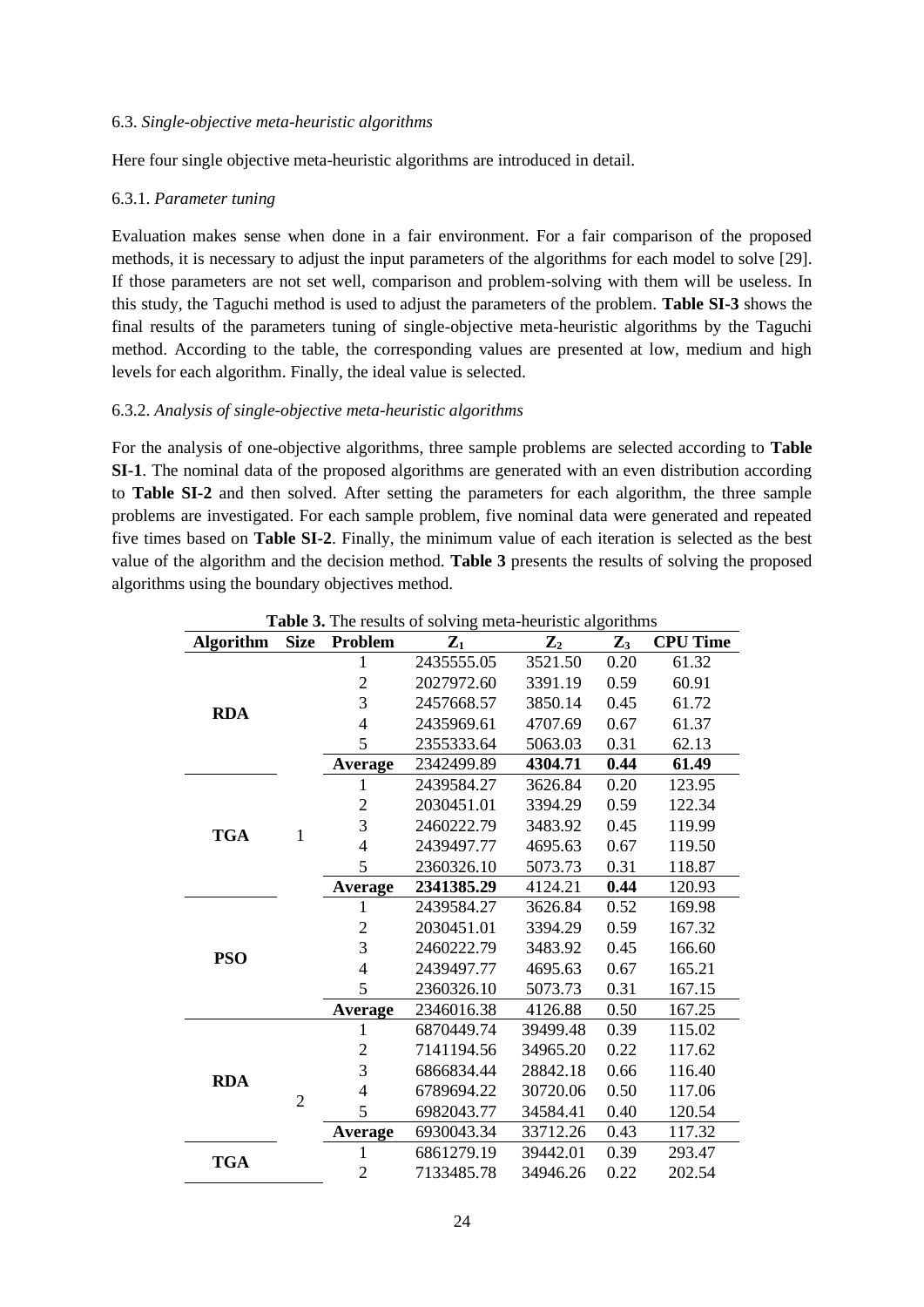|            |   | 3              | 6869237.28               | 28838.46  | 0.66 | 201.62  |
|------------|---|----------------|--------------------------|-----------|------|---------|
|            |   |                | 6796226.39               | 30786.47  | 0.27 | 201.92  |
|            |   | 5              | 6971776.48               | 34556.03  | 0.40 | 201.41  |
|            |   | Average        | 6926401.02               | 33709.84  | 0.38 | 209.39  |
|            |   | 1              | 6940286.77               | 39513.42  | 0.39 | 324.84  |
|            |   | $\mathbf{2}$   | 7185143.68               | 34945.49  | 0.22 | 322.94  |
| <b>PSO</b> |   | 3              | 6904334.70               | 28865.63  | 0.66 | 317.70  |
|            |   | $\overline{4}$ | 6828341.50               | 30743.86  | 0.50 | 321.90  |
|            |   | 5              | 6989420.46               | 34573.04  | 0.40 | 324.66  |
|            |   | <b>Average</b> | 6969505.42               | 33728.28  | 0.43 | 322.40  |
|            |   | 1              | 16591267.14              | 104842.51 | 0.67 | 220.65  |
|            |   | $\mathfrak{2}$ | 17072093.15<br>105843.25 |           | 0.68 | 223.62  |
| <b>RDA</b> |   | 3              | 16210098.32              | 100364.98 | 0.59 | 221.28  |
|            |   | $\overline{4}$ | 16619952.26              | 119894.44 | 0.46 | 220.18  |
|            |   | 5              | 17125980.03              | 109365.15 | 0.82 | 255.98  |
|            |   | Average        | 16723878.18              | 108062.10 | 0.62 | 228.34  |
|            |   | 1              | 16213548.56              | 105842.25 | 0.67 | 330.60  |
|            | 3 | $\mathfrak{2}$ | 16619952.09              | 105763.51 | 0.68 | 345.22  |
| <b>TGA</b> |   | 3              | 16219823.32              | 106376.48 | 0.59 | 348.93  |
|            |   | $\overline{4}$ | 16528952.26              | 118448.24 | 0.46 | 365.28  |
|            |   | 5              | 17489380.03              | 110368.32 | 0.82 | 358.14  |
|            |   | Average        | 16614331.25              | 109359.76 | 0.64 | 349.63  |
|            |   | 1              | 16491982.43              | 105763.51 | 0.67 | 570.47  |
|            |   | $\mathfrak{2}$ | 17173083.54              | 106376.48 | 0.59 | 566.54  |
| <b>PSO</b> |   | 3              | 16236598.56              | 102354.98 | 0.59 | 560.62  |
|            |   | $\overline{4}$ | 16619952.09              | 120894.44 | 0.46 | 562.92  |
|            |   | 5              | 17054980.56              | 109365.15 | 0.82 | 565.41  |
|            |   | Average        | 16715319.44              | 108950.91 | 0.62 | 565.192 |
|            |   |                |                          |           |      |         |

#### 6.3.3. *Filtering method (an ideal displacement solution)*

This method is designed to compare the proposed single-objective optimization methods and select the best approach. In this method, the indicators selected to compare the methods are written in the rows of a table. Next, the best value of each row is determined as a representative. After the table is normalized, the lowest total absolute value of each method is selected as the best index. Equation (50) is used for normalization as follows:

$$
\left(F_s^* - F_s\right)/F_s^*\tag{50}
$$

Where  $F_g^*$  is the best value of each row.

To compare the algorithms, four indicators including the CPU time and three objective functions are taken into account. Thus, the average results of the three problems make up the final indicator. **Table 4** shows the results of the filtering method.

| <b>Table 4.</b> The results of the filtering method |            |                   |        |  |  |  |  |
|-----------------------------------------------------|------------|-------------------|--------|--|--|--|--|
|                                                     | <b>PSO</b> | <b>TGA</b>        | RDA    |  |  |  |  |
| $\mathbf{Z}_1$                                      | 0.0057     |                   | 0.0044 |  |  |  |  |
| $\mathbf{Z}_2$                                      | 0.0026     | 0                 | 0.0076 |  |  |  |  |
| $\mathbf{Z}$                                        | 0.0616     | 0                 | 0.0342 |  |  |  |  |
| <b>CPU Time</b>                                     | 1.5908     | $\mathbf{\Omega}$ |        |  |  |  |  |
| <b>Normalization</b>                                | 1.6608     | 0.6700            | 0.0462 |  |  |  |  |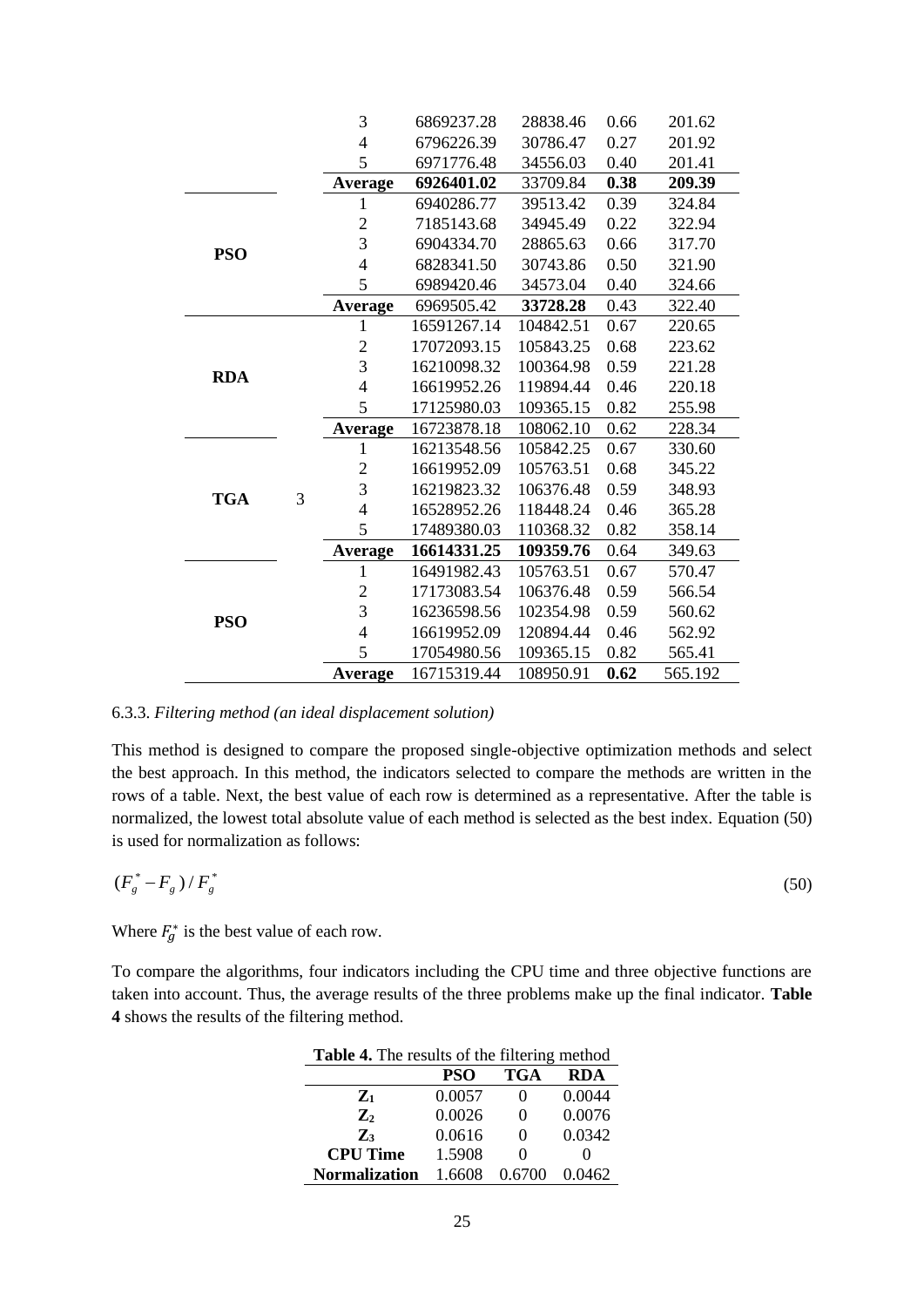Getting back to **Table 3**, for small size problems, the TGA algorithm shows better results than RDA and PSO. However, its CPU time in small size problems is about twice as much as that of the RDA algorithm. For medium and large-size problems, TGA provides better answers than the other algorithms do. Besides, based on the CPU time presented in three sizes, RDA shows the best value. According to **Table 4**, using the filtering method and the corresponding criteria and indicators, RDA is the best algorithm to solve the model. However, due to the importance of the model objectives, the TGA results are of better quality and closer to the goals of the managers of the Pishro Diesel Company and its research and development department.

# 6.4. *Multi-objective meta-heuristic algorithm*

Here the MOGA-II algorithm is presented in detail.

#### 6.4.1. *Parameter tuning*

Following the procedure stated in the parameter setting of single-objective meta-heuristic algorithms, the proposed multi-objective meta-heuristic algorithm was processed. **Table SI-4** shows the final results of the parameters adjustment of the multi-objective meta-heuristic algorithm by the Taguchi method.

#### 6.4.2. *Analysis of the multi-objective meta-heuristic algorithm*

To analyze the multi-objective algorithm, three sample problems are selected according to **Table SI-1**. The nominal data of the proposed algorithm are generated through even distribution as in **Table SI-2** and solved by the proposed algorithm. The Pareto solutions of the algorithm are shown in **Table 5**.

| <b>Lable <math>\mathcal{P}_1</math>.</b> Labelo Solutions<br>Problem size 1<br>Problem size 2<br>Problem size 3 |         |                          |                |                |                |                |                |                |
|-----------------------------------------------------------------------------------------------------------------|---------|--------------------------|----------------|----------------|----------------|----------------|----------------|----------------|
| $\mathbf{Z}_1$<br>$\mathbf{Z}_2$                                                                                |         | $\mathbf{Z}_3$           | $\mathbf{Z}_1$ | $\mathbf{Z}_2$ | $\mathbf{Z}_3$ | $\mathbf{Z}_1$ | $\mathbf{Z}_2$ | $\mathbf{Z}_3$ |
| 2576218.32                                                                                                      | 3549.10 | 0.20                     | 7026514.50     | 39799.05       | 0.29           | 16839757.46    | 105257.11      | 0.55           |
| 2579097.59                                                                                                      | 3516.71 | 0.20                     | 6894197.18     | 39456.34       | 0.39           | 17107883.65    | 104802.71      | 1.16           |
| 2399510.27                                                                                                      | 3617.87 | 0.52                     | 6874904.81     | 39492.88       | 0.39           | 16838452.60    | 105106.13      | 0.83           |
| 2401316.60                                                                                                      | 3608.89 | 0.52                     | 7153708.10     | 39718.73       | 0.29           | 17683806.42    | 104696.14      | 0.90           |
| 2490172.02                                                                                                      | 3594.77 | 0.52                     | 6876589.43     | 39486.27       | 0.39           | 17452700.90    | 104831         | 0.81           |
| 2576230.42                                                                                                      | 3549.01 | 0.20                     | 7112134.15     | 39681.46       | 0.33           | 17025261.38    | 104873.89      | 1.04           |
| 2404743.90                                                                                                      | 3595.10 | 0.52                     | 7030764.27     | 39762.54       | 0.29           | 16864284.58    | 105070         | 0.81           |
| 2576525.70                                                                                                      | 3537.77 | 0.20                     | 6950872.36     | 39741.64       | 0.35           | 17323404.12    | 104936.48      | 0.63           |
| 2576231.78                                                                                                      | 3548.47 | 0.20                     | 6983697.42     | 39696.90       | 0.33           | 16994390.37    | 105156.91      | 0.72           |
| 2577750.69                                                                                                      | 3532.96 | 0.20                     | 6951727.14     | 39741.42       | 0.35           | 17270660.09    | 105237.59      | 0.55           |
| 2577929.42                                                                                                      | 3524.30 | 0.20                     | 7088067.57     | 39692.76       | 0.33           | 17125795.01    | 104726.71      | 0.90           |
| 2400245.66                                                                                                      | 3609.70 | 0.52                     | 6938221.16     | 39767.68       | 0.35           | 16945510.07    | 104956.65      | 0.86           |
| 2402548.20                                                                                                      | 3597.63 | 0.52                     | 7051639.82     | 39692.77       | 0.33           | 17583836.99    | 104922.34      | 0.63           |
| 2577936.54                                                                                                      | 3522.64 | 0.20                     | 6980658.83     | 39700.90       | 0.33           | 17046135.73    | 104956.92      | 0.63           |
| 2401408.53                                                                                                      | 3607.46 | 0.52                     | 6990133.44     | 39695.40       | 0.33           | 17253863.95    | 104953.06      | 0.63           |
| 24001552.94                                                                                                     | 3602.35 | 0.52                     | 6953089.24     | 39726.46       | 0.35           | 17119770.38    | 104880.06      | 0.93           |
| 2577577.92                                                                                                      | 3535.12 | 0.20                     | 7027980.78     | 39771.08       | 0.29           | 17622166.16    | 104898.67      | 0.63           |
| 2402084.12                                                                                                      | 2602.11 | 0.52                     | 6941408.37     | 39743.82       | 0.35           | 16995428.19    | 105123.49      | 0.72           |
| 2401238.14                                                                                                      | 3609.19 | 0.52                     | 7037497.35     | 39730.74       | 0.29           | 17242155.15    | 104877.79      | 0.75           |
|                                                                                                                 |         |                          | 6877823.85     | 39481.85       | 0.39           | 17077809.94    | 104881.32      | 0.93           |
|                                                                                                                 |         | $\overline{\phantom{a}}$ | 6878234.23     | 39458.83       | 0.39           | 17213188.61    | 104861.52      | 0.81           |
|                                                                                                                 |         | $\overline{\phantom{a}}$ | 6879166.31     | 39458.49       | 0.39           | 17151376.98    | 105254.35      | 0.55           |
|                                                                                                                 |         | $\overline{\phantom{a}}$ | 7032702.67     | 39732.85       | 0.29           | 17240178.60    | 104850.47      | 0.81           |
|                                                                                                                 |         | $\overline{\phantom{a}}$ | 6875549.69     | 39488.45       | 0.39           |                |                |                |

**Table 5.** Pareto solutions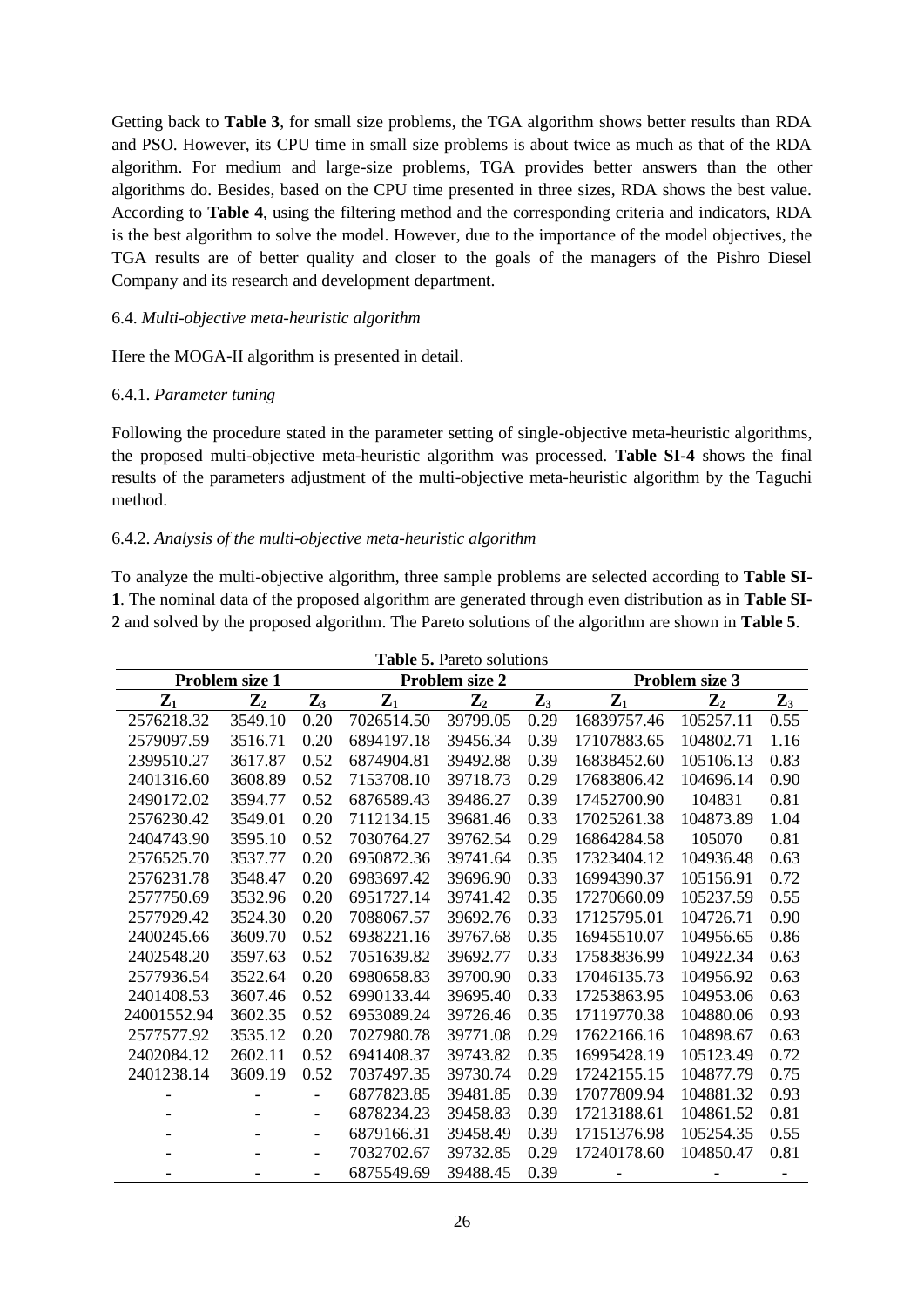According to **Table 5**, there are 19, 24 and 23 Pareto solutions obtained to problem sizes 1, 2 and 3 respectively. To solve small problems, the use of the GAMS or the MOGA-II algorithm does not make much difference because both have an outstanding ability to produce quality solutions in less than thirty seconds. As the problem size increases, however, the MOGA-II algorithm is a much better option than the GAMS software. Due to the complexity of medium and large problems and their high number of decision variables, the solution by the GAMS software loses its efficiency to solve those problems. According to the MOGA-II algorithm results in **Table 5**, in small-size cases, the best solutions for all the three objectives are given in one Pareto, which indicates the coordination and integration of the entire supply chain network. As the size increases, discrepancies emerge between the objectives. With the increase of quality in the second objective, the first objective, namely the minimization of costs, grows. Since quality is a criterion in selecting and evaluating suppliers, it has had less effect on the third objective. In a large-size problem, the results show that the first objective function is to buy raw materials at a lower cost than what suppliers tend to charge, which naturally affects the quality of products. Due to the enlargement of the supply chain network, the problem has less impact than the medium-size problem, providing decision-makers with better insight and scope of action.

#### **7- Conclusion**

The increasing growth in the world of competition and the globalization of product markets have pushed organizations to make significant efforts to meet customers' diverse needs in the shortest time and at the least cost. In recent years, this issue has been recognized as an influential element in economy and industry. In this regard, competitive advantage is the ability of an organization to take a defensible position against competitors. This research has aimed at an integrated competitive supply chain network which is a multi-layer, multi-product and multi-period dynamic closed-loop system with limited capacities and uncertain demand and return products. The model proposed in this case is a multi-objective mixed-integer nonlinear programming model (MINLP). The first objective is to minimize costs. The second objective function is to maximize the quality of the products made in forward supply chains and the regenerative products in reverse supply chains. Finally, after the value of each supplier is calculated in the form of the final score of a principal component and based on the desired criteria (e.g., price/cost, quality and delivery time), the third objective function minimizes the sum of deviations from the ideal score of the principal component for each supplier. In this way, the most desirable components are selected for the total chain.

After the model and its characteristics are introduced, the unscaled goal programming method is used and the model is solved by the GAMS software. Based on the results, with an increase in the problem size, the CPU time rises sharply. Therefore, the exact method only responds to small-size models; as the model size increases, the exact method loses its efficiency. In other words, it is not possible to use exact methods to solve real-world cases because it takes a lot of time. To solve the model within an appropriate time, therefore, meta-heuristic algorithms have been used in this study. For this purpose, PSO, TGA and RDA are introduced as three new meta-heuristic algorithms. Given the uncertain conditions, the model is transformed into a single-objective one by the boundary objectives method and then solved by the proposed meta-heuristic algorithms. Before the model is solved, the parameters of each algorithm are adjusted. When implementing a meta-heuristic algorithm, an important decision is to set the parameters and find an optimal combination of them. In this research, the meta-heuristic algorithms are put to practice only after appropriate values are discovered for the parameters of each algorithm. Based on the results, for small-size problems, the PSO algorithm sometimes has better performance, but, at times, the TGA algorithm provides better results. Hence, in the case of small-size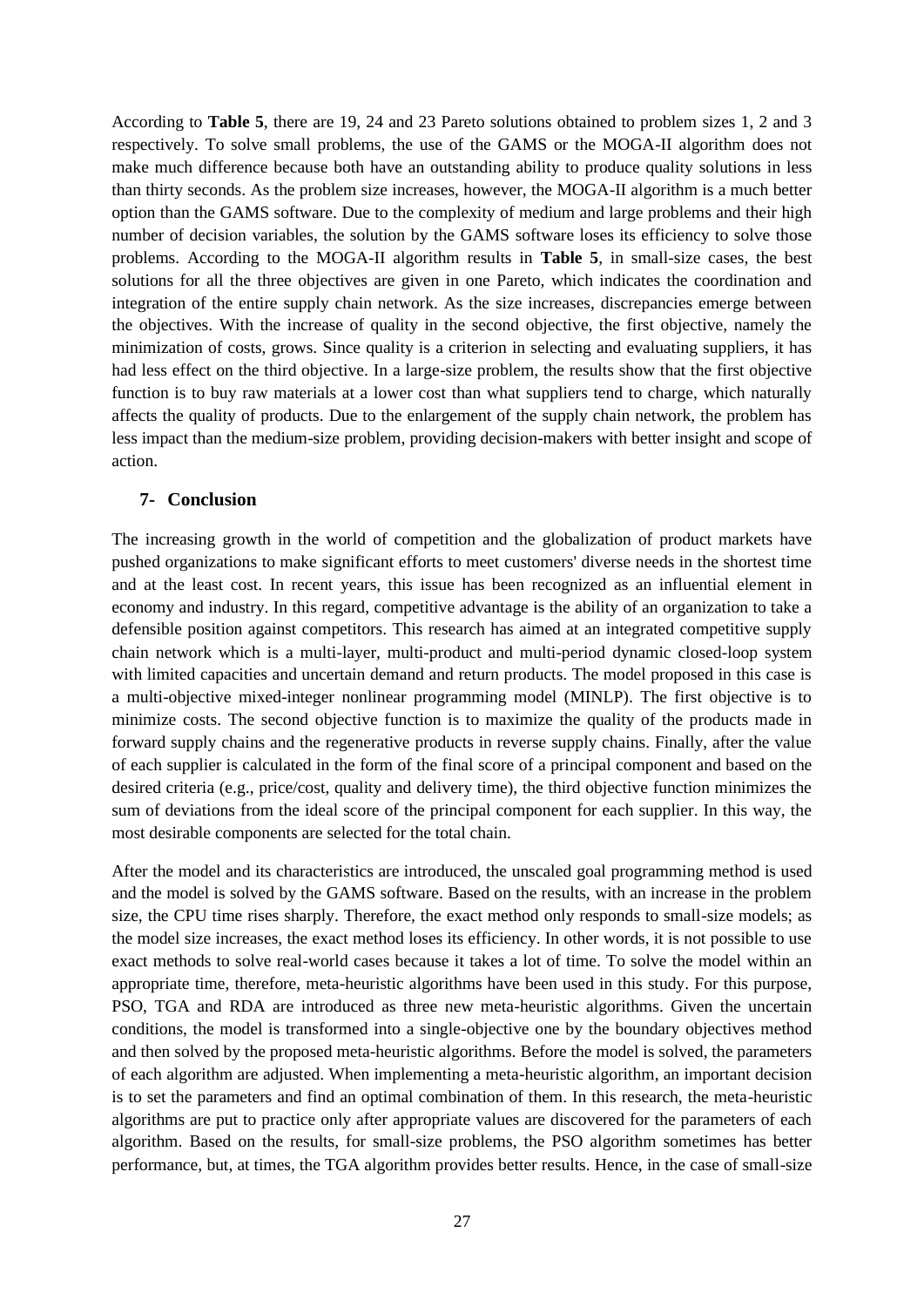problems, the RDA algorithm does not perform as well as the other two algorithms and is not recommended. In terms of CPU time, the RDA algorithm has proved to achieve acceptable results much faster. Therefore, RDA is generally recommended for small-size models. As for medium-sized models, the TGA algorithm performs better. It is to be noted that the medium-sized data used to solve the model in this research belong to the case study auto company. Using TGA algorithms to solve models in the real world have significantly reduced the company's logistics costs. In the case of largesized models, the TGA algorithm performs well in terms of time and cost. Considering all the results gained through solving the model with boundary objectives, it can be generally stated that the TGA algorithm performs better in terms of both CPU time and costs.

After the model is solved as a single objective, the new MOGA-II method is used to solve the proposed model as a multi-objective one. First, the required parameters are adjusted by the experimental design approach. To solve small problems, the use of the GAMS or the MOGA-II algorithm does not make much difference because both have an excellent ability to produce suitable solutions in less than 30 seconds. As the size of the problem increases, however, the MOGA-II algorithm is much better than GAMS. Due to the complexity of medium and large problems and the high number of decision variables in them, the GAMS software loses its efficiency to solve them. According to the MOGA-II algorithm results, in small-size problems, the best solutions are provided for all the three objectives in one Pareto, which illustrates the coordination and integration of supply chain networks with small-size problems. As the size increases, conflicting objectives emerge. As the quality increases in the second objective function, the first objective, which is to minimize the costs, grows too. Since quality is a criterion in selecting and evaluating suppliers, it naturally has less effect on the third objective. In a large problem, the first objective function is to buy raw materials at a lower cost than what suppliers tend to charge, which naturally affects the quality of products. Due to the enlargement of the supply chain network, the problem turns out to be of less effect than a mediumsize problem, giving insights for better and freer decision making.

Finally, a few recommendations for future research in the field are as follows:

- Incorporation of the concepts of reliability and probability of facility failure into closed-loop models, which will lead to uncertain models for closed-loop networks verifiable in terms of reliability;
- Combination of a robust theory and a queuing theory so as to make a queuing system model in situations where the parameters of a queuing system are presented as discrete or continuous scenarios to achieve stronger solutions;
- Recently, the expansion of relief chain designs as well as global planning to optimize relief operations has become of particular importance. Therefore, with slight changes in the problem hypotheses of this study and possibly through re-modeling, new problems in relief chains can arise. To do this, the proposed supply chain facilities can be changed to relief supply chain facilities, such as mobile relief service facilities, hospitals, suppliers related to the relief supply chain, etc. Therefore, changes are also made in the mathematical model due to changes in the relevant facilities. For example, new sets, parameters, and decision variables are added to the model, followed by objective functions and constraints changes. Regarding the objective functions, many ideas can be considered, such as service time, service quality, people's satisfaction with the amount of service, and the like. Hence, a new model can be designed by considering these objective functions and the cost objective function related to a relief supply chain network. After solving the model with different solution methods, the optimal values of each of the selected objective functions can be achieved;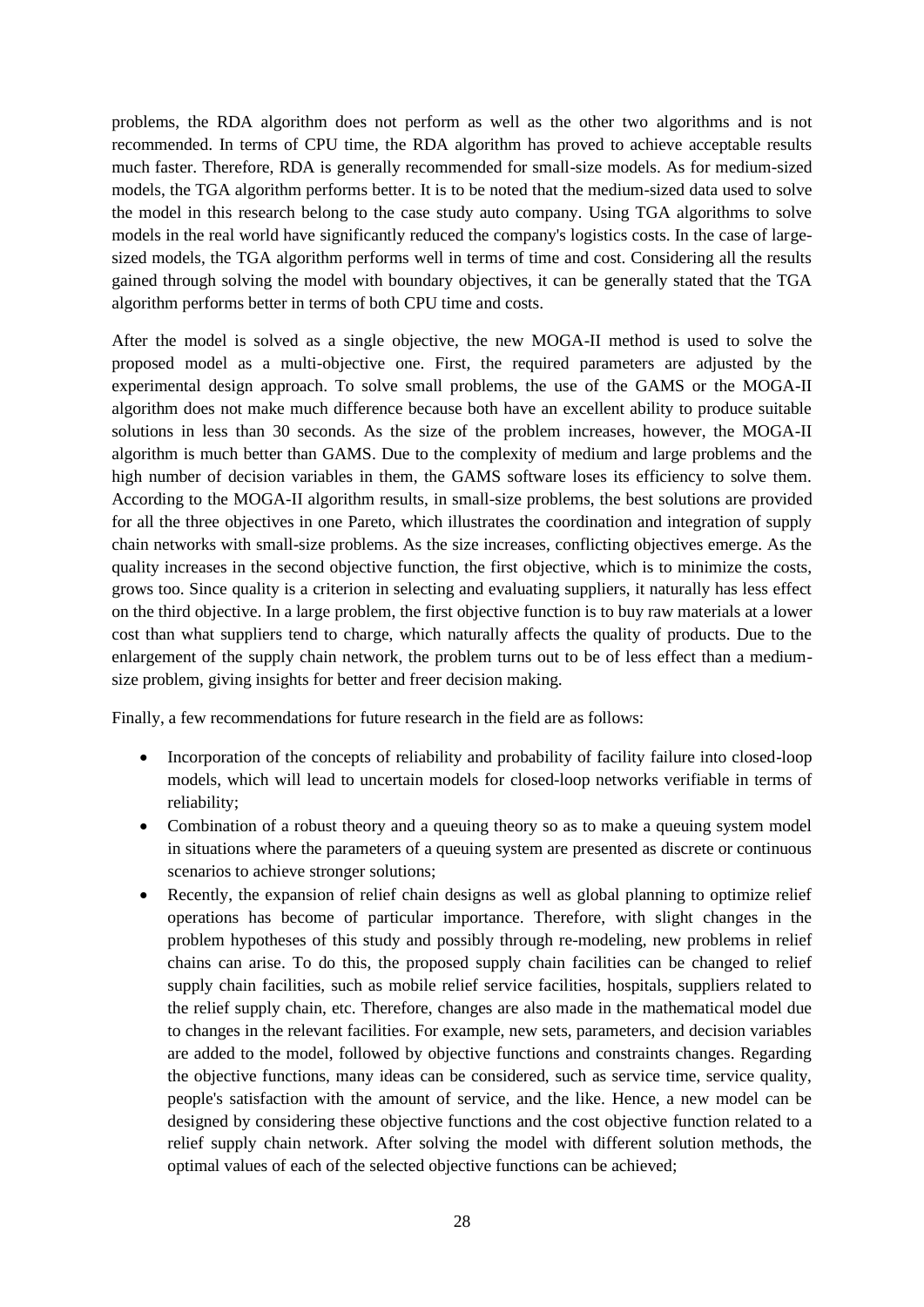- Due to the computational complexity of network design models, other algorithms than those used in this study can be selected to solve the intended models and then to compare the results with those of this study;
- The fuzzy approach is proper to deal with uncertainty.

# **References**

- 1- Abdel-Basset, M., Mohamed, R., Sallam, K., & Elhoseny, M. (2020). A novel decision-making model for sustainable supply chain finance under uncertainty environment. *Journal of Cleaner Production*, *269*, 122324.
- 2- Abdolazimi, O., Esfandarani, M. S., & Shishebori, D. (2020). Design of a supply chain network for determining the optimal number of items at the inventory groups based on ABC analysis: a comparison of exact and meta-heuristic methods. *Neural Computing and Applications*, 1-16.
- 3- Abdolazimi, O., Esfandarani, M. S., Salehi, M., & Shishebori, D. (2020). Robust design of a multiobjective closed-loop supply chain by integrating on-time delivery, cost, and environmental aspects, case study of a Tire Factory. *Journal of Cleaner Production*, 121566.
- 4- Abraham, A., Guo, H., & Liu, H. (2006). Swarm intelligence: foundations, perspectives and applications. In *Swarm intelligent systems* (pp. 3-25). Springer, Berlin, Heidelberg.
- 5- Ambrosino, D., & Scutella, M. G. (2005). Distribution network design: New problems and related models. *European journal of operational research*, *165*(3), 610-624.
- 6- Ameli, M. S. J., Azad, N., & Rastpour, A. (2009). Designing a supply chain network model with uncertain demands and lead times. *Journal of Uncertain Systems*, *3*(2), 123-130.
- 7- Amiri, A. (2006). Designing a distribution network in a supply chain system: Formulation and efficient solution procedure. *European journal of operational research*, *171*(2), 567-576.
- 8- Aouni, B., Colapinto, C., & La Torre, D. (2014). Financial portfolio management through the goal programming model: Current state-of-the-art. *European Journal of Operational Research*, *234*(2), 536-545.
- 9- Araz, C., Ozfirat, P. M., & Ozkarahan, I. (2007). An integrated multicriteria decision-making methodology for outsourcing management. *Computers & operations research*, *34*(12), 3738-3756.
- 10- Azadi, M., Jafarian, M., Saen, R. F., & Mirhedayatian, S. M. (2015). A new fuzzy DEA model for evaluation of efficiency and effectiveness of suppliers in sustainable supply chain management context. *Computers & Operations Research*, *54*, 274-285.
- 11- Bashiri, M., & Sherafati, M. (2012). A three echelons supply chain network design in a fuzzy environment considering inequality constraints. *International Constraints in Industrial Engineering and Engineering Management (IEEM), Hong Kong*, 10-13.
- 12- Ben-Tal, A., & Nemirovski, A. (2000). Robust solutions of linear programming problems contaminated with uncertain data. *Mathematical programming*, *88*(3), 411-424.
- 13- Beranek, M., & Buscher, U. (2020). Optimal price and quality decisions of a supply chain game considering imperfect quality items and market segmentation. *Applied Mathematical Modelling*, *91*, 1227-1244.
- 14- Bertsimas, D., & Goyal, V. (2010). On the power of robust solutions in two-stage stochastic and adaptive optimization problems. *Mathematics of Operations Research*, *35*(2), 284-305.
- 15- Bhattacharya, R., & Kaur, A. (2015). Allocation of external returns of different quality grades to multiple stages of a closed loop supply chain. *Journal of Manufacturing Systems*, *37*, 692-702.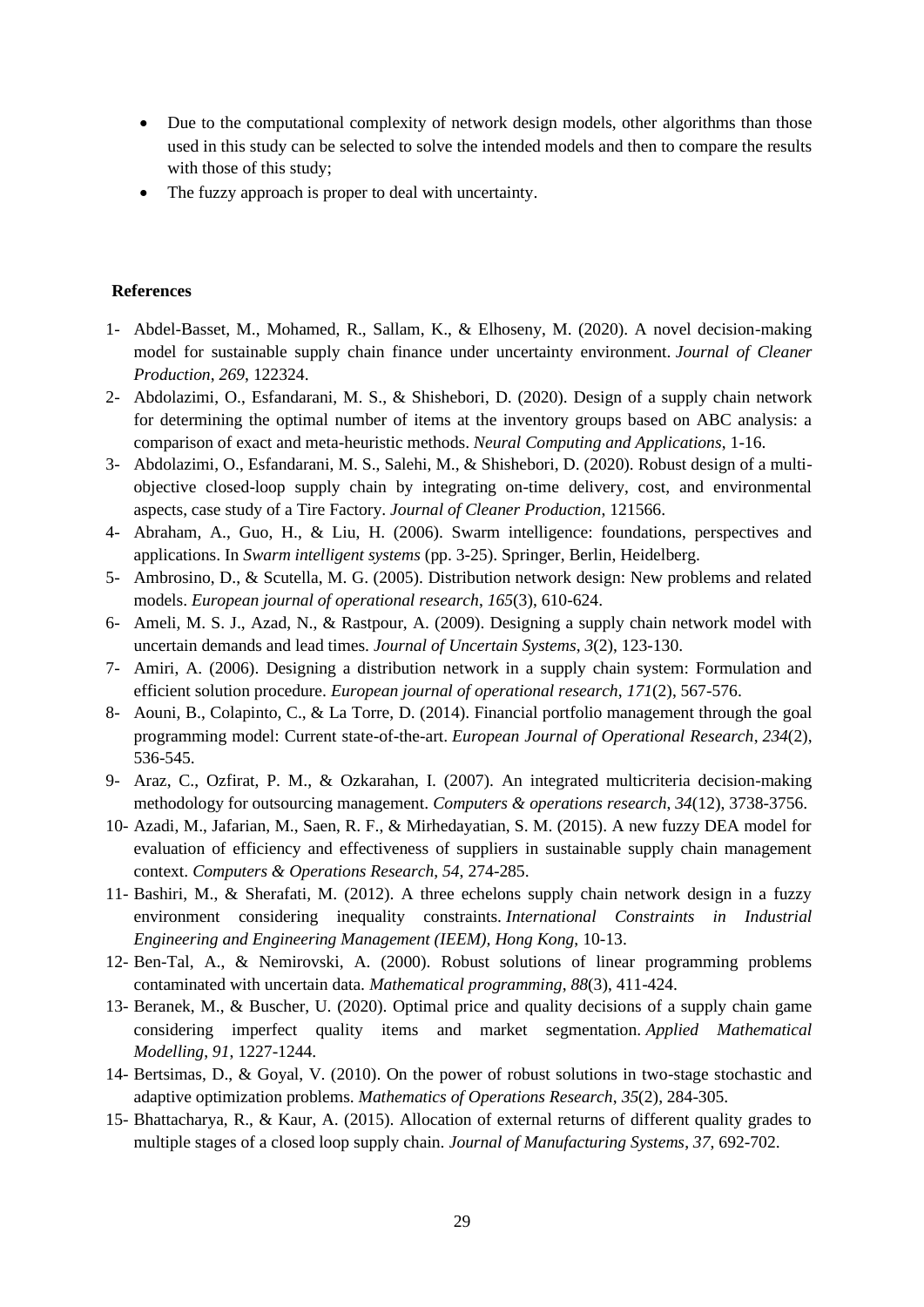- 16- Charnes, A., Cooper, W. W., & Ferguson, R. O. (1955). Optimal estimation of executive compensation by linear programming. *Management science*, *1*(2), 138-151.
- 17- Chen, C. L., Yuan, T. W., & Lee, W. C. (2007). Multi-criteria fuzzy optimization for locating warehouses and distribution centers in a supply chain network. *Journal of the Chinese Institute of Chemical Engineers*, *38*(5-6), 393-407.
- 18- Cheraghalipour, A., Hajiaghaei-Keshteli, M., & Paydar, M. M. (2018). Tree Growth Algorithm (TGA): A novel approach for solving optimization problems. *Engineering Applications of Artificial Intelligence*, *72*, 393-414.
- 19- Cheraghalipour, A., & Hajiaghaei-Keshteli, M. (2017, February). Tree growth algorithm (TGA): An effective metaheuristic algorithm inspired by trees behavior. In *13th International Conference on Industrial Engineering* (Vol. 13). Scientific Information Databases Babolsar.
- 20- Cornuejols, G. (2007). Designing a closed-looped network in a supply chain system. *European Journal of Operational Research*, p. 667-676.
- 21- Dai, Z., Gao, K., & Giri, B. C. (2020). A hybrid heuristic algorithm for cyclic inventory-routing problem with perishable products in VMI supply chain. *Expert Systems with Applications*, *153*, 113322.
- 22- Daskin, M. S. (2011). *Network and discrete location: models, algorithms, and applications*. John Wiley & Sons.
- 23- Devika, K., Jafarian, A., & Nourbakhsh, V. (2014). Designing a sustainable closed-loop supply chain network based on triple bottom line approach: A comparison of metaheuristics hybridization techniques. *European Journal of Operational Research*, *235*(3), 594-615.
- 24- Drezner, Z., & Hamacher, H. W. (Eds.). (2001). *Facility location: applications and theory*. Springer Science & Business Media.
- 25- Drezner, Z., & Wesolowsky, G. O. (2003). Network design: selection and design of links and facility location. *Transportation Research Part A: Policy and Practice*, *37*(3), 241-256.
- 26- D'Souza, D. E., & Williams, F. P. (2000). Toward a taxonomy of manufacturing flexibility dimensions. *Journal of operations management*, *18*(5), 577-593.
- 27- Dyer, J. S. (1990). Remarks on the analytic hierarchy process. *Management science*, *36*(3), 249- 258.
- 28- EIA (U.S. Department of Energy, Energy Information Administration). (2003). Commercial buildings energy consumption survey. Washington, DC.
- 29- Fard, A. M. F., & Hajaghaei-Keshteli, M. (2018). A tri-level location-allocation model for forward/reverse supply chain. *Applied Soft Computing*, *62*, 328-346.
- 30- Fathollahi-Fard, A. M., Hajiaghaei-Keshteli, M., & Tavakkoli-Moghaddam, R. (2020). Red deer algorithm (RDA): a new nature-inspired meta-heuristic. *Soft Computing*, 1-29.
- 31- Govindan, K., Soleimani, H., & Kannan, D. (2015). Reverse logistics and closed-loop supply chain: A comprehensive review to explore the future. *European journal of operational research*, *240*(3), 603-626.
- 32- Gunpinar, S., & Centeno, G. (2016). An integer programming approach to the bloodmobile routing problem. *Transportation research part E: logistics and transportation review*, *86*, 94-115.
- 33- Haghjoo, N., Tavakkoli-Moghaddam, R., Shahmoradi-Moghadam, H., & Rahimi, Y. (2020). Reliable blood supply chain network design with facility disruption: A real-world application. *Engineering Applications of Artificial Intelligence*, *90*, 103493.
- 34- Hosseini-Motlagh, S. M., Samani, M. R. G., & Shahbazbegian, V. (2020). Innovative strategy to design a mixed resilient-sustainable electricity supply chain network under uncertainty. *Applied Energy*, *280*, 115921.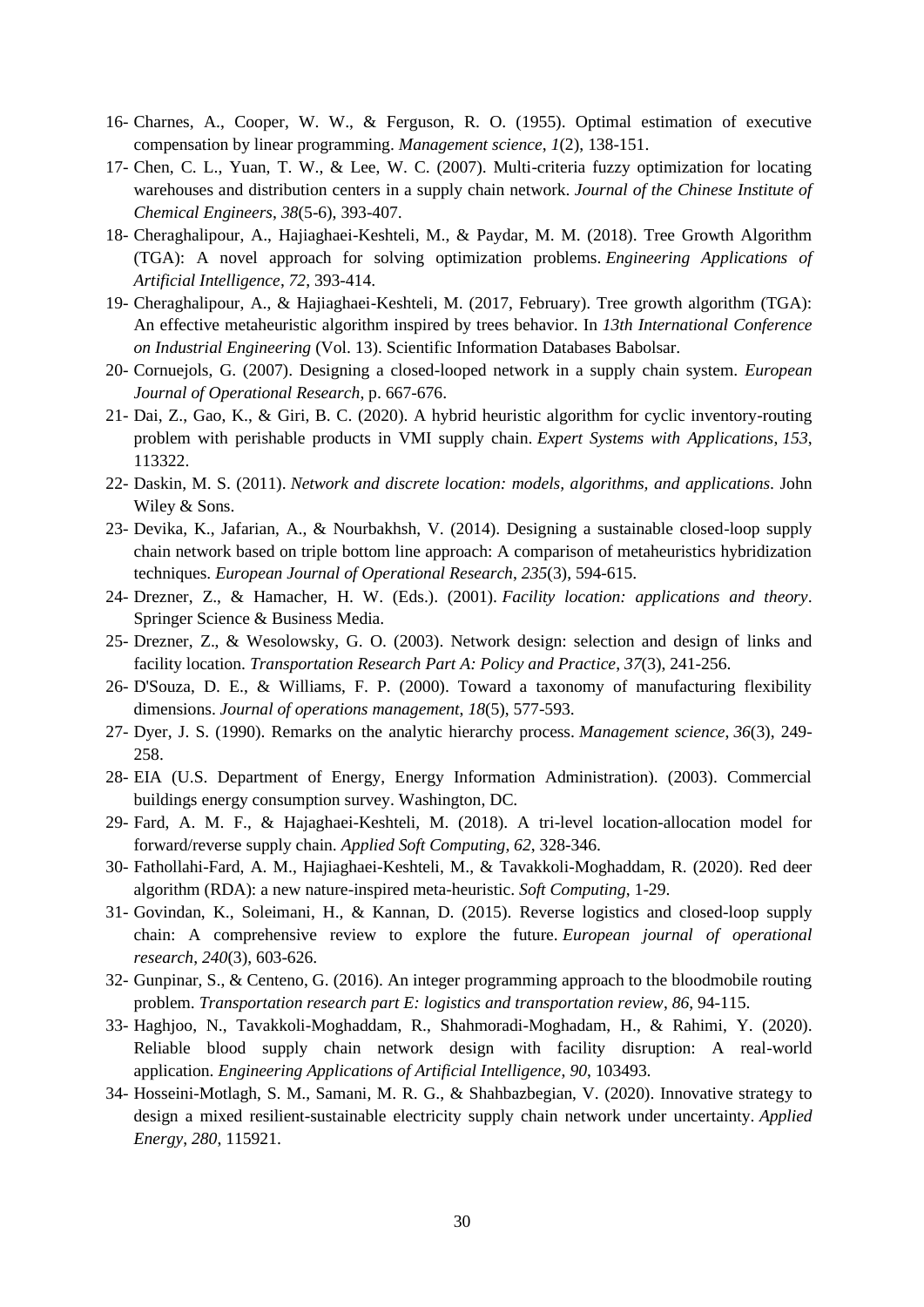- 35- Hishamuddin, H., Sarker, R., & Essam, D. (2015). A simulation model of a three echelon supply chain system with multiple suppliers subject to supply and transportation disruptions. *IFAC-PapersOnLine*, *48*(3), 2036-2040.
- 36- Kennedy, J., & Eberhart, R. (1995, November). Particle swarm optimization. In *Proceedings of ICNN'95-international conference on neural networks* (Vol. 4, pp. 1942-1948). IEEE.
- 37- Kuei, C. H., & Madu, C. N. (2001). Identifying critical success factors for supply chain quality management (SCQM). *Asia Pacific Management Review*, *6*(4), 409-423.
- 38- Jin, Q. I. N., Feng, S. H. I., MIAO, L. X., & TAN, G. J. (2009). Optimal model and algorithm for multi-commodity logistics network design considering stochastic demand and inventory control. *Systems Engineering-Theory & Practice*, *29*(4), 176-183.
- 39- Lashine, S. H., Fattouh, M., & Issa, A. (2006). Location/allocation and routing decisions in supply chain network design. *Journal of Modelling in Management*.
- 40- Li, S., Ragu-Nathan, B., Ragu-Nathan, T. S., & Rao, S. S. (2006). The impact of supply chain management practices on competitive advantage and organizational performance. *Omega*, *34*(2), 107-124.
- 41- Melo, M. T., Nickel, S., & Saldanha-Da-Gama, F. (2009). Facility location and supply chain management–A review. *European journal of operational research*, *196*(2), 401-412.
- 42- Meng, Q., Huang, Y., & Cheu, R. L. (2009). Competitive facility location on decentralized supply chains. *European Journal of Operational Research*, *196*(2), 487-499.
- 43- Mohammed, M. K., Umer, U., & Al-Ahmari, A. (2017). Optimization of laser micro milling of alumina ceramic using radial basis functions and MOGA-II. *The International Journal of Advanced Manufacturing Technology*, *91*(5).
- 44- Nagurney, A., Saberi, S., Shukla, S., & Floden, J. (2015). Supply chain network competition in price and quality with multiple manufacturers and freight service providers. *Transportation Research Part E: Logistics and Transportation Review*, *77*, 248-267.
- 45- Obreque, C., Donoso, M., Gutiérrez, G., & Marianov, V. (2010). A branch and cut algorithm for the hierarchical network design problem. *European Journal of Operational Research*, *200*(1), 28- 35.
- 46- Pishvaee, M. S., Torabi, S. A., & Razmi, J. (2012). Credibility-based fuzzy mathematical programming model for green logistics design under uncertainty. *Computers & Industrial Engineering*, *62*(2), 624-632.
- 47- Qi, L., & Shen, Z. J. M. (2007). A supply chain design model with unreliable supply. *Naval Research Logistics (NRL)*, *54*(8), 829-844.
- 48- Rajesh, R., & Ravi, V. (2015). Supplier selection in resilient supply chains: a grey relational analysis approach. *Journal of Cleaner Production*, *86*, 343-359.
- 49- Robinson, C. J., & Malhotra, M. K. (2005). Defining the concept of supply chain quality management and its relevance to academic and industrial practice. *International journal of production economics*, *96*(3), 315-337.
- 50- Sabri, E. H., & Beamon, B. M. (2000). A multi-objective approach to simultaneous strategic and operational planning in supply chain design. *Omega*, *28*(5), 581-598.
- 51- Saragih, N. I., Bahagia, N., & Syabri, I. (2019). A heuristic method for location-inventory-routing problem in a three-echelon supply chain system. *Computers & Industrial Engineering*, *127*, 875- 886.
- 52- Sarkis, J. (2003). A strategic decision framework for green supply chain management. *Journal of cleaner production*, *11*(4), 397-409.
- 53- Sarkis, J., Zhu, Q., & Lai, K. H. (2011). An organizational theoretic review of green supply chain management literature. *International journal of production economics*, *130*(1), 1-15.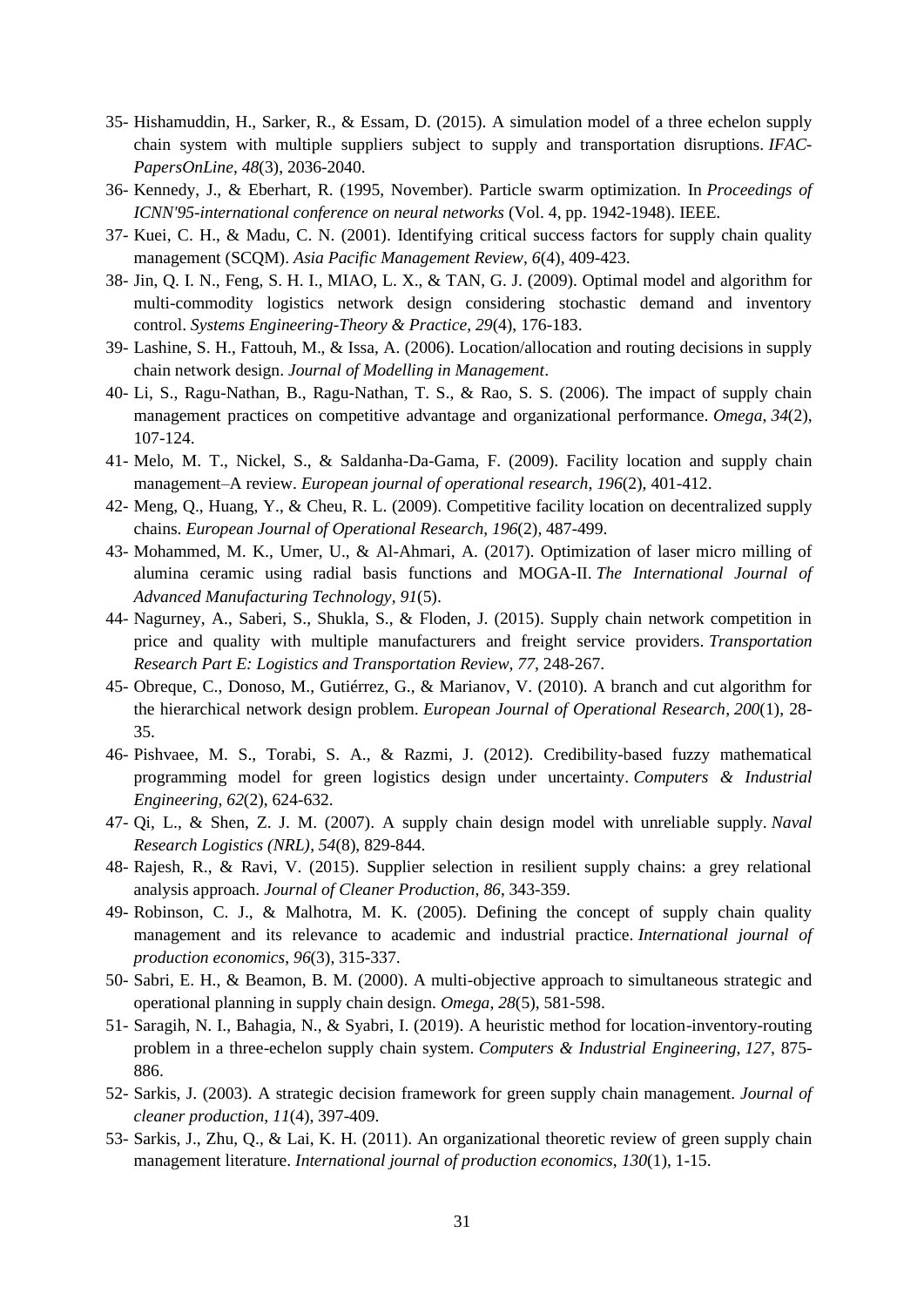- 54- Schenkel, M., Krikke, H., Caniëls, M. C., & van der Laan, E. (2015). Creating integral value for stakeholders in closed loop supply chains. *Journal of Purchasing and Supply Management*, *21*(3), 155-166.
- 55- Shavazipour, B., Stray, J., & Stewart, T. J. (2020). Sustainable planning in sugar-bioethanol supply chain under deep uncertainty: A case study of South African sugarcane industry. *Computers & Chemical Engineering*, *143*, 107091.
- 56- Shoja, A., Molla-Alizadeh-Zavardehi, S., & Niroomand, S. (2019). Adaptive meta-heuristic algorithms for flexible supply chain network design problem with different delivery modes. *Computers & Industrial Engineering*, *138*, 106107.
- 57- Seifbarghy, M., Nouhi, K., & Mahmoudi, A. (2015). Contract design in a supply chain considering price and quality dependent demand with customer segmentation. *International Journal of Production Economics*, *167*, 108-118.
- 58- Selim, H., Araz, C., & Ozkarahan, I. (2008). Collaborative production–distribution planning in supply chain: a fuzzy goal programming approach. *Transportation Research Part E: Logistics and Transportation Review*, *44*(3), 396-419.
- 59- Snyder, L. V., Daskin, M. S., & Teo, C. P. (2007). The stochastic location model with risk pooling. *European Journal of Operational Research*, *179*(3), 1221-1238.
- 60- Srivastava, S. K. (2007). Green supply‐chain management: a state‐of‐the‐art literature review. *International journal of management reviews*, *9*(1), 53-80.
- 61- Subulan, K., Taşan, A. S., & Baykasoğlu, A. (2015). A fuzzy goal programming model to strategic planning problem of a lead/acid battery closed-loop supply chain. *Journal of Manufacturing Systems*, *37*, 243-264.
- 62- Thanh, P. N., Bostel, N., & Péton, O. (2008). A dynamic model for facility location in the design of complex supply chains. *International journal of production economics*, *113*(2), 678-693.
- 63- Verma, A., & Singhal, N. (2018). A computing methodology for evaluating supply chain competitiveness. *Materials Today: Proceedings*, *5*(2), 4183-4191.
- 64- Zhao, X., Wang, P., & Pal, R. (2021). The effects of agro-food supply chain integration on product quality and financial performance: Evidence from Chinese agro-food processing business. *International Journal of Production Economics*, *231*, 107832.
- 65- Zheng, M., Li, W., Liu, Y., & Liu, X. (2020). A Lagrangian heuristic algorithm for sustainable supply chain network considering CO2 emission. *Journal of Cleaner Production*, *270*, 122409.
- 66- Zhou, H., & Li, L. (2020). The impact of supply chain practices and quality management on firm performance: Evidence from China's small and medium manufacturing enterprises. *International Journal of Production Economics*, *230*, 107816.
- 67- Zikopoulos, C., & Tagaras, G. (2015). Reverse supply chains: Effects of collection network and returns classification on profitability. *European Journal of Operational Research*, *246*(2), 435- 449.
- 68- Zografidou, E., Petridis, K., Petridis, N. E., & Arabatzis, G. (2017). A financial approach to renewable energy production in Greece using goal programming. *Renewable energy*, *108*, 37-51.
- 69- Abdolazimi, O., Shishebori, D., Goodarzian, F., Ghasemi, P., & Appolloni, A. (2021). Designing a new mathematical model based on ABC analysis for inventory control problem: A real case study. *RAIRO-Operations Research*, *55*(4), 2309-2335.
- 70- Abdolazimi, O., Salehi Esfandarani, M., Salehi, M., & Shishebori, D. (2020). A comparison of solution methods for the multi-objective closed loop supply chains. *Advances in Industrial Engineering*, *54*(1), 75-98.
- 71- Abdolazimi, O., Esfandarani, M. S., Salehi, M., Shishebori, D., & Shakhsi-Niaei, M. (2021). Development of sustainable and resilient healthcare and non-cold pharmaceutical distribution